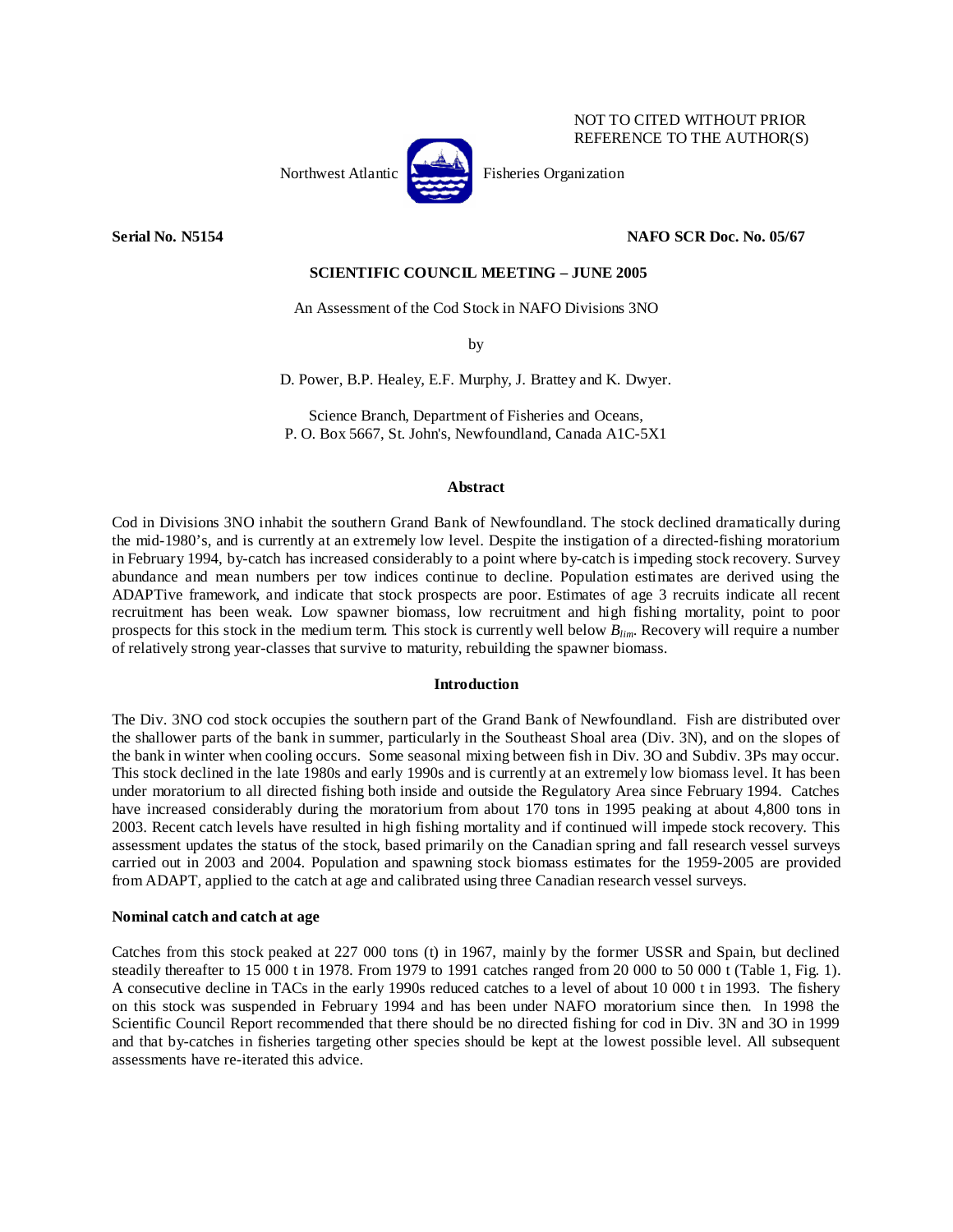Landings since 1994 (Fig 1), including Canadian surveillance and NAFO Scientific Council estimates (Table 1), have been increasing from 170 t in 1995 to 4 800 t in 2003. The 2003 catch could not be precisely estimated but is believed to be between a range of 4,300 t -5 450 t. The 2004 catch was estimated to be about 900 t. This is the first time since 1999 that the catch was below 1 000 t.

Sampling data for 2003 were limited to Canadian (Tables 2-3), Portuguese (Vargas *et al*., MS 2004), Spanish (Gonzalez *et al*., MS 2004) and Russian (Sigaev and Rikhter, MS 2004) otter trawl fisheries. Sampling data for 2004 came from Canadian (Table 2-3), Portuguese (Vargas *et al*., MS 2005), Spanish (Gonzalez *et al*., MS 2005) and Russian (Vaskov *at al*., MS 2005) research reports. The total catch at age from by-catches in 2003 and 2004 is presented in Table 4. A review of the sampling over the period 1995-2004 used to produce a catch at age for this stock is provided in Table 5. This table indicates considerable sampling deficiencies. In 1996, 1997, and 1998 the sampling was considered to be inadequate to develop a catch at age. An approach for developing catch at age for this period based on using an average partial recruitment vector, is presented in Stansbury *et al*. (1999). For 1999 and 2000 there are also gaps in the data but through the use of sampling collected by other contracting countries and by making use of Canadian research vessel survey age length keys, the catch at age was estimated. In 2003 and 2004, catch at age was compiled as detailed in Table 5. The catch for these years was dominated by the 1997-1999 year classes at ages between 4-6 years old (Fig. 2).

Inadequate sampling also presents problems for computing mean weight at age. To fill the 1996-1998 gap, a geometric mean was computed at each age, using the three nearest non-zero values on either side of the three year window. Catch-at-age and mean weights-at-age from the fisheries in the 1959-2004 period are presented in Tables 6 and 7. Historically, age 4-6 year old fish have dominated the catches.

# **Research vessel survey data**

Stratified-random bottom trawl surveys have been conducted in spring by Canadian research vessels in Div. 3N and 3O since 1971 and 1973, respectively, with the exceptions of 1983 in Div. 3N and 1974 and 1983 in Div. 3O. Surveys from 1971 to 1982 were conducted by the research vessel *A.T. Cameron* and those since 1984 were conducted by the sister ships *Alfred Needler* and *Wilfred Templeman*. The stratification scheme used for these surveys is based on depth and is presented in Fig. 3. Autumn surveys have been carried out in Div. 3NO from 1990 to 1998 using the *Wilfred Templeman* for strata less than 730 m and the *Teleost* for strata greater than 731 to a maximum depth of 1 500 m. Because of vessel difficulties in 1996 the *Alfred Needler* concluded the survey in strata less than 731 m.

In the autumn of 1995, the Campelen 1800 shrimp trawl with rockhopper footgear was introduced in the Canadian groundfish survey, replacing the Engel 145 Hi-rise trawl that had been previously used. The Campelen trawl is towed at 3.0 knots for 15 min instead of 3.5 knots for 30 minutes in the case of the Engel trawl. The selectivities of the two nets were estimated in comparative fishing experiments in 1995 and 1996 and were found to be markedly different, with the Campelen being far more effective at catching small cod and slightly less effective at catching large cod (Warren, 1997; Warren *et al*., 1997). Conversion of Engels catches to Campelen equivalent catches are reported by Stansbury (1996, 1997).

Abundance and biomass estimates for these surveys are presented in Tables 8-19 and are plotted for the index strata (<200 fathoms) in Fig. 4-5. Abundance and biomass have been extremely low in both Div. 3N and Div. 3O from 1994 onwards. The swept area biomass estimate from index strata surveyed in Div. 3N and 3O combined for 2003 spring and autumn are 31 948 t and 29 032 t, respectively. The swept area estimates in Div. 3NO combined for 2004 spring and autumn are 24 884 t and 26 057 t, respectively.

The mean numbers per tow at age for the index strata (i.e. strata with depths <200 fathoms) in Div. 3NO combined are given in Table 18 for the spring survey and Table 19 for the autumn survey, and are plotted in Fig. 6 (age aggregated). Both the spring and fall indices have been extremely low in all years after 1993. The 2004 values among the lowest observations in the series and represent the fourth consecutive year of decline. Note that a slight adjustment has been made to the 1999 fall mean numbers per tow, due to a previous omission. These changes are small in magnitude. An index derived from a juvenile flatfish survey conducted by Canada from 1989 to 1994 is presented in Table 20.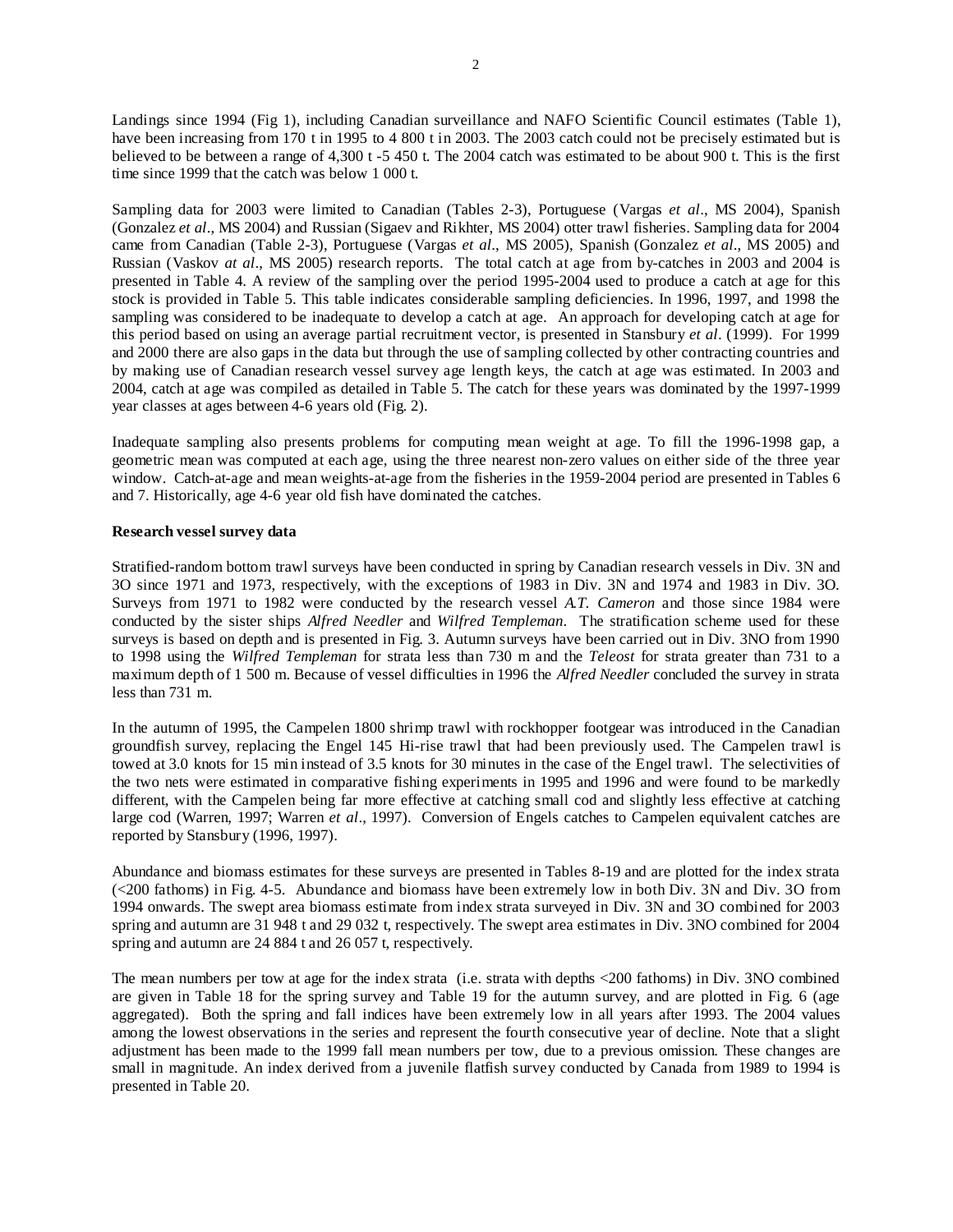Fixed station grid surveys conducted in July by a Canadian based fishing company in cooperation with the Canadian Department of Fisheries and Oceans were available for the period 1996 to 2004 for Div. 3NO (Maddock Parsons *et al*., 2005). These surveys were designed to gather information for yellowtail flounder but also recorded information for cod. This survey initially used a grid design contained completely within Div. 3NO, but the original grid has since been expanded, and the extended grid now covers Div. 3LNO. Some of the grids have fixed sampling stations, and other grids have randomly chosen sampling locations. The area of coverage is about 9 500 square nautical miles or approximately 27% of the area of Div. 3NO less than 200 fathoms. The surveys conduct one hour tows at the stations with the same trawl and configuration throughout the series. Catch rate of cod (Fig. 7, kg/hour) increased from about 70 kg in 1997 to 193 kg in 1999, declined sharply to about 70 kg in 2000 and was stable to 2002. Catch rate declined to the lowest level in the time series at about 36 kg in 2004.

Stratified-random surveys were conducted by Spain in the NRA area of Div. 3NO from 1995-2004. The series began utilizing a Pedreira trawl on the C/V *Playa de Menduiña* then converted to a Campelen 1800 trawl on the R/V *Vizconde de Eza* in 2001. The 1997-2000 data were converted into Campelen units by modeling data collected during comparative fishing trials in 2001. The data for 1995-1996 were not presented because the deeper strata in the area of coverage were not sampled. The mean weight per tow (Fig. 8) increased from 2.5 kg in 1997 to 19.5 kg in 1998 then declined to 3.5 kg in 1999. The index increased again to 37 kg in 2001 then declined rapidly to 11 kg in 2002 followed by successive declines to 4 kg in 2004. The peaks in 1998 and 2001 were influenced by large single tows in those years.

# **Analysis**

### Maturity at age

As in the 2003 assessment, annual proportion mature is modeled by cohort. This method has been used to estimate maturities of cod in NAFO Subdiv. 3Ps (Brattey *et al*., 2002), NAFO Div. 2J+3KL (Lilly *et al*., 2003), and also for American plaice in NAFO Div. 3LNO (Morgan *et al*., 2002). A probit model with a logit link function was fitted by cohort to Canadian spring survey data. The model fitted the data for all cohorts from 1953 to 1999, except for the 1991 cohort. The estimates are quite variable, particularly for recent cohorts (1993-1999); this may partly be a consequence of small sample sizes especially during surveys conducted in 2002-2004. The estimated age at 50% maturity  $(A_{50})$  ranged between 5.6 and 7.4 years for cohorts produced from the 1950s to 1980s (Fig. 9). Age at 50% maturity declined during 1980-1990 from approximately 6.8 to 4.9. Estimates of *A50* since the 1990 cohort, although variable, have generally been lower than those estimated for cohorts produced from the 1950s to the early 1980s, and the estimates for the two most recent cohorts (1998 and 1999) are the lowest observed in the time series. Estimates for the 1991 cohort were produced by averaging the estimates from the two adjacent years. The model predicted proportion of females mature at age is given in Table 21. As the estimation is by cohort, special considerations are needed to fill the older ages for the starting years, and also for the younger ages for current years. These values were produced by averaging using the previous/following 3 years for the appropriate age (shaded cells in Table 21). Estimated annual maturities for 1975-2004 are plotted for selected ages as an illustration in Fig. 10. Estimated proportion mature for these ages have all increased over this time period.

#### Sequential population analysis

The catch at age used in the sequential population analysis applying the ADAPT framework (Gavaris, 1988) is presented in Table 22. The catch for age 2 is from the NAFO SCR Docs series presented from 1988 to 1998. Zero catch was assumed for age 2 in years 1959-1987. Due to inadequate sampling of removals, total catch for 1996-1998 was proportioned by age using the average partial recruitment vector from 1990-93 (from a previous ADAPT run) with the fully recruited *F* estimated from a catch projection so as to match the observed catch (further details in catch-at-age section). Catches since that time have been age-disaggregated using samples from contracting parties and Canadian RV age-length data.

The ADAPT was calibrated with Canadian RV survey spring 1984-2004, Canadian RV survey autumn 1990-2004 at age and Canadian juvenile survey 1989-94 indices was applied to estimate terminal numbers *N*i, t,

where  $i = 3$  to 12, for  $t = 2004$  and  $i = 12$ , for  $t = 1994$  to 2004,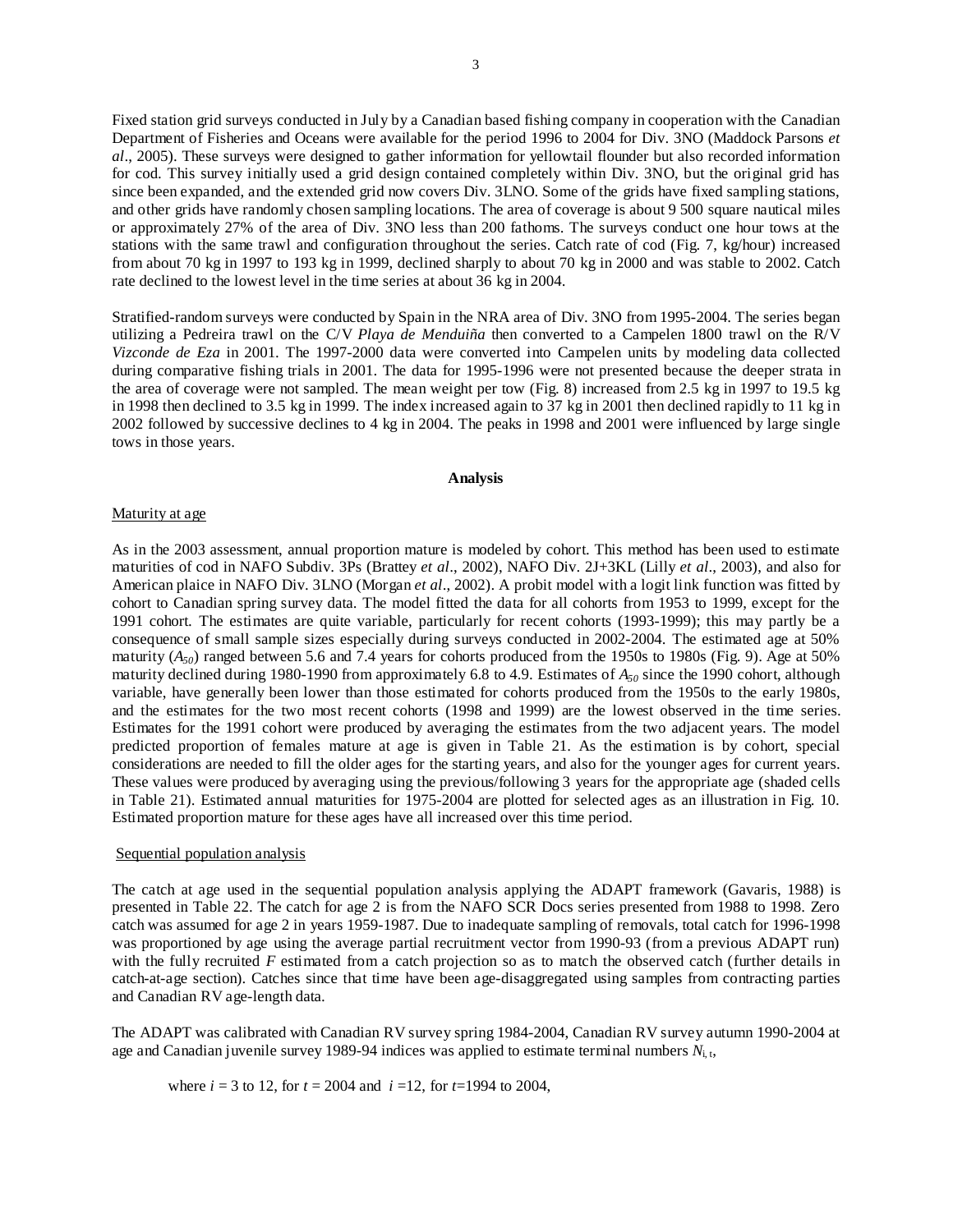and catchabilities

 $q_l$ <sup>i</sup> where  $i = 2$  to 10 for the Canadian Research Vessel survey spring  $q2_i$  where  $i = 2$  to 10 for the Canadian Research Vessel survey autumn  $q3_i$  where  $i = 2$  to 10 for the Juvenile Research Vessel survey.

The following structure was imposed:

 natural mortality was assumed to be 0.2, fishing mortality on the oldest age (12) set equal to the average *F* for ages 6 to 9 for years 1959-1993, no "plus" age-class, equal weighting of all indices, no error in the catch numbers-at-age.

Input data were:

Catch numbers at age, *Ci,t* where  $i = 2$  to 12 and  $t = 1959$  to 2004, Canadian Research Vessel survey estimates of mean numbers per tow-at-age (Campelen or Campelen equivalent values),  $RV1i, t$  where  $i = 2$  to 10 and  $t = 1984$  to 2004, spring *RV2i,t* where  $i = 2$  to 10 and  $t = 1990$  to 2004, fall and Canadian juvenile Research Vessel survey estimates of mean numbers per tow-at-age (Yankee 41.5 shrimp trawl in August- September) *RV3i,t* where  $i = 2$  to 10 and  $t = 1989$  to 1994.

The objective function minimized is

$$
SS = \sum_{s,i,t} \{ \ln(RV_{s,i,t}) - \ln(q_{s,i}N_{i,t}) \}^2
$$

where  $s =$  Survey 1 to 3,  $i =$  age 2 to 10,  $t =$  year of survey.

This particular model formulation was selected since it follows the accepted VPA from the last assessment and effectively deals with problems associated with zeros in the catch matrix at the age 12 for 1994-1996 (by estimating survivors at age 12 in these years). The statistics associated with the ADAPT output are given in Table 23. The mean square error for the model fit (MSE) was 0.706. The relative error in the parameter estimates of abundance decreased with age from a high of 62% at age 3 to a low of 32% at age 12. Relative bias was a high of 20% at age 3 decreasing to 5% at age 10.

The estimated survivors and catchabilities (Fig. 11) together with standard errors of the estimates are also provided in Table 23. Catchabilities generally decrease with age for all three surveys with the spring and fall having nearly equal *q's* for ages 7-10 (Fig. 11). The Yankee 41.5 (juvenile survey) catchability for age 2 is more than three times that for the Campelen surveys.

Residual plots from the ADAPT run are presented in Fig. 12. These indicate that year effects are evident in the spring survey in 1987, 1993 and 1996 (positive) and 1989, 1995, 2002 (negative) (Fig. 12). The fall 1996 estimates have large negative residuals. The juvenile survey residuals show 1989 had a negative year effect. Large residuals in the fall survey for 1996 are ages 5, 6 and 7 while most other years for these three ages are positive.

Bias-adjusted estimates of population numbers (Fig. 13, left panel) and fishing mortality at age (Fig. 14) are given in Tables 24 and 25, respectively. The age 2 value in 2005 is imputed based on the geometric mean of the 2000-2004 age 2 estimates. The 2005 estimate of total survivors is the second lowest in the time series, the lowest population was estimated to be in 2004. The 1989 year-class, the most recent evidence of non-negligible recruitment (Fig. 15), is no longer contributing to the VPA population (since 2001), and a plot of population abundance at age (Fig. 11, right panel) indicates the next pulses of recruitment occurred in 1997 and 1998. These year classes were of similar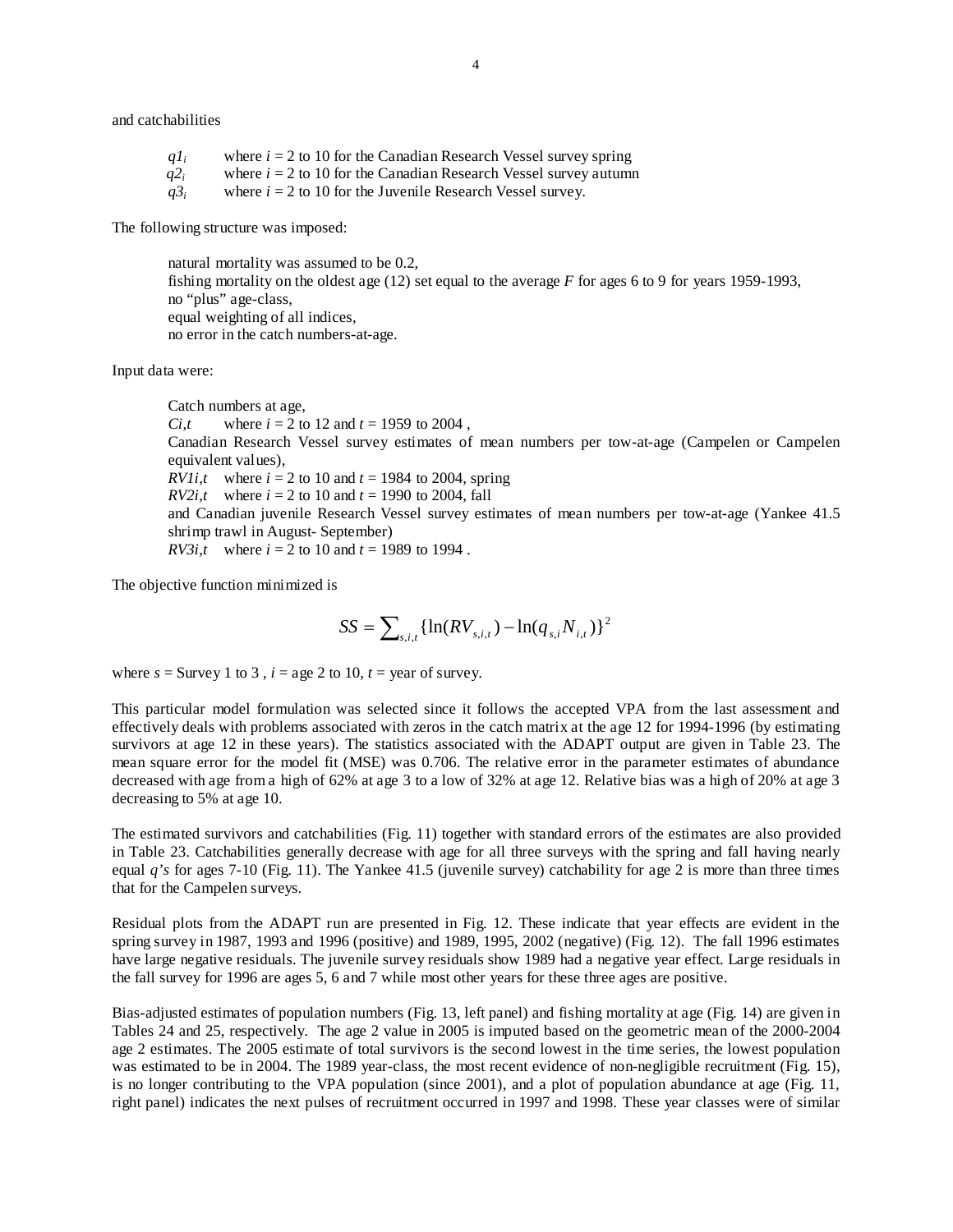abundance but each was less than 30% of the 1989 year-class. In general, estimated recruitment for the past decade has been extremely low. Thus, future prospects for this stock are extremely poor. The 1996-1998 year-classes are now the most prominent year-classes in the population, but the strength of these year-classes is quite low relative to historic estimates.

Beginning of year mean weight-at-age calculated from the commercial catch is presented in Table 26. These weights are used to calculate biomass, given in Table 27. Stock biomass, which increased from the time of the moratorium until 2001, is again decreasing, with the 2005 estimate the lowest in the series. The maturities computed using the cohort model are used to compute the spawning stock biomass (Table 28, Fig. 16). Current SSB is estimated to be about 5 500 t, which is approximately 9% of *Blim* (60 000 t). Given the sporadic sampling in the earlier time period, the estimated maturities from the cohort model differ from those estimated by the annual maturities model, particularly in the historic time period. The annual estimates of maturity produce a slightly different view of historic SSB. It was noted in last analytical assessment (Healey et. al, 2003) that the use of the cohort model compared to the annual maturities model of SSB indicates some differences in the historic trajectories, but near-identical trajectories since 1974. There are also differences for recent years as a result of updating the cohort model. However, these changes do not suggest alteration of the current *Blim* of 60 000 t, especially considering this value is to be reviewed if the spawner biomass reaches 30 000 t.

Estimates of fishing mortalities in 2003 for most ages are extremely high, particularly for the younger ages, and are cause for concern for a stock under moratorium. Two reference F's are considered, both the age 6- 9 average and the

average *F* from ages 4-6. The  $\overline{F}_{4,6}$  decreased slightly in 2004 due to the fact that relatively few age 6 fish were caught. The population abundance was reduced by about 50% in 2003 as a result of the 4 870 t catch used which was the midpoint in a range that could not be precisely estimated. The population abundance has been steadily declining since the recruitment of the 1996-1998 year classes. At present, these *Fs* are estimated to be at or above the levels seen in the early 1980s during which time a sizable fishery existed. Increasing by-catches since the imposition of the moratorium are preventing the recovery of the stock.

### Retrospective analysis

A retrospective analysis was conducted, and five years of successive data were removed, and the estimation (identical structure to the VPA above) was repeated for each case. Population numbers (Table 29, Fig. 17) and SSB display persistent trends for under estimation as successive years of data were excluded from the analysis.

Conversely, mean  $\overline{F}_{6-9}$  was over estimated in the year of the assessment (Fig. 17).

## Deterministic Projections

Given the depressed state of the stock, coupled with the fact that no strong year-classes exist in the current population structure, it was regarded that stochastic projections would not alter perceptions about stock status in the short to medium term. However, deterministic projections still prove informative. The projections were carried out to forecast spawning stock biomass over 5 years assuming a fixed recruits-per-spawner rate, weight-at-age, natural mortality, and current fishing mortality (all averages over the final three years of SPA) as well as  $F = 0$ . Input data for the projections are tabled below. The partial recruitment vector was computed by averaging the PR vector over the last three years, then re-scaling this vector by the mean values over ages 4 to 6. The average R/S from 1999-2001 is about 0.12 compared to a historical average of 0.74 from 1959-2001.

The projections indicate that even under the scenario of no removals, spawner biomass is expected to decline by 11% to 4 900 tons by 2010 (Fig. 18). If the stock continues to be fished at current rates, spawner biomass will decrease by 76% to about 1 300 tons. This projection is more pessimistic than the projection provided in 2003 because of the subsequent high catches that have reduced the population and recent low recruitment rate.

### **Conclusion**

The 2004 spring and autumn research vessel surveys indicate that the current stock size remains at an extremely low level. Survey abundance and mean numbers per tow have further declined since the last assessment of this stock. Estimates of recent year-class size from survey data indicate that recruitment has been almost non-existent since the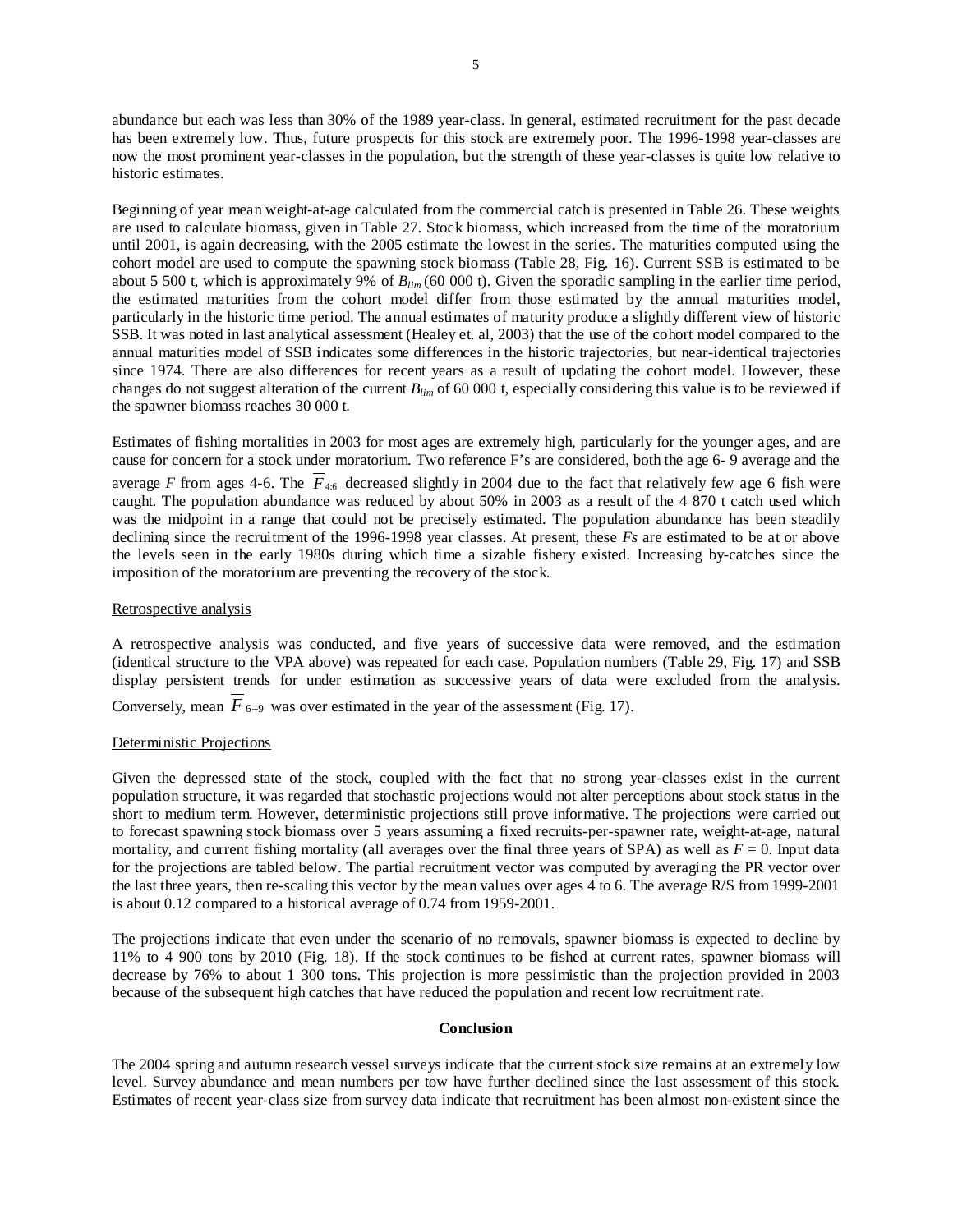1989 and 1990 year-classes. The predominant year-classes remaining in this stock are the 1997 and 1998 yearclasses, which are very weak compared to all historical year-classes. Estimates from the ADAPTive framework indicate that spawner biomass increased from 1995-2000, but has since decreased as by-catches have further increased. Fishing mortality is currently estimated to be at or above mid-1980s levels, during which time a sizable fishery existed. Low spawner biomass, low recruitment and high fishing mortality point to poor prospects for this stock in the medium term. This stock is currently well below the existing  $B_{lim}$ . Recovery will require a number of relatively strong year-classes that survive to maturity, rebuilding the spawner biomass. It will also require that bycatch mortality should be kept at an extremely low level, as current levels of catch are impeding stock recovery.

### **References**

- BRATTEY, J., N. G. CADIGAN, B. P. HEALEY, G. R. LILLY, E. F MURPHY, P. A. SHELTON, D. E. STANSBURY, and J.-C. MAHÉ. 2002. An assessment of the cod (*Gadus morhua*) stock in NAFO Subdiv. 3Ps in October 2002. *Can. Sci. Adv. Sec. Res. Doc*., No. 2002/096.
- GAVARIS, S. MS 1988. An adaptive framework for the estimation of population size. *CAFSAC Res. Doc*., No. 88/29, 12 p.
- GONZÁLEZ F., J. L. DEL RIO, A. VÁZQUEZ, H. MURUA, and E. ROMÁN. MS 2004. Spanish Research Report for 2003. *NAFO SCS Doc*., No. 9, Serial No. N4963.
- GONZÁLEZ F., J. L. DEL RIO, A. VÁZQUEZ, H. MURUA, E. ROMÁN, M. CASAS, P. DURAN, and G. RAMILO. MS 2005. Spanish Research Report for 2004. *NAFO SCS Doc*., No. 8, Serial No. N5096.
- HEALEY, B. P., E. F. MURPHY, D. E. STANSBURY, and J. BRATTEY. MS 2003. An assessment of the cod stock in NAFO Divisions 3NO. *NAFO SCR Doc*., No. 91, Serial N4878. 60 p.
- LILLY, G. R., P. A. SHELTON, J. BRATTEY, N. G. CADIGAN, B. P. HEALEY, E. F. MURPHY, D. E. STANSBURY, and N. CHEN. 2003. An assessment of the cod stock in NAFO Divisions 2J+3KL in February 2003. *Can. Sci. Adv. Sec Res. Doc*., No. 2003/023.
- MADDOCK PARSONS, D., W. B. BRODIE, and K. DWYER. 2003. Update on Cooperative Surveys of Yellowtail Flounder in NAFO Divisions 3LNO, 1996-2002. *NAFO SCR Doc*., No. 18. Serial No. N4825.
- MORGAN, M. J., W. B. BRODIE, D. MADDOCK PARSONS, B. P. HEALEY, and D. POWER. 2002. An Assessment of American Plaice in NAFO Divisions 3LNO. *NAFO SCR Doc*., No. 70, Serial No. N4683.
- SIGAEV, I. K., and V. A. RIKHTER. MS 2004. Russian Research Report for 2003. *NAFO SCS Doc*., No. 3, Serial No. N4945.
- STANSBURY, D.E., C.A. Bishop, E.F. Murphy and M.B. Davis. MS 1995. An assessment of the cod stock in NAFO Div. 3NO. NAFO SCR Doc. 95/70, 34p.
- STANSBURY, D. E. MS 1996. Conversion factors from comparative fishing grids for Engels 145 otter trawl on the FRV *Gadus Atlantica* and the Campelen 1800 shrimp trawl on the FRV *Teleost*. NAFO SCR Doc., No. 77.
- STANSBURY, D. E. MS 1997. Conversion factors from comparative fishing grids for Engels 145 otter trawl and the Campelen 1800 shrimp trawl used on research vessels. *NAFO SCR Doc*., No. 31.
- STANSBURY, D. E., P. A. SHELTON, E. F. MURPHY, and J. BRATTEY. MS 1999. An assessment of the cod stock in NAFO Div. 3NO. *NAFO SCR Doc*., No. 62(revised), Serial No. N4121, 41 p.
- VARGAS, J., R. ALPOIM, E. SANTOS, and A.M. ÁVILA DE MELO. MS 2004. Portuguese Research Report for 2003. *NAFO SCS Doc*., No. 5, Serial No. N4949.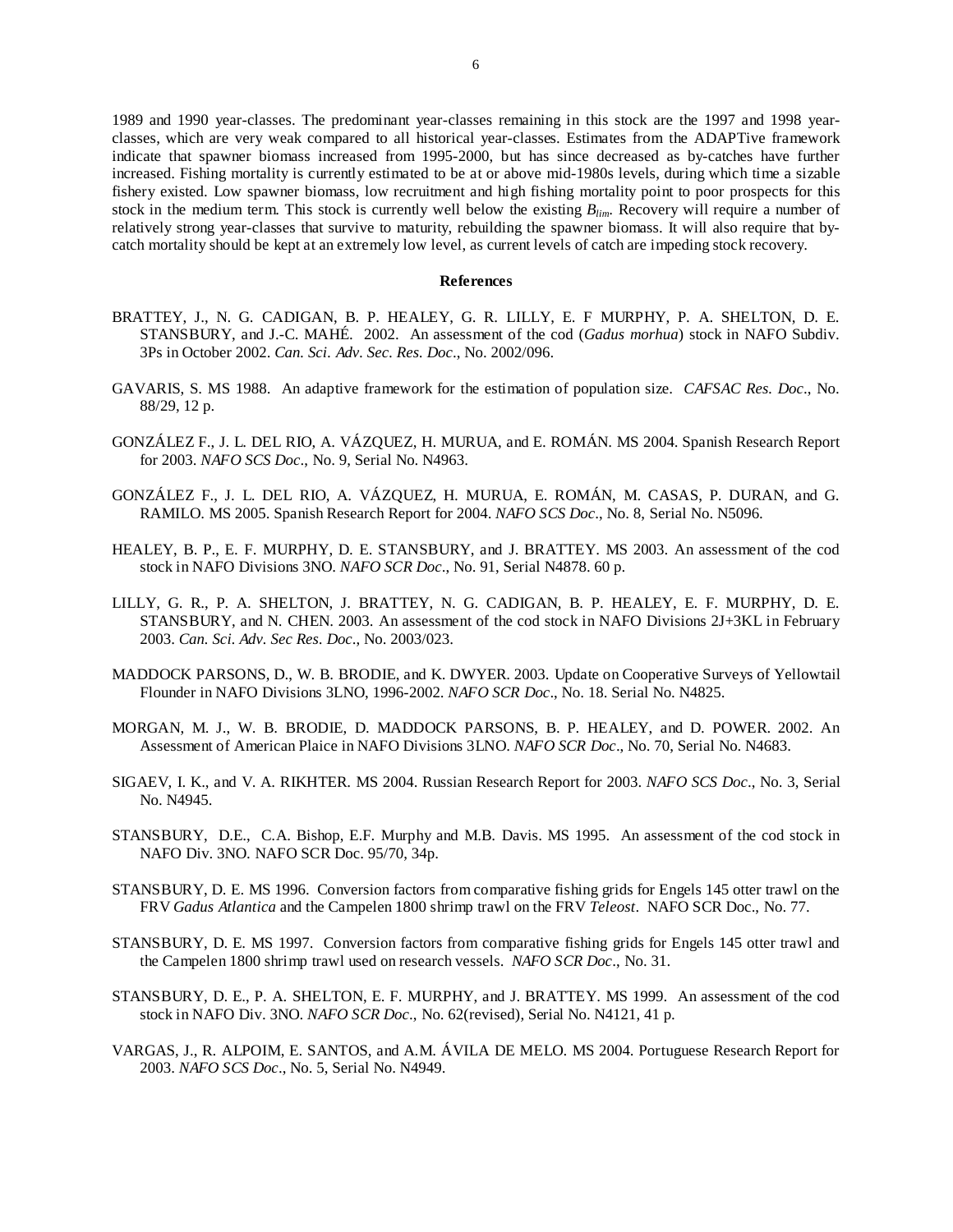- VARGAS, J., R. ALPOIM, E. SANTOS, and A.M. ÁVILA DE MELO. MS 2005. Portuguese Research Report for 2004. *NAFO SCS Doc*. 05/06, Ser. No. N5086.
- VASKOV, A.A., K.V. GORCHINSKY, T.M. IGASHOV, S.P. MELNIKOV, S.F. LISOVSKY, I.K. SIGAEV, and V. A. RIKHTER. 2005. Russian Research Report for 2004. *NAFO SCS Doc*. 05/05, Ser. No. N5085.
- WARREN, W.G. MS 1997. Report on the comparative fishing trial between the *Gadus Atlantica* and *Teleost*. *NAFO Sci. Coun. Studies* 2: 81-92.
- WARREN, W. G., W. BRODIE, D. STANSBURY, S. WALSH, J. MORGAN, and D. ORR. MS 1997. Analysis of the 1996 comparative fishing trial between the Alfred Needler with the Engel 145 trawl and the Wilfred Templeman with the Campelen 1800 trawl. *NAFO SCR Doc*., No. 68.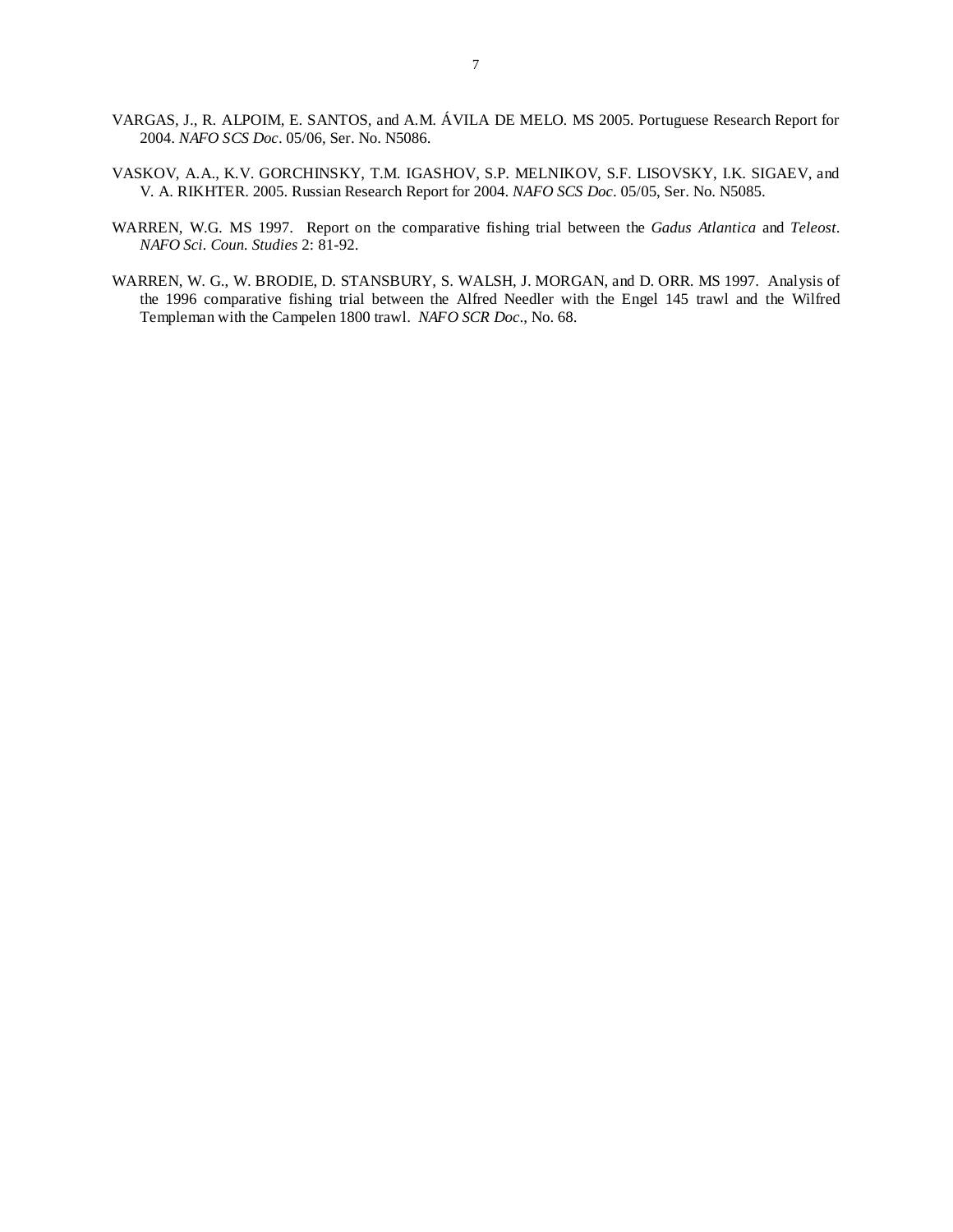| Year         | Canada             | Spain          |              | Portugal USSR/Russia | Others                    | Total          | <b>TAC</b>     |
|--------------|--------------------|----------------|--------------|----------------------|---------------------------|----------------|----------------|
| 1953         | 39884              | 12633          | 7919         |                      | 5761                      | 66197          |                |
| 1954         | 17392              | 88674          | 24045        |                      | 4650                      | 134761         |                |
| 1955         | 6053               | 64987          | 27711        |                      | 15605                     | 114356         |                |
| 1956         | 5363               | 42624          | 15505        |                      | 1390                      | 64882          |                |
| 1957         | 9641               | 51990          | 21740        |                      | 6819                      | 90190          |                |
| 1958         | 4812               | 29436          | 11608        |                      | 2195                      | 48051          |                |
| 1959         | 3687               | 39994          | 17730        | 48                   | 2911                      | 64370          |                |
| 1960         | 3408               | 33972          | 14347        | 24204                | 3746                      | 79677          |                |
| 1961         | 5428               | 32284          | 9059         | 22854                | 3099                      | 72724          |                |
| 1962         | 3235               | 17413          | 3653         | 7971                 | 2712                      | 34984          |                |
| 1963         | 5079               | 37632          | 10004        | 10184                | 6843                      | 69742          |                |
| 1964         | 2882               | 37185          | 8095         | 9510                 | 6789                      | 64461          |                |
| 1965         | 4229               | 64652          | 1692         | 17166                | 11448                     | 99187          |                |
| 1966         | 6501               | 52533          | 5070         | 39023                | 5792                      | 108919         |                |
| 1967         | 3446               | 77948          | 9703         | 118845               | 16842                     | 226784         |                |
| 1968         | 3287               | 69752          | 6752         | 78820                | 6900                      | 165511         |                |
| 1969         | 3664               | 71160          | 4940         | 29173                | 8768                      | 117705         |                |
| 1970         | 4771               | 67034          | 3185         | 28338                | 8233                      | 111561         |                |
| 1971         | 2311               | 89915          | 6589         | 19307                | 8174                      | 126296         |                |
| 1972         | 1736               | 76324          | 11537        | 12198                | 1579                      | 103374         |                |
| 1973         | 1832               | 42403          | 7759         | 27849                | 586                       | 80429          | 103000         |
| 1974         | 1360               | 38338          | 6602         | 26911                | 178                       | 73389          | 101000         |
| 1975         | 1189               | 16616          | 5560         | 20785                | 24                        | 44174          | 88000          |
| 1976         | 2065               | 9880           | 2620         | 8992                 | 726                       | 24283          | 43000          |
| 1977         | 2532               | 8827           | 1742         | 4041                 | 462                       | 17604          | 30000          |
| 1978         | 6246               | 5813           | 641          | 1819                 | 199                       | 14718          | 15000          |
| 1979         | 9938               | 13782          | 1140         | 2446                 | 545                       | 27851          | 25000          |
| 1980         | 5589               | 8999           | 1145         | 3261                 | 997                       | 19991          | 26000          |
| 1981         | 6096               | 13299          | 1091         | 3187                 | 671                       | 24344          | 26000          |
| 1982         | 10185              | 14361          | 2466         | 3985                 | 608                       | 31605          | 17000          |
| 1983         | 11374              | 12320          | 1109         | 3238                 | 778                       | 28819          | 17000          |
| 1984         | 8705               | 13590          | 1071         | 3306                 | 431                       | 27103          | 26000          |
| 1985<br>1986 | 18179              | 13682<br>23395 | 608<br>6890  | 3968<br>1181         | 462<br>1144               | 36899          | 33000<br>33000 |
|              | 18035              |                |              |                      |                           | 50645          |                |
| 1987<br>1988 | 18652<br>19727     | 15788<br>15889 | 4108<br>3927 | 764<br>2973          | 2307<br>634               | 41619<br>43150 | 33000<br>40000 |
| 1989         | 13433              | 17904          | 913          | 108                  | 857                       | 33215          | 25000          |
| 1990         | 10620              | 4678           | 2145         |                      | 11385                     | 28846          |                |
| 1991         | 12056 <sup>2</sup> | 5448           | 1063         | 18<br>61             | 10824 <sup>3</sup>        | 29454          | 18600<br>13600 |
| 1992         | 7859               | 1927           | 449          | 68                   | 2449 3                    | 12752          | 13600          |
| 1993         | 5370               | 3764           | 525          | 287                  | 700 <sup>3</sup>          | 10646          | 10200          |
| 1994         | 47                 | 1783           | 50           |                      | 822 3                     | 2702           | 6000 5         |
| 1995         | 64                 | 29             |              |                      | 79 <sup>3</sup>           | 172            | 0              |
| 1996         | 99                 |                | 33           |                      | 42 <sup>3</sup>           | 174            | 0              |
| 1997         | 286                | 1              | 96           |                      | $\ensuremath{\mathsf{3}}$ | 383            | $\pmb{0}$      |
| 1998         | 396                |                | 95           |                      | $56\,$ $^3$               | 547            | 0              |
| 1999         | 568                | 3              | 322          | 26                   | 3                         | 919            | 0              |
| 2000         | 207                | 200            | 500          | 137                  | 6 <sup>3</sup>            | 1050           | 0              |
| 2001         | 560                | 87             | 392          | 227                  | $44^{3}$                  | 1310           | 0              |
| 2002         | 444                | 40             | 405          | 338                  | 967 <sup>3</sup>          | 2194           | 0              |
| 2003         | 818                |                | 577          | 175                  | 3300 <sup>3</sup>         | 4870 4         | 0              |
| 2004         | 442                | 9              | 257          | 96                   | $130^{3}$                 | 934            | 0              |

**Table 1. Catch (t) of cod in NAFO Divisions 3NO. 1953 -2004**

**1 Provisional**

**2 Includes an estimate of 4000 t deemed misreported to Div. 3L.**

**3 Includes estimates by Canadian Surveillance and by NAFO Scientific Council.**

**4 Catch could not be precisely estimated but is in the range of 4, 280 - 5, 460 tons 5 Directed fishery suspended in February 1994 and has since been under moratorium.**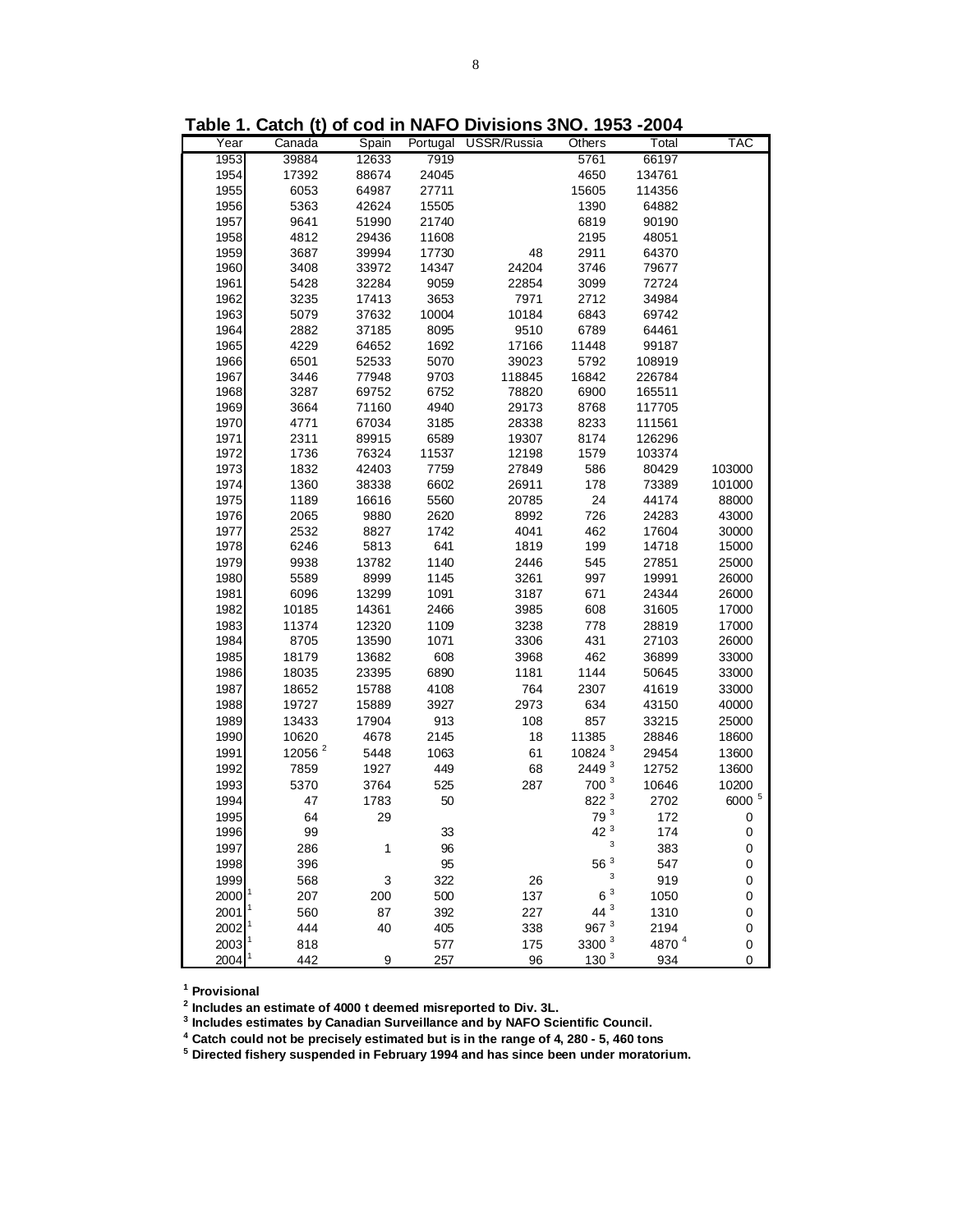|       |            |            | Canada (N) |          |      | Canada (M)          |          |
|-------|------------|------------|------------|----------|------|---------------------|----------|
|       | 3N         |            | 30         |          | 3N   |                     | 30       |
| Month | Ottertrawl | Ottertrawl | Gillnet    | Longline |      | Longline Ottertrawl | Longline |
| Jan   | 0.28       | 0.01       | 0.04       |          |      |                     | 0.07     |
| Feb   | 0.22       |            | 0.06       | 0.02     |      |                     |          |
| Mar   | 0.07       | 1.65       |            | 2.77     |      |                     | 16.18    |
| Apr   | 0.10       | 0.02       |            | 55.92    |      |                     | 32.88    |
| May   | 3.15       | 35.35      | 0.26       | 16.02    |      |                     | 48.35    |
| Jun   | 1.45       | 9.67       | 6.58       | 1.62     |      |                     |          |
| Jul   | 0.40       | 1.55       | 1.31       | 3.69     | 4.39 |                     |          |
| Aug   | 3.61       | 85.10      | 1.87       |          |      |                     | 0.86     |
| Sep   | 15.76      | 99.76      |            |          |      |                     |          |
| Oct   | 56.35      | 123.94     | 0.06       | 6.53     |      | 0.24                |          |
| Nov   | 80.08      | 72.62      | 6.17       |          |      |                     | 0.93     |
| Dec   | 7.30       | 12.87      |            |          |      |                     |          |
|       | 168.78     | 442.56     | 16.35      | 86.56    | 4.39 | 0.24                | 99.27    |

**Table 2. Cod landings (t) by month and gear from NAFO Divisions 3NO by Canada in 2003.**

**Table 2 cont. Cod landings (t) by month and gear from NAFO Divisions 3NO by Canada in 2004**

|       |        |                               | Canada (N) |          |        | Canada (M)                   |         |
|-------|--------|-------------------------------|------------|----------|--------|------------------------------|---------|
|       | 3N     |                               | 30         |          | 3N     |                              | 30      |
| Month |        | Ottertrawl Ottertrawl Gillnet |            | Longline |        | Longline Ottertrawl Longline |         |
| Jan   | 0.054  |                               |            |          |        |                              |         |
| Feb   | 0.078  |                               |            | 0.09     |        |                              |         |
| Mar   | 0.246  |                               | 0.141      | 6.875    |        |                              | 11.1445 |
| Apr   | 1.838  | 10.012                        | 2.912      | 4.543    |        | 3.266                        | 0.7629  |
| May   | 19.122 | 66.133                        | 2.862      |          |        | 10.9559                      | 0.6675  |
| Jun   | 15.944 | 3.977                         | 6.409      |          |        | 1.9968                       | 2.4819  |
| Jul   | 0.747  | 1.663                         | 1.788      |          | 10.031 |                              |         |
| Aug   |        | 3.236                         | 2.435      | 0.248    |        |                              |         |
| Sep   | 0.229  | 106.7                         |            | 3.632    |        |                              |         |
| Oct   | 10.057 | 73.905                        |            |          |        |                              |         |
| Nov   | 6.499  | 81.598                        |            |          |        |                              |         |
| Dec   | 1.519  | 6.427                         |            |          |        |                              |         |
|       | 56.33  | 353.65                        | 16.55      | 15.39    | 10.03  | 16.22                        | 15.06   |

**Table 3. Comm ercial sampling by Ca nada used to estimate catc h at age for Divis ions 3NO in 2003.**

| Qtr.           | Gear   | Div. | No. Aged | Month    | No. meas |
|----------------|--------|------|----------|----------|----------|
|                | $2$ GN | 30   |          | 5 June   | 5        |
|                |        |      |          | Nov      | 44       |
|                | 2LL    | 30   |          | $21$ Oct | 86       |
|                |        |      |          |          |          |
| $\mathfrak{p}$ |        | 3N   |          | $11$ Aug | 375      |
| 4              |        |      | 232 Oct  |          | 323      |
|                |        |      |          | Nov      | 460      |
|                |        |      |          | Dec      |          |
| $\overline{2}$ |        | 30   |          | 121 May  | 434      |
|                |        |      |          | June     | 79       |
|                |        |      |          |          |          |
|                |        |      |          | Aug      | 388      |
|                |        |      |          | Sep      | 934      |
|                |        |      |          |          |          |
|                |        |      |          | Oct      | 1902     |
|                |        |      |          | Nov      | 424      |
|                |        |      |          | Dec      | 111      |

**Table 3 (cont'd). Comme rcial sam pling by Canada used to estim ate catch at age for Divisions 3NO in 2004.**

| Qtr. | Gear            | Div.            | No. Aged | Month         | No. meas        |
|------|-----------------|-----------------|----------|---------------|-----------------|
| ົ    |                 | 30              |          | 6 Apr         | 14 <sub>1</sub> |
|      | OТ              | 30              | 118 Apr  |               | 85              |
|      |                 |                 |          | May           | 296             |
|      | OТ              | 3NO             | 107      |               |                 |
|      | 3 <sup>OT</sup> | 30              |          | 167 Sep       | 1869            |
|      | 4 OT            | 3NO<br>30<br>3N | 28       | 82 Oct<br>Dec | 473<br>54       |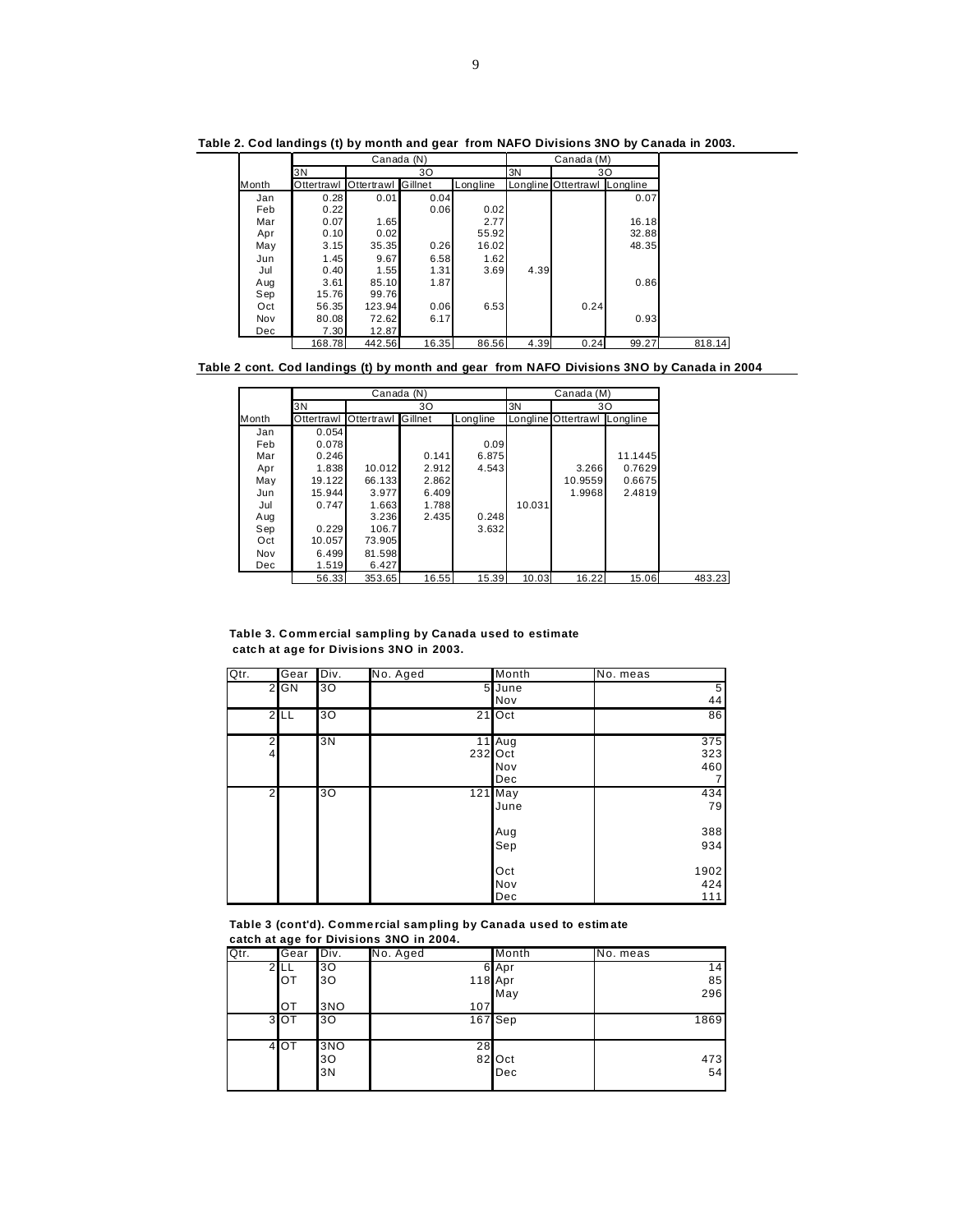| 2003         | <b>AVERAGE</b> |        | Catch                | 2004         | <b>AVERAGE</b> |        | Catch                |
|--------------|----------------|--------|----------------------|--------------|----------------|--------|----------------------|
|              | <b>WEIGHT</b>  |        | <b>LENGTH NUMBER</b> |              | <b>WEIGHT</b>  |        | <b>LENGTH NUMBER</b> |
| <b>AGE</b>   | (kg.)          | (cm.)  | (000S)               | <b>AGE</b>   | (kg.)          | (cm.)  | (000'S)              |
| 1            | 0.11           | 23.95  | 0                    | 1            | 0.11           | 23.40  |                      |
| $\mathbf{2}$ | 0.26           | 31.23  | 43                   | $\mathbf{2}$ | 0.38           | 34.82  | 11                   |
| 3            | 0.67           | 42.34  | 337                  | 3            | 0.69           | 42.44  | 37                   |
| 4            | 0.94           | 47.24  | 810                  | 4            | 0.92           | 46.80  | 45                   |
| 5            | 1.40           | 53.85  | 1274                 | 5            | 1.38           | 53.49  | 50                   |
| 6            | 2.02           | 60.21  | 669                  | 6            | 2.17           | 61.57  | 92                   |
| 7            | 3.01           | 68.83  | 133                  | 7            | 3.03           | 68.82  | 73                   |
| 8            | 4.10           | 76.13  | 5                    | 8            | 3.93           | 75.02  | 21                   |
| 9            | 7.63           | 93.43  | 18                   | 9            | 5.79           | 85.12  | 1                    |
| 10           | 7.74           | 93.83  | 8                    | 10           | 8.54           | 96.51  | 7                    |
| 11           | 8.52           | 95.62  | $\mathbf{2}$         | 11           | 9.70           | 100.84 | 3                    |
| 12           | 9.23           | 99.09  | 1                    | 12           | 8.77           | 96.72  | 1                    |
| 13           | 9.98           | 101.72 | 3                    | 13           | 10.42          | 103.30 | 1                    |
| 14           | 11.34          | 106.42 | 5                    | 14           | 12.22          | 109.04 | 5                    |
| 15           | 11.85          | 108.25 | 0                    | 15           | 12.95          | 111.02 | 8                    |
| 16           | 11.05          | 106.00 | 0                    | 16           | 14.10          | 114.19 | 0                    |
| 17           | 15.39          | 118.00 | 0                    | 17           | 0.00           | 0.00   | 0                    |
| 18           | 0.00           | 0.00   | 0                    | 18           | 17.93          | 124.00 | 0                    |
| 19           | 20.75          | 130.00 | 0                    | 19           | 0.00           | 0.00   | 0                    |
| 20           | 0.00           | 0.00   | 0                    | 20           | 0.00           | 0.00   | 0                    |

**Table 4. Total catch, average weight and length at age for the fishery in Division 3NO during 2003 and 2004 .**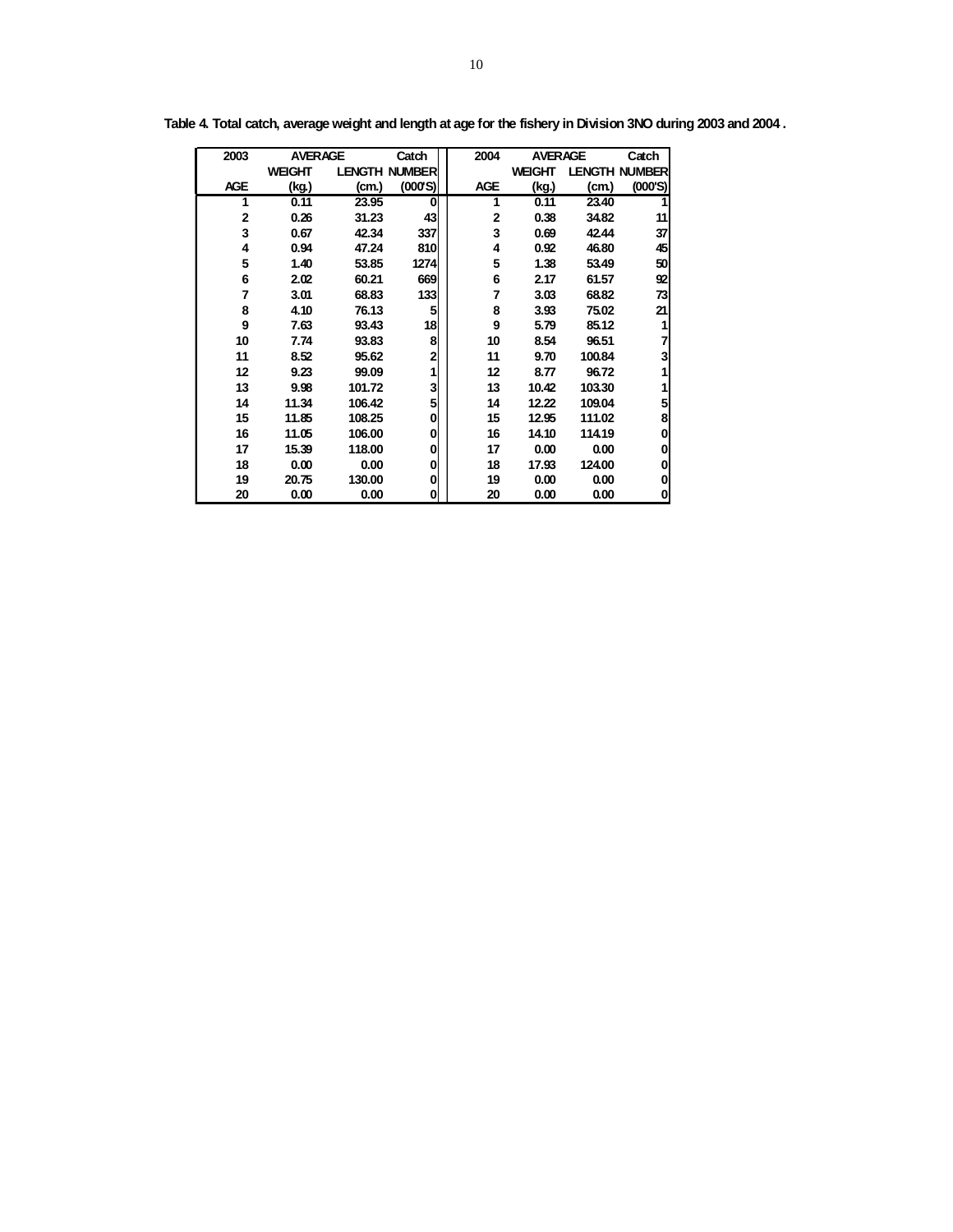|      | Sampling                                                                                                                                                                                | Canada         | Spain      | Portugal   | Other   |
|------|-----------------------------------------------------------------------------------------------------------------------------------------------------------------------------------------|----------------|------------|------------|---------|
| 1995 |                                                                                                                                                                                         |                |            |            |         |
|      |                                                                                                                                                                                         | 14/GN          |            | 15/OT      |         |
|      | No Spanish sampling. Sampling available from Portuguese gill net and otter trawl fisheries                                                                                              | 60/LI          | 29         | 15/GN      | 79      |
| 1996 |                                                                                                                                                                                         | 19/OT          |            |            |         |
|      |                                                                                                                                                                                         | 31/GN          |            |            |         |
|      |                                                                                                                                                                                         | 47/LL 1        |            |            |         |
|      |                                                                                                                                                                                         | <b>MWT</b>     |            |            |         |
|      | No Spanish sampling. Sampling insufficient                                                                                                                                              | Total 98       | 5          | 26/OT 6/GN | 38      |
| 1997 |                                                                                                                                                                                         | 203/GN         |            |            |         |
|      |                                                                                                                                                                                         | 83/OT          |            |            |         |
|      |                                                                                                                                                                                         | 40/LL          |            |            |         |
|      |                                                                                                                                                                                         | 2/MWT          |            |            |         |
|      | Sampling insufficient                                                                                                                                                                   | 329 Tota       |            | 113        |         |
|      |                                                                                                                                                                                         | 185/OT         |            |            |         |
| 1998 |                                                                                                                                                                                         | 160/GN         |            |            |         |
|      |                                                                                                                                                                                         | 50/LL          |            |            |         |
|      | Some Canadian otter trawl frequencies and age samples but nothing for gillnets. Portuguese                                                                                              |                |            |            |         |
|      | length frequencies but no aging.                                                                                                                                                        | 396 Total      |            | 95/OT      | 56      |
|      | 1999 Length and age sampling for Canadian by-catch was limited to the otter trawl fishery in 3N                                                                                         | 1220T          |            |            |         |
|      | and gillnet fishery in 3O. Where deemed appropriate sampling was used for the adjacent                                                                                                  | 351/GN         |            |            |         |
|      | division. Canadian catch at age was prorated by 135 t for catch with no sampling was<br>available. Some monthly frequencies by division were provided by Portugal and these in          | 66/LI          |            |            |         |
|      | conjunction with keys from the Canadian Spring RV surveys were use to partition the                                                                                                     | 2/ST           |            |            |         |
|      | Portuguese and Spanish catch. Age composition by division was provided by Russia.                                                                                                       | 26/UK          | 3          | 322        | 26      |
|      | 2000 Length sampling for Canadian by-catch was limited to the otter trawl fishery in 3N and 3O.                                                                                         |                |            |            |         |
|      | Age sampling was inadequate so spring and fall rv keys were used. Canadian catch at age                                                                                                 | 128/OT         |            |            |         |
|      | was prorated for 77 t of catch with no sampling. Frequencies provided by Portugal and Spain                                                                                             | 29/GN          |            |            |         |
|      | were used with Canadian RV survey key to calculate catch for Portugal and Spain. Age                                                                                                    | 43/LL          |            |            |         |
|      | composition by division was provided by Russia.                                                                                                                                         | 7/UK           | 200        | 500        | 143     |
|      | 2001 Length sampling for Canadian by-catch was limited to the otter trawl fishery in 3N and                                                                                             |                |            |            |         |
|      | 3O. However this comprised 85% of the Canadian catch. 89 t caught in other gears added to                                                                                               |                |            |            |         |
|      | the overall Canadian, Spanish and Portuguese catch at age. Age sampling for Canadian<br>catch adequate . Portugal provided catch by area and month and length sampling. Spain           |                |            |            |         |
|      | provided catch by division and length sampling. Portuguese catch at age compiled using                                                                                                  |                |            |            |         |
|      | monthly sampling and keys created from Canadian Spring and Autumn RV surveys using                                                                                                      |                |            |            |         |
|      | only data from strata stradiling or outside 200mile limit. Spanish catch at age compiled using                                                                                          | 470/OT         |            |            |         |
|      | yearly frequencies by division provided and a key created by combining the two RV keys.                                                                                                 | 24/GN          |            |            |         |
|      | Russia provided catch at age for sampled fish. Estonian catch at age based on Russian                                                                                                   | 61/LL          |            |            |         |
|      | data. Individual countries catch at age scaled to catch agreed on at June 2002 STACFIS<br>meeting.                                                                                      |                | 4/SS 89/OT | 392/OT     | 271     |
|      |                                                                                                                                                                                         |                |            |            |         |
|      | 2002 Adequete length measurment from Canadian ottertrawl fishery by-catch. Canadian<br>sampling of the gillnet by-catch is minimal however this gear accounts for less than 5% of the   |                |            |            |         |
|      | catch. With such small amounts being landed it's next to impossible to capture a                                                                                                        |                |            |            |         |
|      | representative sample. Longline by-catch makes up $\sim$ 8 % of the Canadian catch and it is not                                                                                        |                |            |            |         |
|      | sampled at all. Frequencies from Portugal, Spain and Russia were used with Canadian                                                                                                     | 370/GN         |            |            |         |
|      | commercial keys to partition catch into catch at age.                                                                                                                                   | 2933/OR 255/OT |            | 8484/OT    | 9577/OT |
|      | 2003 Adequete length measurment from Canadian ottertrawl fishery by-catch . However by-catch                                                                                            |                |            |            |         |
|      | in other Canadian fisheries accounted for ~25% of the Canadian catch. This was poorly                                                                                                   |                |            |            |         |
|      | sampled and age distribution of this catch may not reflect reality. Ample length samples were                                                                                           |                |            |            |         |
|      | provided by the Portugal and Russia. these were used inconjunction with Canadian Research<br>survey keys to create catch at age for Russia and Portugal. Catch by Spain was partitioned | 45/GN          |            |            |         |
|      | using frequencies from Portugal. Catch by Norway, Lithuania and Estonia was partitioned                                                                                                 | 86/LL          |            |            |         |
|      | using frequencies from Russia.                                                                                                                                                          | 5437/OT        |            | 13236/OT   | 5291/OT |
|      | 2004 Length sampling limited to Canadian by-catch in the otter trawl fishery. This sampling is                                                                                          |                |            |            |         |
|      | sparce and should be improved as there are observers aboard the vessels fishing Yellow tail                                                                                             |                |            |            |         |
|      | flounder. By-catch by other gears accounted for on 6% of the catch and this not sampled.                                                                                                |                |            |            |         |
|      | Monthly and quarterly frequencies provided by Portugal and Russia were used in                                                                                                          | 14/LL          |            |            |         |
|      | conjunction with Canadian Research Survey keys to create catch at age for Portugal, Spain,                                                                                              |                |            |            |         |
|      | Russia and Estonia.                                                                                                                                                                     | 2777/OT        | 905/OT     | 2333/OT    | 1508/OT |

Table 5. A review of sampling used to compile catch at age for 3NO cod from 1995 to 2004.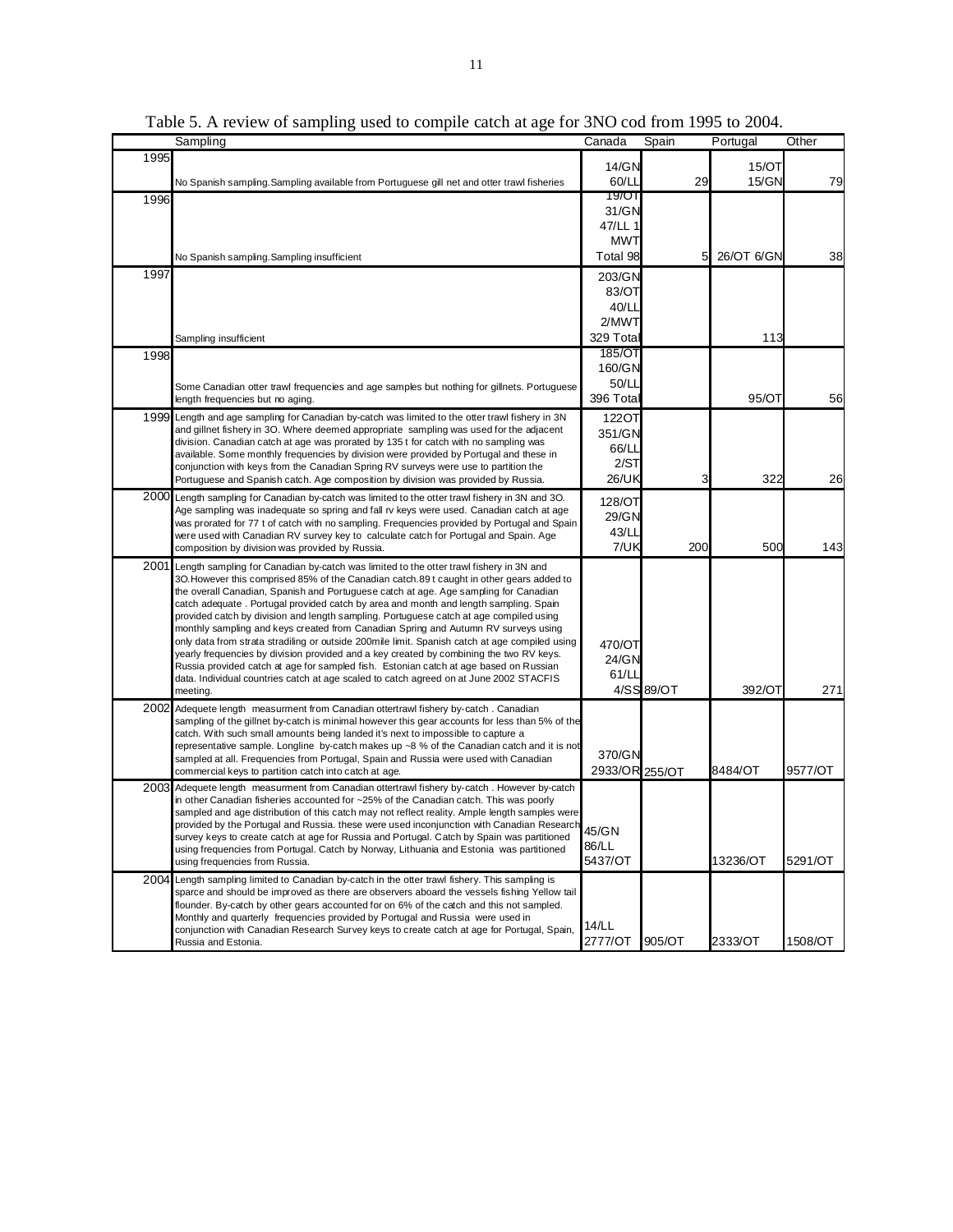|      | 1959                    | 1960  | 1961  | 1962                    | 1963  | 1964  | 1965  | 1966                    | 1967                    | 1968             | 1969         |
|------|-------------------------|-------|-------|-------------------------|-------|-------|-------|-------------------------|-------------------------|------------------|--------------|
|      | 1711                    | 1846  | 812   | 1026                    | 313   | 6202  | 1013  | 753                     | 20086                   | 16359            | 8154         |
| 3    |                         |       |       |                         |       |       |       |                         |                         |                  |              |
| 4    | 13036                   | 6503  | 4400  | 3882                    | 5757  | 15555 | 7611  | 18413                   | 62442                   | 56775            | 12924        |
| 5    | 5068                    | 22050 | 11696 | 2206                    | 11210 | 19496 | 7619  | 19681                   | 50317                   | 48608            | 26949        |
| 6    | 6025                    | 3095  | 15258 | 1581                    | 4849  | 7919  | 13258 | 11795                   | 18517                   | 18485            | 11191        |
| 7    | 3935                    | 2377  | 2014  | 3594                    | 1935  | 2273  | 9861  | 8486                    | 4774                    | 6337             | 2089         |
| 8    | 1392                    | 2504  | 1672  | 773                     | 3840  | 1109  | 4827  | 4467                    | 4651                    | 1592             | 1393         |
|      |                         |       |       |                         |       |       |       |                         |                         |                  |              |
| 9    | 757                     | 583   | 847   | 668                     | 1165  | 788   | 1081  | 1829                    | 236                     | 505              | 518          |
| 10   | 926                     | 387   | 196   | 433                     | 608   | 328   | 1248  | 1694                    | 180                     | 178              | 292          |
| 11   | 1220                    | 898   | 25    | 226                     | 322   | 37    | 163   | 122                     | 71                      | 90               | 134          |
| 12   | 103                     | 242   | 245   | 216                     | 208   | 112   | 141   | 57                      | 45                      | 45               | 202          |
|      |                         |       |       |                         |       |       |       |                         |                         |                  |              |
| 13   | 1128                    | 1409  | 392   | 846                     | 473   | 56    | 276   | 183                     | 335                     | 51               | 574          |
| $3+$ | 35301                   | 41894 | 37557 | 15451                   | 30680 | 53875 | 47098 | 67480                   | 161654                  | 149025           | 64420        |
| $6+$ | 15486                   | 11495 | 20649 | 8337                    | 13400 | 12622 | 30855 | 28633                   | 28809                   | 27283            | 16393        |
|      |                         |       |       |                         |       |       |       |                         |                         |                  |              |
|      | 1970                    | 1971  | 1972  | 1973                    | 1974  | 1975  | 1976  | 1977                    | 1978                    | 1979             | 1980         |
|      |                         | 950   |       |                         | 6425  | 671   | 4054  | 607                     | 920                     | 72               | 266          |
| 3    | 2105                    |       | 69    | 10058                   |       |       |       |                         |                         |                  |              |
| 4    | 19703                   | 26900 | 19797 | 27600                   | 9501  | 8781  | 7534  | 2469                    | 4337                    | 3827             | 1055         |
| 5    | 10799                   | 30300 | 12289 | 15098                   | 10907 | 3528  | 5945  | 2531                    | 2518                    | 9208             | 3812         |
| 6    | 9481                    | 11700 | 13432 | 5989                    | 10872 | 2505  | 1084  | 1500                    | 818                     | 2784             | 2275         |
| 7    | 3646                    | 3500  | 5883  | 1971                    | 2247  | 3057  | 211   | 572                     | 354                     | 883              | 761          |
|      |                         |       |       |                         |       |       |       |                         |                         |                  |              |
| 8    | 1635                    | 2500  | 1686  | 972                     | 2147  | 1059  | 238   | 177                     | 102                     | 265              | 222          |
| 9    | 541                     | 500   | 285   | 707                     | 1015  | 921   | 44    | 209                     | 58                      | 58               | 92           |
| 10   | 149                     | 200   | 216   | 243                     | 676   | 461   | 37    | 65                      | 51                      | 17               | 31           |
| 11   | 227                     | 100   | 78    | 137                     | 428   | 252   | 13    | 41                      | 8                       | 12               | 8            |
| 12   | 90                      | 50    | 74    | 116                     | 257   | 152   | 9     | 25                      | 5                       | $\boldsymbol{7}$ | 13           |
|      |                         |       |       |                         |       |       |       |                         |                         |                  |              |
| 13   | 1472                    | 700   | 350   | 173                     | 881   | 396   | 17    | 36                      | 21                      | 16               | 2            |
| $3+$ | 49848                   | 77400 | 54159 | 63064                   | 45356 | 21783 | 19186 | 8232                    | 9192                    | 17149            | 8537         |
| 6+   | 17241                   | 19250 | 22004 | 10308                   | 18523 | 8803  | 1653  | 2625                    | 1417                    | 4042             | 3404         |
|      |                         |       |       |                         |       |       |       |                         |                         |                  |              |
|      | 1981                    | 1982  | 1983  | 1984                    | 1985  | 1986  | 1987  | 1988                    | 1989                    | 1990             | 1991         |
|      |                         |       |       |                         |       |       |       |                         |                         |                  |              |
| 3    | 505                     | 305   | 1179  | 58                      | 57    | 153   | 516   | 277                     | 1917                    | 1064             | 1103         |
| 4    | 1091                    | 1978  | 647   | 1000                    | 2953  | 2865  | 422   | 318                     | 2182                    | 4505             | 673          |
| 5    | 1262                    | 1591  | 1893  | 1411                    | 6203  | 6423  | 3491  | 1527                    | 1502                    | 4341             | 995          |
| 6    | 2297                    | 1012  | 1204  | 2324                    | 3036  | 4370  | 3445  | 6347                    | 1260                    | 895              | 544          |
| 7    | 1902                    | 1528  | 686   | 1220                    | 2519  | 1512  | 1213  | 3955                    | 1887                    | 422              | 282          |
|      |                         |       |       |                         |       |       |       |                         |                         |                  |              |
| 8    | 574                     | 1492  | 1152  | 720                     | 797   | 948   | 653   | 1009                    | 1284                    | 721              | 368          |
| 9    | 192                     | 595   | 774   | 918                     | 459   | 558   | 845   | 567                     | 485                     | 581              | 568          |
| 10   | 94                      | 211   | 238   | 551                     | 533   | 373   | 494   | 425                     | 233                     | 439              | 502          |
| 11   | 41                      | 162   | 81    | 106                     | 261   | 349   | 398   | 249                     | 168                     | 150              | 383          |
| 12   | 13                      | 27    | 41    | 42                      | 97    | 135   | 404   | 142                     | 100                     | 83               | 202          |
| 13   | 32                      | 52    | 36    | 70                      | 71    | 86    | 188   | 298                     | 285                     | 106              | 337          |
|      |                         |       |       |                         |       |       |       |                         |                         |                  |              |
| $3+$ | 8003                    | 8953  | 7931  | 8420                    | 16986 | 17772 | 12069 | 15114                   | 11303                   | 13307            | 5957         |
| $6+$ | 5145                    | 5079  | 4212  | 5951                    | 7773  | 8331  | 7640  | 12992                   | 5702                    | 3397             | 3186         |
|      |                         |       |       |                         |       |       |       |                         |                         |                  |              |
|      | 1992                    | 1993  | 1994  | 1995                    | 1996  | 1997  | 1998  | 1999                    | 2000                    | 2001             | 2002         |
| 3    | 4508                    | 1314  | 232   | $\mathbf 0$             |       |       |       | 94                      | 356                     | 165              | 218          |
|      |                         |       |       |                         |       |       |       |                         |                         |                  |              |
| 4    | 1769                    | 3209  | 2326  | 72                      |       |       |       | 41                      | 339                     | 257              | 550          |
| 5    | 837                     | 637   | 1117  | 20                      |       |       |       | 101                     | 87                      | 141              | 427          |
| 6    | 612                     | 479   | 125   | 40                      |       |       |       | 40                      | 62                      | 9                | 141          |
| 7    | 235                     | 321   | 93    | $\overline{\mathbf{c}}$ |       |       |       | 14                      | 21                      | 36               | 9            |
| 8    | 64                      | 74    | 26    | $\mathbf 0$             |       |       |       | 6                       | 12                      | 16               | 27           |
| 9    | 99                      | 25    | 8     | 1                       |       |       |       | 23                      | 4                       | 4                | 13           |
|      |                         |       |       |                         |       |       |       |                         |                         |                  |              |
| 10   | 128                     | 39    | 1     | 0                       |       |       |       | 55                      | 13                      | 1                | 3            |
| 11   | 153                     | 49    | 0     | $\pmb{0}$               |       |       |       | 3                       | 12                      | 7                | $\mathbf{1}$ |
| 12   | 100                     | 53    | 0     | 0                       |       |       |       | $\overline{\mathbf{c}}$ | $\overline{\mathbf{c}}$ | 10               | 6            |
| 13   | 217                     | 160   | 0     | 0                       |       |       |       | 3                       | 1                       | 2                | 12           |
| $3+$ | 8722                    |       |       | 135                     |       |       |       |                         | 909                     | 648              | 1407         |
|      |                         | 6360  | 3928  |                         |       |       |       | 380                     |                         |                  |              |
| 6+   | 1608                    | 1200  | 253   | 43                      |       |       |       | 144                     | 127                     | 84               | 212          |
|      |                         |       |       |                         |       |       |       |                         |                         |                  |              |
|      | 2003                    | 2004  |       |                         |       |       |       |                         |                         |                  |              |
| 3    | 337                     | 37    |       |                         |       |       |       |                         |                         |                  |              |
| 4    | 810                     | 45    |       |                         |       |       |       |                         |                         |                  |              |
|      |                         |       |       |                         |       |       |       |                         |                         |                  |              |
| 5    | 1274                    | 50    |       |                         |       |       |       |                         |                         |                  |              |
| 6    | 669                     | 92    |       |                         |       |       |       |                         |                         |                  |              |
| 7    | 133                     | 73    |       |                         |       |       |       |                         |                         |                  |              |
| 8    | 5                       | 21    |       |                         |       |       |       |                         |                         |                  |              |
| 9    | 18                      | 1     |       |                         |       |       |       |                         |                         |                  |              |
|      |                         |       |       |                         |       |       |       |                         |                         |                  |              |
| 10   | 8                       | 7     |       |                         |       |       |       |                         |                         |                  |              |
| 11   | $\overline{\mathbf{c}}$ | 3     |       |                         |       |       |       |                         |                         |                  |              |
| 12   | 1                       | 1     |       |                         |       |       |       |                         |                         |                  |              |
| 13   | 9                       | 15    |       |                         |       |       |       |                         |                         |                  |              |
| $3+$ | 3267                    | 346   |       |                         |       |       |       |                         |                         |                  |              |
| $6+$ | 845                     | 214   |       |                         |       |       |       |                         |                         |                  |              |
|      |                         |       |       |                         |       |       |       |                         |                         |                  |              |

Table 6. Catch-at-age for Divisions 3NO cod, 1959-2004(000s) . Age 13 is a plus group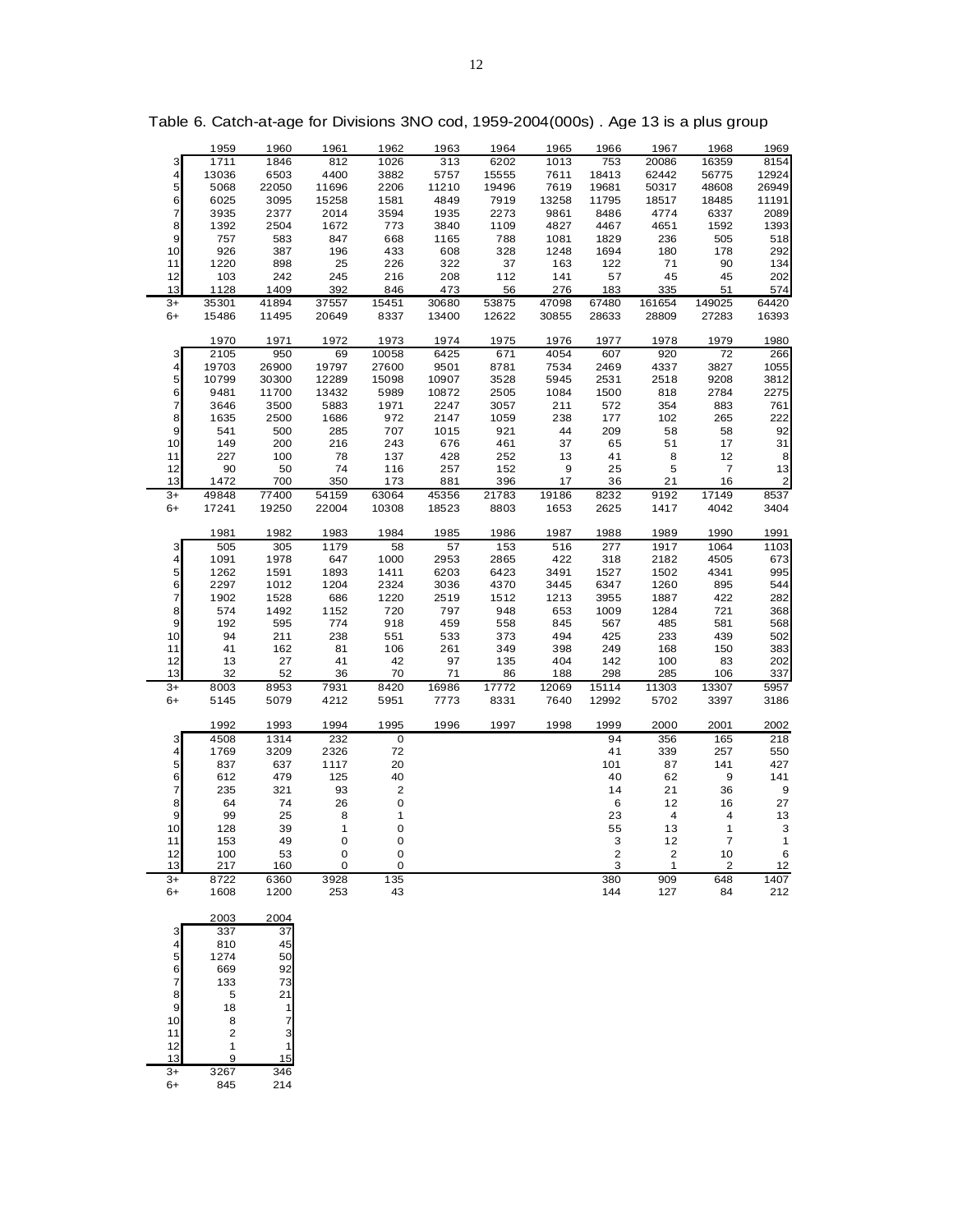|                         | 1959  | 1960  | 1961  | 1962  | 1963  | 1964  | 1965  | 1966  | 1967  | 1968  | 1969  |
|-------------------------|-------|-------|-------|-------|-------|-------|-------|-------|-------|-------|-------|
| 3                       | 0.42  | 0.42  | 0.42  | 0.42  | 0.42  | 0.42  | 0.42  | 0.48  | 0.48  | 0.48  | 0.48  |
| 4                       | 0.82  | 0.82  | 0.82  | 0.82  | 0.82  | 0.82  | 0.82  | 0.90  | 0.90  | 0.90  | 0.90  |
| 5                       | 1.25  | 1.25  | 1.25  | 1.25  | 1.25  | 1.25  | 1.25  | 1.35  | 1.35  | 1.35  | 1.35  |
| 6                       | 1.95  | 1.95  | 1.95  | 1.95  | 1.95  | 1.95  | 1.95  | 2.14  | 2.14  | 2.14  | 2.14  |
| 7                       | 2.82  | 2.82  | 2.82  | 2.82  | 2.82  | 2.82  | 2.82  | 3.16  | 3.16  | 3.16  | 3.16  |
| 8                       | 3.39  | 3.39  | 3.39  | 3.39  | 3.39  | 3.39  | 3.39  | 4.21  | 4.21  | 4.21  | 4.21  |
| 9                       | 3.98  | 3.98  | 3.98  | 3.98  | 3.98  | 3.98  | 3.98  | 6.34  | 6.34  | 6.34  | 6.34  |
| 10                      | 4.68  | 4.68  | 4.68  | 4.68  | 4.68  | 4.68  | 4.68  | 7.69  | 7.69  | 7.69  | 7.69  |
| 11                      | 5.25  | 5.25  | 5.25  | 5.25  | 5.25  | 5.25  | 5.25  | 8.46  | 8.46  | 8.46  | 8.46  |
| 12                      | 6.17  | 6.17  | 6.17  | 6.17  | 6.17  | 6.17  | 6.17  | 10.24 | 10.24 | 10.24 | 10.24 |
| 13                      | 13.50 | 13.50 | 13.50 | 13.50 | 13.50 | 13.50 | 13.50 | 13.50 | 13.50 | 13.50 | 13.50 |
|                         | 1970  | 1971  | 1972  | 1973  | 1974  | 1975  | 1976  | 1977  | 1978  | 1979  | 1980  |
| 3                       | 0.48  | 0.48  | 0.54  | 0.57  | 0.42  | 0.38  | 0.50  | 0.57  | 0.72  | 0.65  | 0.71  |
| 4                       | 0.90  | 0.90  | 0.97  | 1.00  | 0.73  | 0.89  | 0.91  | 1.00  | 1.05  | 0.98  | 1.04  |
| 5                       | 1.35  | 1.35  | 1.44  | 1.43  | 1.20  | 1.28  | 1.41  | 1.48  | 1.55  | 1.39  | 1.69  |
| 6                       | 2.14  | 2.14  | 2.08  | 2.19  | 1.96  | 2.13  | 2.33  | 2.48  | 2.25  | 2.09  | 2.50  |
| 7                       | 3.16  | 3.16  | 2.89  | 3.63  | 2.86  | 3.14  | 3.25  | 3.51  | 3.74  | 2.87  | 3.69  |
| 8                       | 4.21  | 4.21  | 3.56  | 4.63  | 4.67  | 4.16  | 4.03  | 4.74  | 4.61  | 3.70  | 5.49  |
| 9                       | 6.34  | 6.34  | 5.95  | 6.25  | 7.32  | 5.53  | 6.67  | 7.17  | 6.19  | 4.75  | 7.98  |
| 10                      | 7.69  | 7.69  | 7.95  | 9.56  | 5.46  | 6.74  | 8.74  | 8.81  | 7.23  | 7.15  | 9.22  |
| 11                      | 8.46  | 8.46  | 8.32  | 11.17 | 8.40  | 5.27  | 9.14  | 11.70 | 9.48  | 7.98  | 10.60 |
| 12                      | 10.24 | 10.24 | 10.14 | 13.99 | 7.51  | 7.09  | 12.49 | 11.47 | 12.87 | 10.11 | 12.61 |
| 13                      | 13.50 | 13.50 | 13.50 | 13.50 | 13.50 | 13.50 | 13.50 | 13.50 | 13.50 | 13.50 | 13.50 |
|                         | 1981  | 1982  | 1983  | 1984  | 1985  | 1986  | 1987  | 1988  | 1989  | 1990  | 1991  |
| 3                       | 0.90  | 0.94  | 0.85  | 0.79  | 0.48  | 0.39  | 0.49  | 0.74  | 0.51  | 0.55  | 0.55  |
| 4                       | 1.27  | 1.17  | 1.17  | 1.15  | 0.86  | 1.01  | 0.82  | 1.00  | 0.97  | 1.01  | 0.85  |
| 5                       | 1.84  | 1.50  | 1.87  | 1.51  | 1.37  | 1.52  | 1.30  | 1.38  | 1.60  | 1.46  | 1.59  |
| 6                       | 2.69  | 2.20  | 2.63  | 2.28  | 2.05  | 2.16  | 1.83  | 1.79  | 2.24  | 2.51  | 2.30  |
| 7                       | 3.55  | 3.83  | 3.80  | 3.04  | 3.25  | 3.49  | 2.89  | 2.23  | 3.27  | 2.73  | 3.83  |
| 8                       | 5.33  | 5.26  | 5.20  | 4.05  | 4.65  | 5.41  | 4.76  | 3.77  | 4.61  | 4.14  | 5.56  |
| 9                       | 7.13  | 7.49  | 6.27  | 5.76  | 6.62  | 7.95  | 7.26  | 5.12  | 7.08  | 5.02  | 7.53  |
| 10                      | 9.10  | 8.80  | 8.08  | 7.22  | 8.32  | 9.82  | 8.95  | 6.88  | 8.31  | 8.37  | 9.04  |
| 11                      | 9.01  | 9.82  | 8.99  | 8.92  | 9.15  | 9.94  | 9.85  | 9.37  | 9.47  | 9.29  | 11.98 |
| 12                      | 10.15 | 12.28 | 11.01 | 12.61 | 11.13 | 9.88  | 12.59 | 11.07 | 12.25 | 11.25 | 13.98 |
| 13                      | 13.50 | 13.50 | 13.50 | 13.50 | 13.50 | 13.50 | 13.50 | 13.50 | 13.50 | 11.91 | 13.60 |
|                         | 1992  | 1993  | 1994  | 1995  | 1996  | 1997  | 1998  | 1999  | 2000  | 2001  | 2002  |
| 3                       | 0.33  | 0.36  | 0.27  | 0.42  | 0.42  | 0.42  | 0.42  | 0.50  | 0.60  | 0.58  | 0.67  |
| 4                       | 0.65  | 0.78  | 0.46  | 0.75  | 0.78  | 0.78  | 0.78  | 0.94  | 0.82  | 1.09  | 1.01  |
| 5                       | 1.06  | 1.35  | 0.91  | 1.21  | 1.30  | 1.30  | 1.30  | 1.59  | 1.45  | 1.38  | 1.52  |
| 6                       | 1.80  | 1.84  | 1.63  | 2.03  | 1.99  | 1.99  | 1.99  | 2.07  | 2.39  | 2.07  | 2.24  |
| 7                       | 2.82  | 2.82  | 1.84  | 2.29  | 2.68  | 2.68  | 2.68  | 2.23  | 3.44  | 4.06  | 3.38  |
| 8                       | 4.85  | 4.11  | 4.04  | 2.08  | 3.38  | 3.38  | 3.38  | 2.83  | 2.90  | 5.22  | 5.15  |
| 9                       | 5.56  | 5.87  | 4.94  | 6.60  | 4.70  | 4.70  | 4.70  | 3.99  | 2.64  | 5.32  | 5.99  |
| 10                      | 7.43  | 7.76  | 7.54  | 6.22  | 5.98  | 5.98  | 5.98  | 6.05  | 3.78  | 5.51  | 7.11  |
| 11                      | 8.64  | 8.79  | 3.44  | 6.41  | 6.41  | 6.41  | 6.41  | 6.73  | 5.25  | 7.51  | 8.47  |
| 12                      | 10.65 | 8.67  | 7.52  | 8.03  | 8.03  | 8.03  | 8.03  | 7.38  | 6.07  | 8.60  | 9.32  |
| 13                      | 14.11 | 12.74 | 10.00 | 11.32 | 11.32 | 11.32 | 11.32 | 11.70 | 10.19 | 10.09 | 10.64 |
|                         | 2003  | 2004  |       |       |       |       |       |       |       |       |       |
| 3                       | 0.67  | 0.69  |       |       |       |       |       |       |       |       |       |
| 4                       | 0.94  | 0.92  |       |       |       |       |       |       |       |       |       |
| 5                       | 1.40  | 1.38  |       |       |       |       |       |       |       |       |       |
| 6                       | 2.02  | 2.17  |       |       |       |       |       |       |       |       |       |
| $\overline{\mathbf{7}}$ | 3.01  | 3.03  |       |       |       |       |       |       |       |       |       |
| 8                       | 4.10  | 3.93  |       |       |       |       |       |       |       |       |       |
| 9                       | 7.63  | 5.79  |       |       |       |       |       |       |       |       |       |
| 10                      | 7.74  | 8.54  |       |       |       |       |       |       |       |       |       |
| 11                      | 8.52  | 9.70  |       |       |       |       |       |       |       |       |       |
| 12                      | 9.23  | 8.77  |       |       |       |       |       |       |       |       |       |
| 13                      | 10.64 | 12.68 |       |       |       |       |       |       |       |       |       |

Table 7. Mean weight-at-age for Divisions 3NO cod, 1959-2000. Age 13 is a plus group and the estimate tabled is the catch weighted average of ages in the plus group. Shaded estimates were not derived from sampling (see text)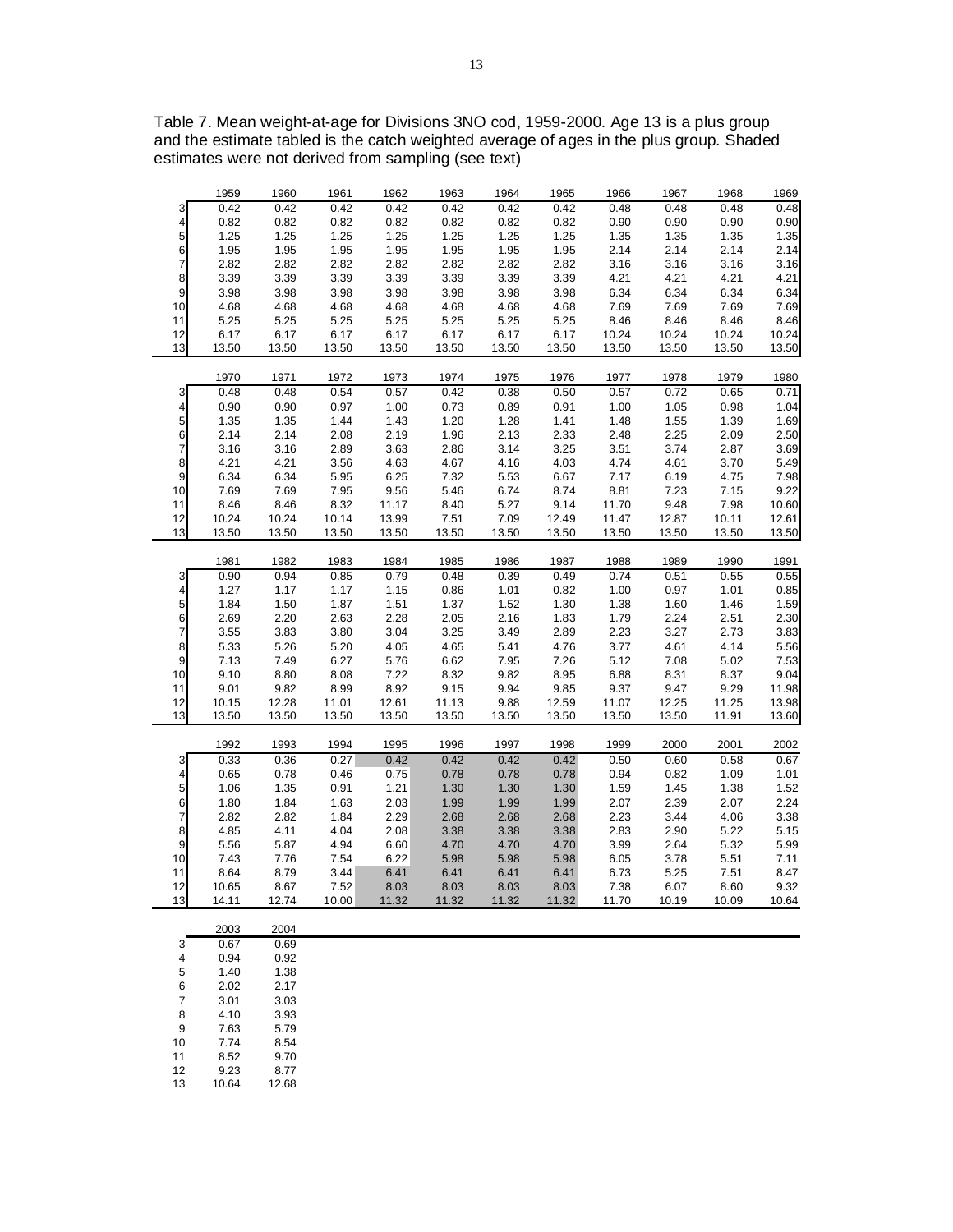**Table 8. Cod abundance (000's) from Canadian spring RV surveys in Division 3N for depths <200 fathoms.**

**Shaded Numbers are estimates for non sampled strata. Data for 1984-1995 has been converted to Campellan equivalent units.**

|                                       | Depth Strata | Vessel  | ΑN       | WT 29     | WТ        | WT       | WТ        | WТ       | WT       | WT       | WT       | WT        | WT        |           | WT        | WT        | WT        | WT        | W <sub>1</sub> | WT        | WT        | WT        | WT      |
|---------------------------------------|--------------|---------|----------|-----------|-----------|----------|-----------|----------|----------|----------|----------|-----------|-----------|-----------|-----------|-----------|-----------|-----------|----------------|-----------|-----------|-----------|---------|
| range                                 |              | Area    | 27       | AN 43     | 47        | 58-59    | 70        | 82       | 95-96    | 105-106  | 119-120  | 136-137   | 152-153   | 168-169   | 188-189   | 204-208   | 221-222   | 238-241   | 315-318        | 367-369   | 419-424   | 478-481   | 546-549 |
| (fath)                                |              | Sa. mi. | 1984     | 1985      | 1986      | 1987     | 1988      | 1989     | 1990     | 1991     | 1992     | 1993      | 1994      | 1995      | 1996      | 1997      | 1998      | 1999      | 2000           | 2001      | 2002      | 2003      | 2004    |
| mean survey date                      |              |         | 2-May-84 | 27-Apr-85 | 29-Apr-86 | 9-May-87 | $-May-88$ | 2-May-89 | 2-May-90 | 7-May-91 | 8-May-92 | 13-May-93 | 18-May-94 | 18-May-95 | 25-May-96 | 16-May-97 | 22-May-98 | 31-May-99 | 30-May-00      | 24-May-01 | 23-May-02 | 25-May-03 |         |
| $0 - 30$                              | 375          | 1593    | 22302    | 12390     | 2240      | 6223     | 3134      | 4868     | 3236     | 111      | 148      | 74        |           |           |           | 131       | 292       | 5259      | 329            | 351       | 131       | 263       | 175     |
|                                       | 376          | 1499    | 149223   | 149       | 787       | 88795    | 2533      | 599      | 268      | 119      |          |           |           | 69        | 165       |           | 1272      | 103       | 206            | 41        |           | 41        | 1004    |
| $31 - 50$                             | 360          | 2992    | 136658   | 27167     | 9750      | 31721    | 35911     | 1053     | 3020     | 900      | 2731     | 907       |           |           | 449       | 86        | 823       | 150       | 41             | 82        | 453       | 659       | 2552    |
|                                       | 361          | 1853    | 29339    | 50443     | 5585      | 47837    | 15405     | 9136     | 6634     | 2574     | 804      | 836       | 103       | 625       | 1077      | 549       | 2258      | 2650      | 1869           | 510       | 1997      | 892       | 3035    |
|                                       | 362          | 2520    | 68550    | 20045     | 5400      | 117654   | 6860      | 7054     | 8400     | 1120     |          | 117       |           |           | 39        |           | 139       | 1042      | 1271           | 1078      | 193       | 39        | 314     |
|                                       | 373          | 2520    | 27500    | 4161      | 1600      | 11738    | 2625      | 3096     | 1575     | 223      |          |           |           |           |           |           | 35        | 77        |                | 193       |           |           |         |
|                                       | 374          | 931     | 10431    | 776       | 86        | 931      | 879       | 52       | 388      | 26       | 129      |           |           |           |           |           |           |           |                | 128       |           |           |         |
|                                       | 383          | 674     | 62       |           |           | 967      | 686       | 499      | 47       | 62       |          |           |           |           |           |           |           |           |                |           |           |           |         |
| $51 - 10$                             | 359          | 421     | 2339     |           | 40375     | 7163     | 5584      | 1637     | 819      | 1199     | 1696     | 2193      |           |           | 33        | 138       | 26        | 58        | 29             | 87        | 29        |           |         |
|                                       | 377          | 100     | 1771     | 2451      | 465       | 6396     |           | 424      |          |          |          | 28        | 49        |           |           |           |           |           |                |           |           |           |         |
|                                       | 382          | 647     |          | 3572      | 22        | 60       | 180       | 1588     | 3325     |          |          |           |           |           |           |           |           |           | 134            |           |           |           |         |
| 101-15                                | 358          | 225     | 2703     | 5766      | 4063      | 4359     | 5328      | 3984     | 8297     | 1047     | 16484    | 3391      | 109       | 156       | 310       | 261       |           | 1254      | 69             | 3111      | 234       | 8940      | 155     |
|                                       | 378          | 139     | 2481     | 43824     | 6313      | 2124     | 1921      | 1612     | 2751     | 875      | 3707     | 608       | 222       | 97        | 163       | 136       | 96        | 38        | 209            | 108       | 44        | 1523      | 1000    |
|                                       | 381          |         | 1534     | 12968     | 8249      | 392      | 3185      | 3741     | 3665     | 202      | 88       |           |           | 114       | 160       |           |           | 150       |                | 1152      |           | 113       | 300     |
| 151-200                               | 357          | 164     |          | 11571     | 444       | 1428     |           | 68       | 888      | 2528     | 2676     | 68        | 433       | 23        | 90        | 20        | 219       | 73        | 282            | 872       | 168       | 110       | 43      |
|                                       | 379          |         | 788      | 3195      | 5010      |          |           | 206      | 1318     | 2311     | 8782     | 545       | 191       |           | 204       | 194       | 72        |           |                | 642       | 105       | 129       |         |
|                                       | 380          | 116     | 209      | 3681      | 526       | 934      | 1498      | 967      | 2062     | 3859     | 870      | 20654     |           | 32        | 471       | 6239      |           | 96        | 117            | 511       | 23        | 609       | 207     |
| total all strata fished < 200 fathoms |              |         | 455890   | 202158    | 90915     | 327301   | 85786     | 40583    | 46692    | 17156    | 38174    | 29420     | 1120      | 1182      | 3283      | 7905      | 5328      | 11138     | 4577           | 8866      | 3497      | 13318     | 8878    |
| total <200 fathoms adjusted           |              |         | 455890   | 202159    | 90915     | 328729   | 85784     | 40584    | 46693    | 17156    | 38173    | 29421     | 1120      | 1182      | 3285      | 7905      | 5328      | 11138     | 4577           | 8866      | 3497      | 13318     | 8878    |
| upper limit                           |              |         | 891831   | 278710    | 543939    | 531816   | 118657    | 53692    | 79795    | 35126    | 63165    | 286252    | 7723      | 2774      | 5144      | 85516     | 8714      | 15958     | 6928           | 48358     | 5573      | 127402    | 16024   |
| -value                                |              |         | 2.776    | 2.776     | 12.706    | 2.228    | 2.145     | 2.365    | 4.303    | 4.303    | 4.303    | 12.706    | 12.706    | 2.447     | 2.365     | 12.71     | 2.14      | 2.45      | 214            | 12.71     | 2.36      | 12.71     | 2.131   |
| 1 std dev                             |              |         | 157039   | 27576     | 35654     | 91793    | 15324     | 5543     | 7693     | 4176     | 5808     | 20213     | 520       | 651       | 787       | 6106      | 1582      | 1967      |                | 3107      | 880       | 8976      | 3353    |

#### **Table 9. Cod biomass (t) from Canadian spring RV surveys in Division 3N for depths < 200 fathoms. Shaded Numbers are estimates for non sampled strata. Data for 1984-1995 has been converted to Campellan equivalent units.**

|                                       | AN                                                        | <b>WT 29</b>                                                                                          | WТ                                                                                                                                                       | WТ                                                                                                                                      | WТ                                                                                                                                                       | WТ                                                                                                                            | wт                                                                                                                            | WT                                                                                                                                               |                                                                                                                                              | WT                                                                                                               | WЛ                                                                                                            | WT                                                                              | WT                                                                    | WT                                                                                                       | W.                                                                                  | WТ                                                                 | W٦                                                                                              | W٦                                                                 | W٦                                                                                                             | W.                                                                               | W٦                                                                                              |
|---------------------------------------|-----------------------------------------------------------|-------------------------------------------------------------------------------------------------------|----------------------------------------------------------------------------------------------------------------------------------------------------------|-----------------------------------------------------------------------------------------------------------------------------------------|----------------------------------------------------------------------------------------------------------------------------------------------------------|-------------------------------------------------------------------------------------------------------------------------------|-------------------------------------------------------------------------------------------------------------------------------|--------------------------------------------------------------------------------------------------------------------------------------------------|----------------------------------------------------------------------------------------------------------------------------------------------|------------------------------------------------------------------------------------------------------------------|---------------------------------------------------------------------------------------------------------------|---------------------------------------------------------------------------------|-----------------------------------------------------------------------|----------------------------------------------------------------------------------------------------------|-------------------------------------------------------------------------------------|--------------------------------------------------------------------|-------------------------------------------------------------------------------------------------|--------------------------------------------------------------------|----------------------------------------------------------------------------------------------------------------|----------------------------------------------------------------------------------|-------------------------------------------------------------------------------------------------|
| Area                                  |                                                           |                                                                                                       | 47                                                                                                                                                       |                                                                                                                                         |                                                                                                                                                          |                                                                                                                               |                                                                                                                               |                                                                                                                                                  |                                                                                                                                              |                                                                                                                  |                                                                                                               |                                                                                 |                                                                       |                                                                                                          |                                                                                     |                                                                    |                                                                                                 |                                                                    |                                                                                                                |                                                                                  | 546-549                                                                                         |
| Sa. mi.                               | 1984                                                      | 1985                                                                                                  | 1986                                                                                                                                                     | 1987                                                                                                                                    | 1988                                                                                                                                                     | 1989                                                                                                                          | 1990                                                                                                                          | 1991                                                                                                                                             | 1992                                                                                                                                         | 1993                                                                                                             | 1994                                                                                                          | 1995                                                                            | 1996                                                                  | 1997                                                                                                     | 1998                                                                                | 1999                                                               | 2000                                                                                            | 2001                                                               | 2002                                                                                                           | 2003                                                                             | 2004                                                                                            |
|                                       | 2-May-84                                                  |                                                                                                       |                                                                                                                                                          |                                                                                                                                         |                                                                                                                                                          |                                                                                                                               |                                                                                                                               |                                                                                                                                                  |                                                                                                                                              |                                                                                                                  |                                                                                                               |                                                                                 |                                                                       |                                                                                                          |                                                                                     |                                                                    |                                                                                                 |                                                                    |                                                                                                                |                                                                                  | 25-May-03                                                                                       |
| 1593                                  | 7018                                                      | 26266                                                                                                 | 21041                                                                                                                                                    | 13506                                                                                                                                   | 23154                                                                                                                                                    | 25148                                                                                                                         | 16134                                                                                                                         | 1835                                                                                                                                             | 2331                                                                                                                                         | 1145                                                                                                             |                                                                                                               |                                                                                 |                                                                       | 92                                                                                                       | 108                                                                                 | 3225                                                               | 54                                                                                              | 592                                                                | 88                                                                                                             | 1229                                                                             |                                                                                                 |
| 1499                                  | 16673                                                     | 713                                                                                                   | 2954                                                                                                                                                     | 9148                                                                                                                                    | 6555                                                                                                                                                     | 1256                                                                                                                          | 3791                                                                                                                          | 1483                                                                                                                                             |                                                                                                                                              |                                                                                                                  |                                                                                                               |                                                                                 |                                                                       |                                                                                                          |                                                                                     |                                                                    |                                                                                                 |                                                                    |                                                                                                                | 458                                                                              | 286                                                                                             |
| 2992                                  | 21843                                                     | 17007                                                                                                 | 3781                                                                                                                                                     | 4155                                                                                                                                    | 3792                                                                                                                                                     | 2145                                                                                                                          | 10488                                                                                                                         | 1032                                                                                                                                             | 1445                                                                                                                                         | 46                                                                                                               |                                                                                                               |                                                                                 | 457                                                                   | 15                                                                                                       | 12                                                                                  | 315                                                                |                                                                                                 | 588                                                                | 244                                                                                                            | 1417                                                                             | 84                                                                                              |
| 1853                                  | 20008                                                     | 52794                                                                                                 | 61130                                                                                                                                                    | 50358                                                                                                                                   | 25677                                                                                                                                                    | 19517                                                                                                                         | 30149                                                                                                                         | 16646                                                                                                                                            | 399                                                                                                                                          | 3455                                                                                                             |                                                                                                               |                                                                                 | 647                                                                   | 378                                                                                                      | 682                                                                                 | 3496                                                               | 533                                                                                             | 240                                                                | 1856                                                                                                           | 1987                                                                             | 299                                                                                             |
|                                       | 75781                                                     |                                                                                                       |                                                                                                                                                          |                                                                                                                                         |                                                                                                                                                          |                                                                                                                               | 37344                                                                                                                         |                                                                                                                                                  | 668                                                                                                                                          | 1522                                                                                                             |                                                                                                               |                                                                                 |                                                                       |                                                                                                          | 407                                                                                 |                                                                    | 328                                                                                             |                                                                    | 22                                                                                                             |                                                                                  | 2134                                                                                            |
|                                       |                                                           |                                                                                                       |                                                                                                                                                          |                                                                                                                                         |                                                                                                                                                          |                                                                                                                               |                                                                                                                               |                                                                                                                                                  |                                                                                                                                              |                                                                                                                  |                                                                                                               |                                                                                 |                                                                       |                                                                                                          |                                                                                     |                                                                    |                                                                                                 |                                                                    |                                                                                                                |                                                                                  |                                                                                                 |
| 931                                   | 14987                                                     |                                                                                                       | 1338                                                                                                                                                     |                                                                                                                                         | 5872                                                                                                                                                     | 937                                                                                                                           |                                                                                                                               |                                                                                                                                                  |                                                                                                                                              |                                                                                                                  |                                                                                                               |                                                                                 |                                                                       |                                                                                                          |                                                                                     |                                                                    |                                                                                                 |                                                                    |                                                                                                                |                                                                                  |                                                                                                 |
| 674                                   |                                                           |                                                                                                       |                                                                                                                                                          |                                                                                                                                         |                                                                                                                                                          | 574                                                                                                                           |                                                                                                                               |                                                                                                                                                  |                                                                                                                                              |                                                                                                                  |                                                                                                               |                                                                                 |                                                                       |                                                                                                          |                                                                                     |                                                                    |                                                                                                 |                                                                    |                                                                                                                |                                                                                  |                                                                                                 |
|                                       |                                                           |                                                                                                       |                                                                                                                                                          |                                                                                                                                         |                                                                                                                                                          |                                                                                                                               |                                                                                                                               |                                                                                                                                                  |                                                                                                                                              |                                                                                                                  |                                                                                                               |                                                                                 |                                                                       |                                                                                                          |                                                                                     |                                                                    |                                                                                                 |                                                                    |                                                                                                                |                                                                                  |                                                                                                 |
|                                       | 145                                                       |                                                                                                       |                                                                                                                                                          |                                                                                                                                         |                                                                                                                                                          | 46                                                                                                                            |                                                                                                                               |                                                                                                                                                  |                                                                                                                                              |                                                                                                                  |                                                                                                               |                                                                                 |                                                                       |                                                                                                          |                                                                                     |                                                                    |                                                                                                 |                                                                    |                                                                                                                |                                                                                  |                                                                                                 |
| 647                                   |                                                           |                                                                                                       | 84                                                                                                                                                       | 42                                                                                                                                      | 59                                                                                                                                                       |                                                                                                                               |                                                                                                                               |                                                                                                                                                  |                                                                                                                                              |                                                                                                                  |                                                                                                               |                                                                                 |                                                                       |                                                                                                          |                                                                                     |                                                                    |                                                                                                 |                                                                    |                                                                                                                |                                                                                  |                                                                                                 |
|                                       |                                                           |                                                                                                       |                                                                                                                                                          |                                                                                                                                         |                                                                                                                                                          |                                                                                                                               |                                                                                                                               |                                                                                                                                                  |                                                                                                                                              |                                                                                                                  |                                                                                                               |                                                                                 |                                                                       | 1 <sub>0</sub>                                                                                           | 73                                                                                  |                                                                    | 23                                                                                              |                                                                    |                                                                                                                |                                                                                  | 258                                                                                             |
|                                       |                                                           |                                                                                                       |                                                                                                                                                          |                                                                                                                                         |                                                                                                                                                          |                                                                                                                               |                                                                                                                               |                                                                                                                                                  |                                                                                                                                              |                                                                                                                  |                                                                                                               |                                                                                 |                                                                       |                                                                                                          |                                                                                     |                                                                    |                                                                                                 |                                                                    |                                                                                                                |                                                                                  | 377                                                                                             |
|                                       |                                                           |                                                                                                       |                                                                                                                                                          |                                                                                                                                         |                                                                                                                                                          |                                                                                                                               |                                                                                                                               |                                                                                                                                                  |                                                                                                                                              |                                                                                                                  |                                                                                                               |                                                                                 |                                                                       |                                                                                                          |                                                                                     |                                                                    |                                                                                                 |                                                                    |                                                                                                                |                                                                                  |                                                                                                 |
|                                       |                                                           |                                                                                                       |                                                                                                                                                          |                                                                                                                                         |                                                                                                                                                          |                                                                                                                               |                                                                                                                               |                                                                                                                                                  |                                                                                                                                              |                                                                                                                  |                                                                                                               |                                                                                 |                                                                       |                                                                                                          |                                                                                     |                                                                    |                                                                                                 |                                                                    |                                                                                                                |                                                                                  | 60                                                                                              |
|                                       |                                                           |                                                                                                       |                                                                                                                                                          |                                                                                                                                         |                                                                                                                                                          |                                                                                                                               |                                                                                                                               |                                                                                                                                                  |                                                                                                                                              |                                                                                                                  |                                                                                                               |                                                                                 |                                                                       |                                                                                                          |                                                                                     |                                                                    |                                                                                                 |                                                                    |                                                                                                                |                                                                                  | 22                                                                                              |
|                                       | 411                                                       |                                                                                                       |                                                                                                                                                          |                                                                                                                                         |                                                                                                                                                          |                                                                                                                               |                                                                                                                               |                                                                                                                                                  |                                                                                                                                              |                                                                                                                  |                                                                                                               |                                                                                 |                                                                       |                                                                                                          |                                                                                     |                                                                    |                                                                                                 |                                                                    |                                                                                                                |                                                                                  |                                                                                                 |
| total all strata fished < 200 fathoms |                                                           |                                                                                                       |                                                                                                                                                          |                                                                                                                                         |                                                                                                                                                          |                                                                                                                               |                                                                                                                               |                                                                                                                                                  |                                                                                                                                              |                                                                                                                  |                                                                                                               |                                                                                 |                                                                       |                                                                                                          |                                                                                     |                                                                    |                                                                                                 |                                                                    |                                                                                                                |                                                                                  | 3726                                                                                            |
|                                       |                                                           |                                                                                                       |                                                                                                                                                          |                                                                                                                                         |                                                                                                                                                          |                                                                                                                               |                                                                                                                               |                                                                                                                                                  |                                                                                                                                              |                                                                                                                  |                                                                                                               |                                                                                 |                                                                       |                                                                                                          |                                                                                     |                                                                    |                                                                                                 |                                                                    |                                                                                                                |                                                                                  | 3726                                                                                            |
|                                       |                                                           |                                                                                                       |                                                                                                                                                          |                                                                                                                                         |                                                                                                                                                          |                                                                                                                               |                                                                                                                               |                                                                                                                                                  |                                                                                                                                              |                                                                                                                  |                                                                                                               |                                                                                 |                                                                       |                                                                                                          |                                                                                     |                                                                    |                                                                                                 |                                                                    |                                                                                                                |                                                                                  | 8706                                                                                            |
|                                       |                                                           |                                                                                                       |                                                                                                                                                          |                                                                                                                                         |                                                                                                                                                          |                                                                                                                               |                                                                                                                               |                                                                                                                                                  |                                                                                                                                              |                                                                                                                  |                                                                                                               |                                                                                 |                                                                       |                                                                                                          |                                                                                     |                                                                    |                                                                                                 |                                                                    |                                                                                                                |                                                                                  | 2.306                                                                                           |
|                                       |                                                           |                                                                                                       |                                                                                                                                                          |                                                                                                                                         |                                                                                                                                                          |                                                                                                                               |                                                                                                                               |                                                                                                                                                  |                                                                                                                                              |                                                                                                                  |                                                                                                               |                                                                                 |                                                                       |                                                                                                          |                                                                                     |                                                                    |                                                                                                 |                                                                    |                                                                                                                |                                                                                  | 2160                                                                                            |
|                                       | Vessel<br>2520<br>2520<br>421<br>225<br>139<br>164<br>106 | 27<br>33487<br>502<br>308<br>822<br>692<br>765<br>382<br>193825<br>193824<br>256272<br>2.093<br>29836 | AN 43<br>27-Apr-85<br>29914<br>5274<br>1523<br>219<br>257<br>906<br>4601<br>5397<br>6352<br>1198<br>2128<br>154547<br>154549<br>192257<br>2.064<br>18270 | 29-Apr-86<br>31327<br>4378<br>2639<br>138<br>1724<br>1084<br>2913<br>640<br>1587<br>366<br>137124<br>137124<br>211519<br>2.201<br>33801 | 58-59<br>9-May-87<br>144250<br>14596<br>1832<br>1664<br>779<br>1720<br>4255<br>358<br>247<br>566<br>1018<br>247937<br>248503<br>326927<br>2.093<br>37740 | -May-88<br>19890<br>9738<br>236<br>637<br>1317<br>441<br>786<br>33<br>37<br>656<br>98880<br>98880<br>125247<br>2.086<br>12640 | 2-May-89<br>26588<br>8996<br>213<br>782<br>1701<br>432<br>216<br>64<br>98<br>498<br>89212<br>89211<br>115281<br>2.11<br>12355 | 95-96<br>2-May-90<br>5802<br>5050<br>615<br>101<br>298<br>1089<br>399<br>800<br>274<br>318<br>704<br>113355<br>113356<br>141017<br>2.02<br>13694 | 105-106<br>7-May-91<br>4343<br>856<br>516<br>224<br>66<br>131<br>145<br>399<br>331<br>852<br>676<br>29536<br>29535<br>49183<br>2.306<br>8520 | 19-120<br>8-May-92<br>113<br>2650<br>413<br>15<br>706<br>2592<br>181<br>11544<br>11543<br>19173<br>2.776<br>2748 | 136-137<br>13-May-93<br>433<br>1699<br>247<br>46<br>205<br>9823<br>18629<br>18630<br>143715<br>12.706<br>9845 | 152-153<br>18-May-94<br>164<br>237<br>121<br>714<br>715<br>1950<br>4.303<br>287 | 168-169<br>8-May-95<br>135<br>24<br>433<br>432<br>761<br>2.776<br>118 | 188-189<br>25-May-96<br>36<br>131<br>84<br>40<br>18<br>66<br>100<br>1682<br>1682<br>2843<br>2.101<br>553 | 204-208<br>6-May-97<br>199<br>104<br>3457<br>5090<br>5090<br>48785<br>12.71<br>3438 | 221-222<br>22-May-98<br>221<br>1720<br>1720<br>2783<br>2.14<br>497 | 238-241<br>31-May-99<br>946<br>114<br>1171<br>51<br>18<br>9459<br>9459<br>16197<br>2.23<br>3022 | 315-318<br>30-May-00<br>242<br>2669<br>2669<br>5747<br>2.26<br>362 | 367-369<br>24-May-01<br>1110<br>54<br>1818<br>92<br>708<br>676<br>536<br>6529<br>6529<br>12873<br>3.18<br>1995 | 419-424<br>23-May-02<br>327<br>158<br>74<br>2832<br>2832<br>6743<br>2.57<br>1522 | 478-481<br>25-May-03<br>14117<br>739<br>204<br>68<br>20330<br>20330<br>200410<br>12.71<br>14168 |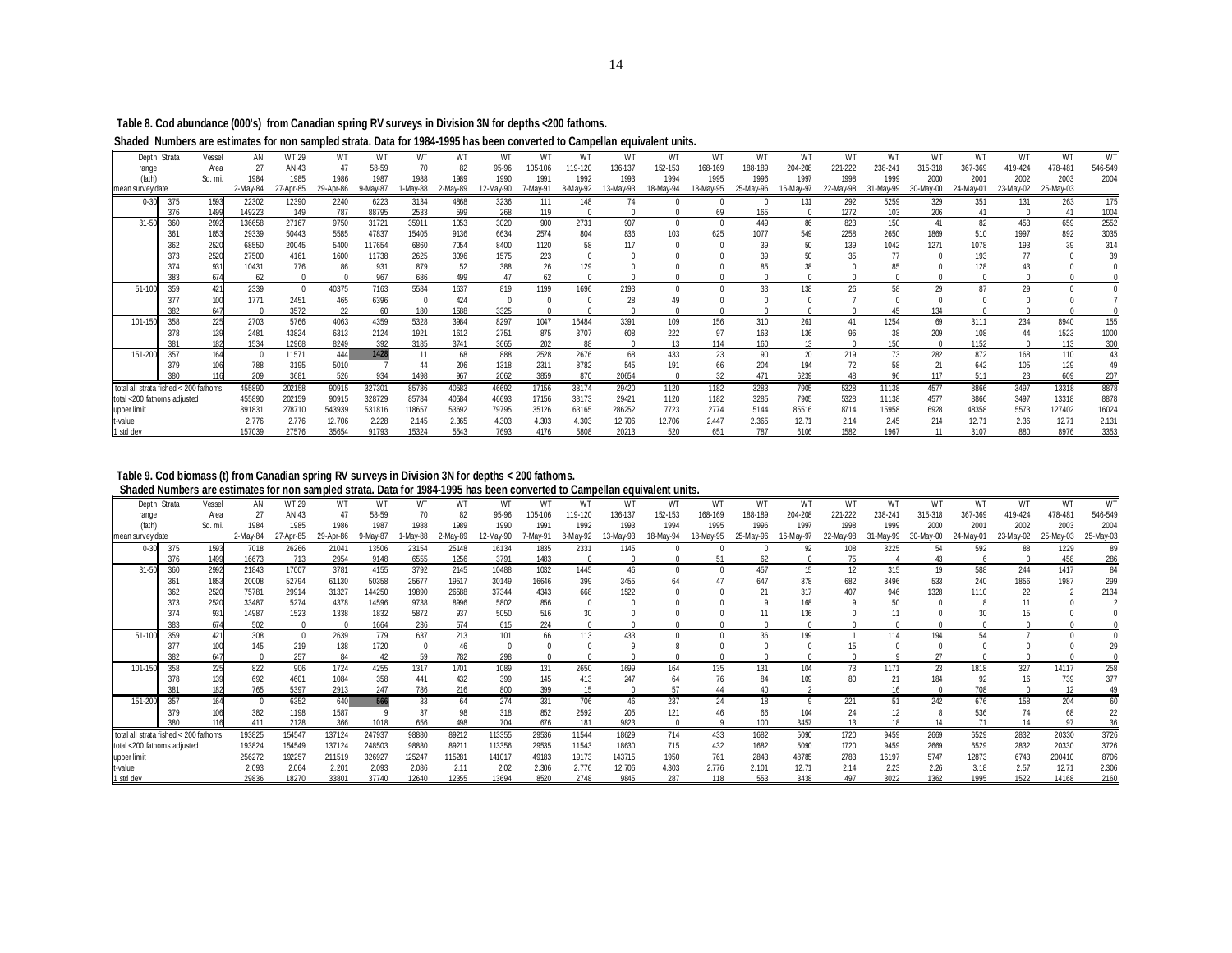|                         |        |         |          |          | וטו עסטוווסטרא בעט ומנווטוווס. סמונו וטו דוסטט וומס טכפוו טטוויפונפט נט טמוווטכוומוו פעטוימוכות מוותס. |           |           |           |           |           |           |           |           |           |           |           |
|-------------------------|--------|---------|----------|----------|--------------------------------------------------------------------------------------------------------|-----------|-----------|-----------|-----------|-----------|-----------|-----------|-----------|-----------|-----------|-----------|
| Depth                   | Strata | Vessel  | W1       | WT       | W1                                                                                                     | WT        | WT        | WT        | WT        | WT        | WT        | WT        | W"        | w.        | W٦        | <b>WT</b> |
| range                   |        | Area    | 105-106  | 119-120  | 136-137                                                                                                | 152-153   | 168-169   | 188-189   | 204-208   | 221-222   | 238-241   | 315-318   | 367-369   | 419-424   | 478-481   | 546-549   |
| (fath)                  |        | Sq. mi. | 1991     | 1992     | 1993                                                                                                   | 1994      | 1995      | 1996      | 1997      | 1998      | 1999      | 2000      | 2001      | 2002      | 2003      | 2004      |
| mean survey date        |        |         | 7-May-91 | 8-Mav-92 | 13-May-93                                                                                              | 18-May-94 | 18-May-95 | 25-May-96 | 16-May-97 | 22-May-98 | 31-May-99 | 30-May-00 | 24-May-01 | 23-May-02 | 25-May-03 | 26-May-03 |
| 201-300                 | 723    | 155     | 1970     | 13573    | 43                                                                                                     | 32        |           | 46        | 77        | 53        |           | 139       | 3179      | 1658      | 550       | 85        |
|                         | 725    | 105     | 401      | nf       |                                                                                                        | 95        | 73        | 34        | 16        | 49        | 33        | 361       | 661       | 148       |           |           |
|                         | 727    | 160     | 833      | 2144     | 1444                                                                                                   | 222       | 211       | 1394      | 109       | 55        | 44        | 383       | 528       | 446       | 50        |           |
| 301-400                 | 724    | 124     | 69       | 112      |                                                                                                        | 34        | 17        |           | 50        | 61        |           |           | 45        | 62        |           |           |
|                         | 726    | 72      |          |          |                                                                                                        |           | 70        |           | 12        |           |           |           |           | 36        |           |           |
|                         | 728    | 156     |          |          |                                                                                                        |           | 43        |           |           |           |           |           |           |           |           |           |
| 401-500                 | 752    | 134     |          | nf       | nf                                                                                                     |           | nf        | nf        | nf        | nf        | nf        | nf        |           | nf        |           | nf        |
|                         | 756    | 106     | nf       | nf       | nf                                                                                                     |           |           | nf        | nf        | nf        | nf        | nf        |           | nf        |           | nf        |
|                         | 760    | 154     |          | nf       |                                                                                                        |           |           | nf        | nf        | nf        | nf        | nf        |           | nf        |           |           |
| total all strata fished |        |         | 20429    | 54003    | 30916                                                                                                  | 1504      | 1597      | 4789      | 8165      | 5545      | 11214     | 5460      | 13279     | 5845      | 13926     | 8972      |
| upper                   |        |         | 38845    | 212125   | 287928                                                                                                 | 3892      | 3156      | 24093     | 85786     | 8939      | 16037     | 7953      | 31301     | 28722     | 128156    | 16121     |
| t-value                 |        |         | 4.303    | 12.706   | 12.706                                                                                                 | 4.303     | 2.365     | 12.706    | 12.71     | 2.14      | 2.45      | 2.13      | 4.3       | 12.71     | 12.71     | 2.13      |
| 1 STD                   |        |         | 4280     | 12445    | 20228                                                                                                  | 555       | 659       | 1519      | 6107      | 1586      | 1969      | 1170      | 4191      | 1800      | 8990      | 3356      |

 **Table 10. Cod abundance (000's) from Canadian spring RV surveys in Division 3N for depths > 200 fathoms.Data for 1991-1995 has been converted to Campellan equivalent units.**

 **Table 11. Cod biomass (t)) from Canadian spring RV surveys in Division 3N for depths > 200 fathoms.Data for 1991-1995 has been converted to Campellan equivalent units.**

| - - -                   |        |         |           |          |           |           |           | .         |           |           |           |           |           |                |           |           |
|-------------------------|--------|---------|-----------|----------|-----------|-----------|-----------|-----------|-----------|-----------|-----------|-----------|-----------|----------------|-----------|-----------|
| Depth                   | Strata | Vessel  | <b>WT</b> | WT       | WT        | WT        | <b>WT</b> | WT        | WT        | WT        | WT        | WT        | WT        | W <sub>1</sub> | W٦        | <b>WT</b> |
| range                   |        | Area    | 105-106   | 119-120  | 136-137   | 152-153   | 168-169   | 188-189   | 204-208   | 221-222   | 238-241   | 315-318   | 367-369   | 419-424        | 478-481   | 546-549   |
| (fath)                  |        | Sq. mi. | 1991      | 1992     | 1993      | 1994      | 1995      | 1996      | 1997      | 1998      | 1999      | 2000      | 2001      | 2002           | 2003      | 2004      |
| mean survey date        |        |         | 7-May-91  | 8-May-92 | 13-May-93 | 18-May-94 | 18-May-95 | 25-May-96 | 16-May-97 | 22-May-98 | 31-May-99 | 30-May-00 | 24-May-01 | 23-May-02      | 25-May-03 | 26-May-03 |
| 201-300                 | 723    | 155     | 662       | 3415     | 30        | 26        |           | 35        | 80        |           |           | 270       | 2233      | 1598           | 956       | 46        |
|                         | 725    | 105     | 186       | nf       |           | 32        |           | 19        |           | 10        | 13        | 163       | 443       | 100            |           |           |
|                         | 727    | 160     | 486       | 805      | 313       | 86        | 41        | 677       |           | 25        |           | 180       | 295       | 96             | 25        |           |
| 301-400                 | 724    | 124     | 30        | 32       |           | 22        | 26        |           | 40        | 191       |           |           | 100       | 36             | 25        |           |
|                         | 726    | 72      |           |          |           |           | 31        |           |           |           |           |           |           | 12             |           |           |
|                         | 728    | 156     |           |          |           |           | 26        |           |           |           |           |           |           |                |           |           |
| 401-500                 | 752    | 134     | nf        | nf       | nf        |           | nf        | nf        | nf        |           | nf        | nf        | nf        | nf             |           | nf        |
|                         | 756    | 106     | nf        | nf       |           |           | nf        | nf        | nf        |           |           | nf        | nf        | nf             |           |           |
|                         | 760    | 154     | nf        | nf       | nf        |           | nt        | nf        | nf        |           | nt        | nt        | nt        | nf             |           |           |
| total all strata fished |        |         | 30901     | 15795    | 18982     | 880       | 566       | 2430      | 5295      | 2024      | 9479      | 3281      | 9601      | 4673           | 21336     | 3778      |
| upper                   |        |         | 50596     | 28054    | 144081    | 2151      | 888       | 6155      | 49001     | 3168      | 16216     | 6357      | 18074     | 11424          | 201747    | 8759      |
| t-value                 |        |         | 2.306     | 3.182    | 12.706    | 4.303     | 2.571     | 4.303     | 12.71     | 2.13      | 2.23      | 2.23      | 3.18      | 3.18           | 12.71     | 2.31      |
| 1 STD                   |        |         | 8541      | 3853     | 9846      | 295       | 125       | 866       | 3439      | 537       | 3021      | 1379      | 2664      | 2123           | 14199     | 2156      |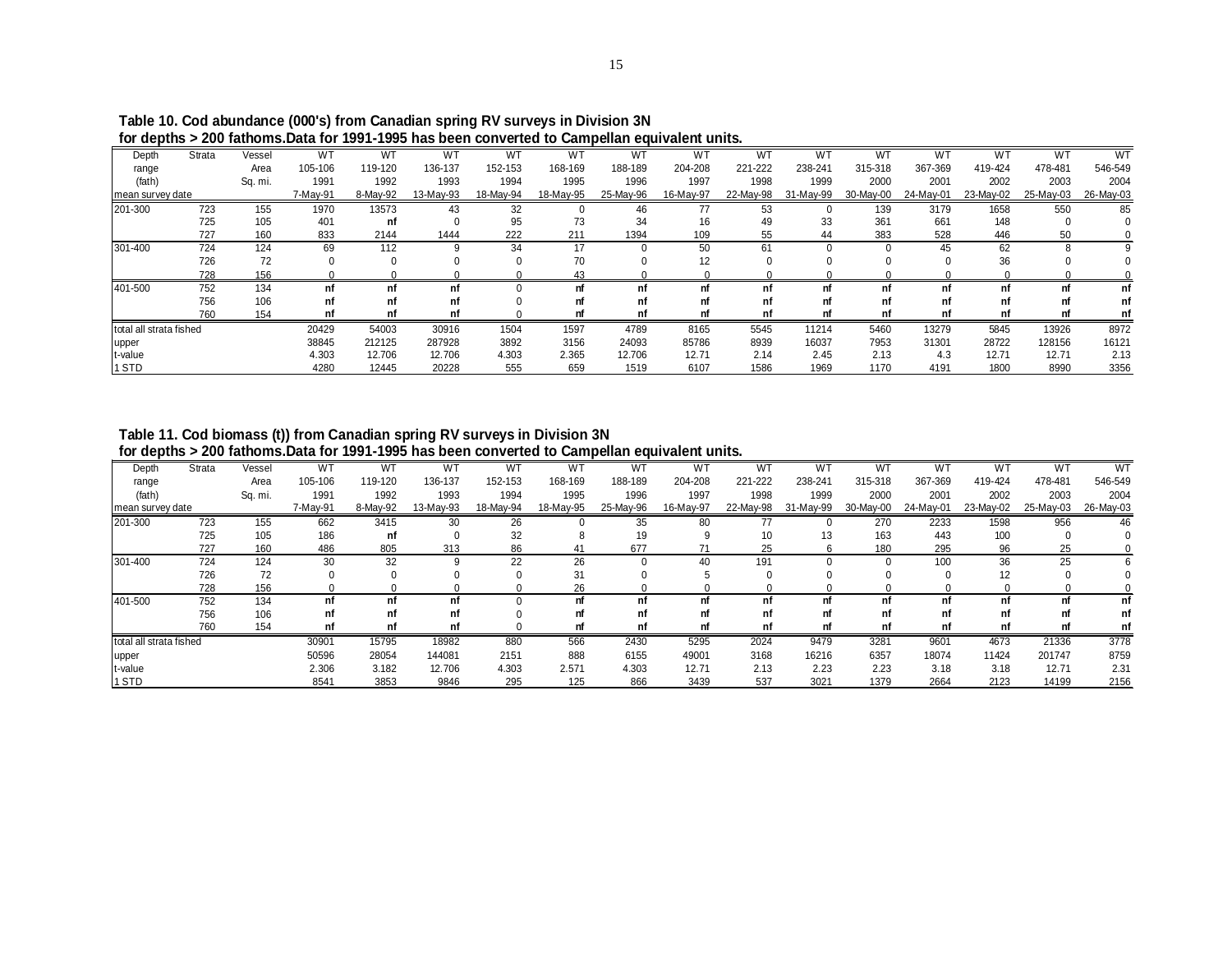| Table 12. Cod abundance (000's) from Canadian Spring RV Surveys in Division 30 for depths <200 fathoms.                   |
|---------------------------------------------------------------------------------------------------------------------------|
| Shaded Numbers are estimates for non-sampled strata. Data for 1984-1995 have been converted to Campellen equivalent units |

| unuuu       |                                   |        |          |           |           |           |           |           |           |           |           |           | TOOT TOOO HUTCHOON OONTOITOU TO OUNIDONON OQUITUMENT UNITIO |          |          |          |           |          |          |             |          |          |           |
|-------------|-----------------------------------|--------|----------|-----------|-----------|-----------|-----------|-----------|-----------|-----------|-----------|-----------|-------------------------------------------------------------|----------|----------|----------|-----------|----------|----------|-------------|----------|----------|-----------|
| Depth       | Strata                            | Vessel | AN       | AN        | WT        | WТ        | WT        | WT        | WT        | WT        | WT        | WT        | WT                                                          | WT       | WT       | WT       | WT        | WT       | WT       | WT          | WT       | WT       | WT        |
| range       |                                   | Area   |          |           |           | 58-60     | 70        | 82        | 95-96     | 105-106   | 19-120    | 136-137   | 152-154                                                     | 168-169  | 188-189  | 204-208  | 221-222   | 238-24   | 315-318  | $365 + 367$ | 419-424  | 478-481  | 546-549   |
| (fath)      |                                   | Sa. mi | 1984     | 1985      | 1986      | 1987      | 1988      | 1989      | 1990      | 1991      | 1992      | 1993      | 1994                                                        | 1995     | 1996     | 1997     | 1998      | 1999     | 2000     | 2001        | 2002     | 2003     | 2004      |
|             | mean survey date                  |        | 3-May-84 | 15-Apr-85 | 22-Apr-86 | 27-Apr-87 | 24-Apr-88 | 23-Apr-89 | 27-Apr-90 | 24-Apr-91 | 26-Apr-92 | 30-Apr-93 | 4-May-94                                                    | 7-May-95 | 1-May-96 | 6-May-97 | 22-May-98 | 9-May-99 | 6-May-00 | -Mav-01     | 5-May-02 | 1-May-03 | 31-May-04 |
| $31 - 50$   | 330                               | 2089   | 7761     | 7892      | 3707      | 11315     | 5384      | 1609      | 4990      | 1424      | 203       | 373       |                                                             |          | 4824     | 509      | 4310      | 4037     | 8680     | 1519        | 616      | 270      | 1204      |
|             | 331                               | 456    | 3863     | 1921      | 744       | 1900      | 1425      | 792       | 1052      | 158       | 32        |           |                                                             |          | 348      |          | 8343      | 452      | 2635     | 3858        | 220      | 63       | 1725      |
|             | 338                               | 1898   | 23356    | 9724      | 8933      | 20210     | 6623      | 20166     | 8436      | 24463     | 2285      | 835       | 132                                                         | 264      | 2109     | 160      | 895       | 15015    | 6571     | 7006        | 3264     | 1044     | 970       |
|             | 340                               | 1716   | 10606    | 9414      | 10282     | 146151    | 2826      | 1960      | 3628      | 2569      | 334       | 119       | 286                                                         |          | 1441     | 529      | 173       | 1770     | 3682     | 567         | 189      | 330      | 283       |
|             | 35'                               | 2520   | 78342    | 17578     | 117725    | 71723     | 13335     | 6112      | 6242      | 2071      | 1050      | 350       | 250                                                         |          | 525      | 453      | 277       | 1631     | 12046    | 1820        | 545      | 217      | 43        |
|             | 352                               | 2580   | 41362    | 17656     | 9803      | 35888     | 56193     | 10474     | 14499     | 9752      | 3852      | 1331      | 1299                                                        | 1111     | 1115     | 927      | 1278      | 14932    | 5481     | 3372        | 1730     | 754      | 877       |
|             | 353                               | 1282   |          | 2226      | 2773      | 29082     | 44478     | 4731      | 6499      | 1297      | 4229      | 223       |                                                             | 285      | 677      |          | 564       | 507      | 1693     | 397         | 321      | 220      | 139       |
| 51-100      | 329                               | 1721   | 5928     | 2390      | 2838      | 133032    | 5259      | 5577      | 13147     | 22309     | 508       | 1673      | 13959                                                       | 1100     | 330      | 765      | 8194      | 8370     | 1278     | 2746        | 379      | 2557     | 440       |
|             | 332                               | 1047   | 436      | 3432      | 1115      | 30014     | 2908      | 3112      | 5700      | 683773    | 29607     | 296105    |                                                             | 2399     | 3184     | 432      | 720       | 8121     | 27653    | 816         | 672      | 96       | 3271      |
|             | 337                               | 948    | 1909     | 5688      | 1369      | 1799      | 2337      | 10402     | 2133      | 22436     | 6913      | 231602    | 132                                                         | 527      | 2502     | 681      | 1239      | 9389     | 3032     | 1130        | 478      | 565      | 366       |
|             | 339                               | 585    | 14625    | 894       | 135       | 2383      | 488       | 27        | 1625      | 1571      | 609       | 406       |                                                             |          |          |          | 121       | 497      | 40       | 281         | 201      |          |           |
|             | 354                               | 474    | 2238     | 1843      | 2216      | 65669     | 2271      | 593       | 395       | 9019      | 1679      | 1415      |                                                             |          | 66       |          | 4583      | 4864     | 587      | 163         | 33       | 33       |           |
| 101-150     | 333                               | 151    |          | 42        | 105       | 566       | $\Omega$  | 378       | 136       | 692       | 975       | 514       | 2205                                                        | 10       | 688      | 1447     | 194       | 25       | 92       | 71          | 20       |          |           |
|             | 336                               |        |          |           | 126       | 17        | 8         |           | 143       | 160       | 5537      | 437       | 605                                                         |          |          | 128      | 25        | 17       |          | 42          | 92       |          |           |
|             | 355                               |        |          | 4070      | 29        | 207       | 43        | 987       | 193       | 2339      | 944       | 236       | 50                                                          |          | 2573     |          | 50        | 44       | 3d       | 234         | 31       |          |           |
| 151-200     | 334                               | 92     |          | 236       | 1323      | 26        | 121       | 141       | 543       | 1214      | 971       | 1137      | 533                                                         | 200      | 184      | 94       | 26        | 28       | 70       | 54          | 1017     | 19       |           |
|             | 335                               |        |          |           | 68        |           | 12        | 16        | 97        | 27        | 1275      | 342       | 157                                                         | 52       | 490      | 211      | 36        | 37       | 13       | 278         | 357      |          |           |
|             | 356                               |        |          |           |           |           | 51        | 131       | 110       | 546       | 2665      | 424       | 491                                                         | 13       | 93       | 70       | 82        | 67       | 96       |             | 149      | 22       |           |
|             | total strata fished < 200 fathoms |        | 190427   | 85023     | 163306    | 549997    | 143763    | 67215     | 68515     | 785821    | 63667     | 537522    | 20100                                                       | 5967     | 21202    | 6412     | 31110     | 69803    | 73688    | 24416       | 10314    | 6224     | 9545      |
|             | total <200 fathoms adjusted       |        | 190426   | 85023     | 163304    | 549994    | 143762    | 67216     | 69568     | 785820    | 63668     | 537522    | 20099                                                       | 5968     | 21203    | 6412     | 31110     | 69803    | 73688    | 24416       | 10314    | 6224     | 9545      |
| upper limit |                                   |        | 242768   | 109795    | 363874    | 823914    | 229667    | 89730     | 90269     | 2506436   | 126262    | 3992300   | 58534                                                       | 10117    | 32019    | 25638    | 65284     | 102583   | 110064   | 31201       | 14550    | 12891    | 19085     |
| t-value     |                                   |        | 2.228    | 2.052     | 2.16      | 2.306     | 2.201     | 2.052     | 2.11      | 2.571     | 2.776     | 12.706    | 2.776                                                       | 2.306    | 2.365    | 12.706   | 2.78      | 2.2      | 2.45     | 2.14        | 2.36     | 2.776    | 4.303     |
| 1 std dev   |                                   |        | 23492    | 12072     | 92856     | 118784    | 39030     | 10972     | 10310     | 669240    | 22549     | 271901    | 13845                                                       | 1800     | 4574     | 1513     | 12293     | 14900    | 14847    | 3171        | 1795     | 2402     | 2217      |
|             |                                   |        |          |           |           |           |           |           |           |           |           |           |                                                             |          |          |          |           |          |          |             |          |          |           |

**Table 13. Cod biomass (t) from Canadian Spring RV Surveys in Division 3O for depths <200 fathoms.**

**Shaded Numbers are estimates for non-sampled strata. Data for 1984-1995 have been converted to Campellen equivalent units**

| Depth           |                                   | Vessel      | AN           | AN           | WT           | WT            | WТ           | WΤ        | WΤ           | W1         | WT        | WT        | WT       | WT       | W1          | WT        | WT             | WT           | WT           | W1           | WT          |           | W٦           |
|-----------------|-----------------------------------|-------------|--------------|--------------|--------------|---------------|--------------|-----------|--------------|------------|-----------|-----------|----------|----------|-------------|-----------|----------------|--------------|--------------|--------------|-------------|-----------|--------------|
|                 |                                   | Area        |              | 43           |              | 58-60         | 70           | 82        | 95-96        | 105-106    | 19-120    | 136-137   | 152-154  | 168-169  | 188-189     | 204-208   | 221-222        | 238-241      | 315-318      | $365 + 367$  | 19-424      | 478-48    | 546-549      |
| range<br>(fath) | Strata                            | Sa. mi      | 1984         | 1985         | 1986         | 1987          | 1988         | 1989      | 1990         | 1991       | 1992      | 1993      | 1994     | 1995     | 1996        | 1997      | 1998           | 1999         | 2000         | 200'         | 2002        | 2003      | 2004         |
|                 | mean survey date                  |             | 3-May-84     | 15-Apr-85    | 22-Apr-86    | 27-Apr-87     | 24-Apr-88    | 23-Apr-89 | 27-Apr-90    | 24-Apr-91  | 26-Apr-92 | 30-Apr-93 | 4-May-94 | 7-May-95 | 1-Mav-96    | 16-May-97 | 22-May-98      | 19-May-99    | 6-May-00     | 7-May-01     | 5-May-02    | 11-May-03 | 31-May-04    |
|                 |                                   |             |              |              |              |               |              |           |              |            |           |           |          |          |             |           |                |              |              |              |             |           |              |
| 31-50           | 330<br>331                        | 2089<br>456 | 7964<br>4536 | 9372<br>4891 | 4167<br>1295 | 12075<br>1982 | 4486<br>2176 | 3318      | 5091<br>2191 | 266<br>236 | 32<br>224 | 92        |          |          | 7103<br>983 | 357       | 12526<br>34685 | 8593<br>1105 | 8401<br>6842 | 2296<br>1738 | 190<br>1251 | 20<br>326 | 2806<br>8186 |
|                 |                                   |             |              |              |              |               |              | 481       |              |            |           |           |          |          |             |           |                |              |              |              |             |           |              |
|                 | 338                               | 1898        | 43090        | 13670        | 23245        | 20013         | 14538        | 25430     | 9315         | 10283      | 11883     | 4981      | 1841     | 3439     | 1535        | 196       | 5069           | 9416         | 6982         | 13092        | 2456        | 4712      | 1625         |
|                 | 340                               | 1716        | 13654        | 10780        | 12024        | 161120        | 16447        | 5478      | 10296        | 384        | 52        | 1936      | 160      |          | 239         | 186       | 512            | 3857         | 2164         | 1469         | 33          | 25        | 1735         |
|                 | 351                               | 2520        | 68620        | 34516        | 90852        | 114632        | 25324        | 19777     | 22343        | 6595       | 2063      | 1198      | 131      |          | 104         | 286       | 1888           | 5269         | 47572        | 4266         | 38          | 38        | 583          |
|                 | 352                               | 2580        | 51655        | 41868        | 24245        | 76430         | 82226        | 43865     | 38424        | 22512      | 16671     | 8225      | 1584     | 3784     | 1528        | 2869      | 5341           | 14309        | 8226         | 11344        | 6932        | 3093      | 3130         |
|                 | 353                               | 1282        |              | 9451         | 1831         | 15552         | 4512         | 4012      | 5892         | 1267       | 1780      | 3260      |          | 609      | 118         |           | 18             | 1719         | 7130         | 529          | 4394        | 607       | 758          |
| 51-100          | 329                               | 1721        | 1776         | 1931         | 1114         | 116331        | 16127        | 1690      | 4684         | 4195       | 97        | 219       | 10523    | 2187     | 191         | 614       | 13037          | 9671         | 628          | 896          | 63          | 1623      | 173          |
|                 | 332                               | 1047        | 4410         | 17134        | 4092         | 12848         | 11718        | 2156      | 11266        | 39264      | 3927      | 108245    |          | 1702     | 1534        | 1558      | 2136           | 1350         | 4360         | 272          | 42          | 462       | 906          |
|                 | 337                               | 948         | 741          | 2976         | 11644        | 4299          | 1005         | 5735      | 3354         | 5566       | 20721     | 79783     | 813      | 1659     | 3299        | 527       | 1720           | 3095         | 1040         | 553          | 160         | 171       | 890          |
|                 | 339                               | 585         | 3355         | 730          | 73           | 943           | 496          | 219       | 385          | 92         | 87        | 43        |          |          |             |           | 441            | 1210         |              | 733          | 48          |           |              |
|                 | 354                               | 474         | 955          | 660          | 569          | 6915          | 1211         |           | 562          | 3325       | 191       | 1319      |          |          | 85          |           | 2258           | 1088         | 218          | 737          | 218         | 474       |              |
| 101-150         | 333                               | 151         |              | 330          | 411          | 1837          | $\Omega$     | 1486      | 381          | 877        | 273       | 1661      | 8549     | 26       | 1625        | 974       | 255            | 26           | 77           | 43           | 31          | 13        |              |
|                 | 336                               | 121         |              | 81           | 120          | 35            | 39           | 44        | 318          | 111        | 1733      | 375       | 661      |          | 19          | 322       | 16             | 18           |              |              | 95          |           |              |
|                 | 355                               |             |              | 724          | 29           | 259           | 38           | 538       | 198          | 329        | 63        | 169       | 32       | 31       | 2344        |           | 74             | 26           | 13           | 169          | 27          |           |              |
| 151-200         | 334                               | 92          |              | 898          | 4773         | 120           | 473          | 294       | 826          | 1385       | 1018      | 1408      | 959      | 333      | 259         | 305       | 46             | 72           | 98           | 33           | 1241        |           |              |
|                 | 335                               |             |              |              | 159          | 38            | 82           | 16        | 110          |            | 276       | 2522      | 453      | 342      | 680         | 734       | 75             | 207          | 37           | 254          | 437         |           |              |
|                 | 356                               |             |              |              |              | 15            | 178          | 154       | 219          | 88         | 308       | 387       | 257      | 16       | 46          |           | 102            | 108          | 442          | 69           | 142         | 26        | 131          |
|                 | total strata fished < 200 fathoms |             | 200758       | 150013       | 180686       | 545446        | 181076       | 114780    | 113664       | 96783      | 61399     | 215824    | 25964    | 14127    | 21696       | 8990      | 80199          | 61139        | 94231        | 38539        | 17798       | 11618     | 21158        |
|                 | total <200 fathoms adjusted       |             | 200756       | 150012       | 180685       | 545444        | 181076       | 114780    | 115855       | 96785      | 61399     | 215823    | 25963    | 14128    | 21697       | 8990      | 80199          | 61139        | 94231        | 38539        | 17798       | 11618     | 21158        |
| upper limit     |                                   |             | 259926       | 187944       | 303904       | 774350        | 254658       | 184780    | 143844       | 187783     | 120673    | 396053    | 56360    | 20543    | 32630       | 15716     | 546664         | 86203        | 206438       | 52036        | 27516       | 18496     | 135184       |
| t-value         |                                   |             | 2.228        | 2.032        | 2.16         | 2.131         | 2.11         | 2.16      | 2.021        | 2.57'      | 2.776     | 12.706    | 2.571    | 2.074    | 2.306       | 2.201     | 12.71          | 2.09         | 2.36         | 2.09         | 2.18        | 2.13      | 12.706       |
| 1 std de v      |                                   |             | 26557        | 18667        | 57045        | 107416        | 34873        | 32407     | 14933        | 35395      | 21352     | 92888     | 11823    | 3094     | 4742        | 3056      | 36701          | 11992        | 47545        | 6458         | 4458        | 3229      | 8974         |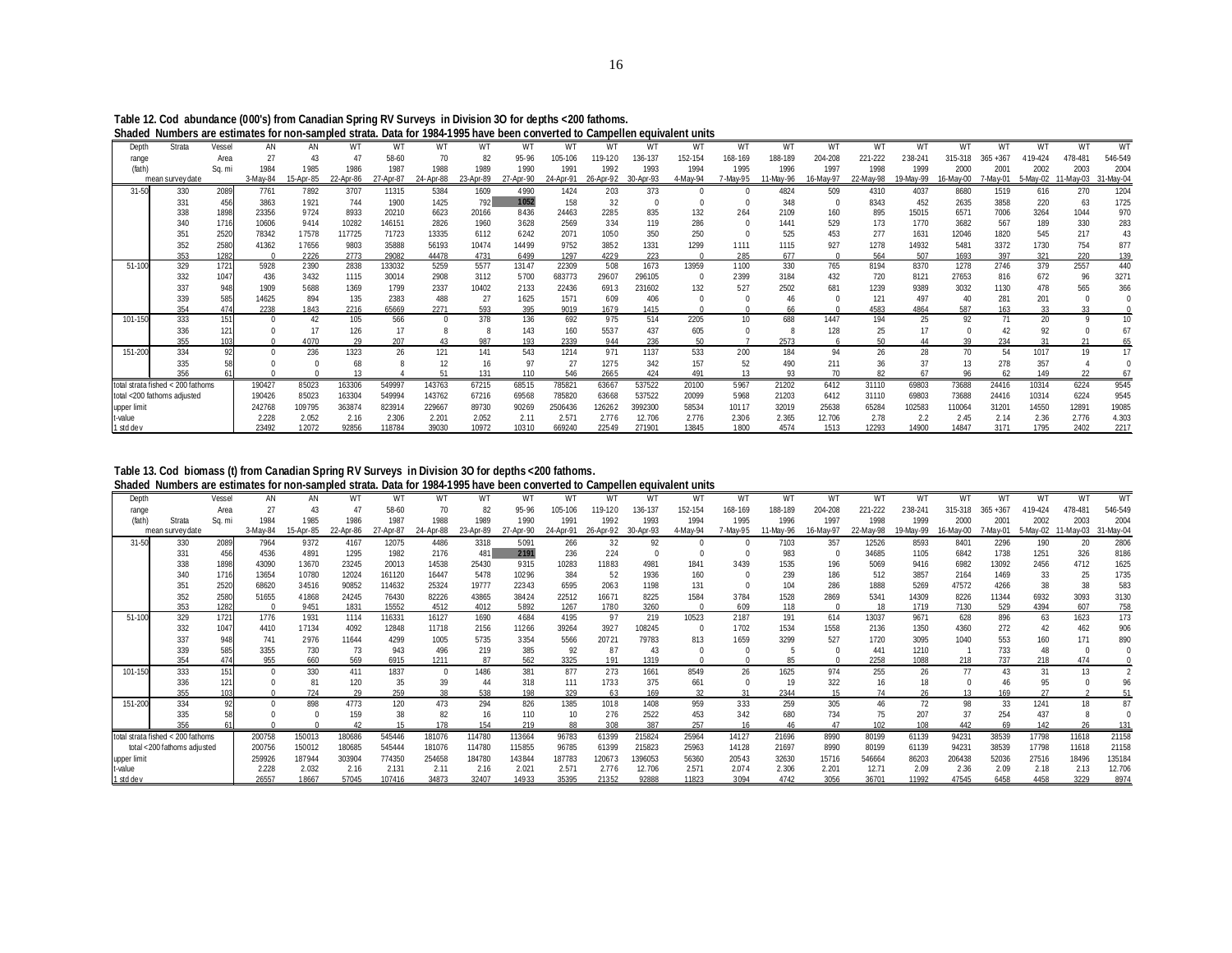|                         | TUI GUNUS ZEUV TAITUMS DAIA TUI TUUT TUUU NAVU NGGH CUMVOLIGU IU QAMDOMON GUNVAIGHI IMMS. |        |           |           |           |          |          |           |           |           |           |                               |          |         |         |                              |
|-------------------------|-------------------------------------------------------------------------------------------|--------|-----------|-----------|-----------|----------|----------|-----------|-----------|-----------|-----------|-------------------------------|----------|---------|---------|------------------------------|
| Depth                   | Strata                                                                                    | Vessel | WT        | <b>WT</b> | WT        | WT       | WT       | WT        | WT        | <b>WT</b> | <b>WT</b> | WT                            | WT       | WT      | WT      | <b>WT</b>                    |
| range                   |                                                                                           | Area   | 105-106   | 119-120   | 136-137   | 152-154  | 168-169  | 188-189   | 204-208   | 221-222   | 238-241   | 315-318                       | 365+367  | 419-424 | 478-481 | 546-549                      |
| (fath)                  |                                                                                           | Sq. mi | 1991      | 1992      | 1993      | 1994     | 1995     | 1996      | 1997      | 1998      | 1999      | 2000                          | 2001     | 2002    | 2003    | 2004                         |
| mean survey date        |                                                                                           |        | 24-Apr-91 | 26-Apr-92 | 30-Apr-93 | 4-May-94 | 7-May-95 | 11-May-96 | 16-May-97 |           |           | 22-May-98 19-May-99 16-May-00 | 7-May-01 |         |         | 5-May-02 11-May-03 18-May-04 |
| 201-300                 | 717                                                                                       |        | 3701      | 336       | 1615      | 1441     | 242      | 27        | 176       | 20        | 37        | 122                           | 838      | 183     | 114     | 553                          |
|                         | 719                                                                                       |        | 274       | 749       | 301       | 443      | 164      | 21        | 39        |           | 107       | 18                            | 134      |         | 21      |                              |
|                         | 721                                                                                       |        | 190       | 72390     | 348       | 11       |          | 84        | 103       |           |           |                               | 67       |         | 19      |                              |
| 301-400                 | 718                                                                                       |        | 15        |           | 100       | 503      | 102      |           |           |           |           |                               |          | 18      |         |                              |
|                         | 720                                                                                       |        |           | 569       | 15        | 211      | 29       | 6         | 103       | 12        |           |                               |          | 17      |         |                              |
|                         | 722                                                                                       |        |           | 149       |           |          |          |           |           |           |           |                               |          |         |         |                              |
| 401-500                 | 764                                                                                       |        | nt        |           |           |          |          | nf        |           | nf        |           |                               |          |         | nf      | nf                           |
|                         | 772                                                                                       |        | nf        | nf        | nf        |          | nf       | nf        | nf        | nf        | nf        | nf                            | nf       | nf      | nf      | nf                           |
| total all strata fished |                                                                                           |        | 790001    | 137860    | 539900    | 22708    | 6510     | 21352     | 6844      | 31153     | 69960     | 73837                         | 25478    | 10540   | 6378    | 10112                        |
| upper                   |                                                                                           |        | 2510624   | 1092111   | 3994696   | 61281    | 10713    | 32169     | 26139.7   | 65326     | 102739    | 110211                        | 32326    | 14786   | 13046   | 17319                        |
| t-value                 |                                                                                           |        | 2.571     | 12.706    | 12.706    | 2.776    | 2.306    | 2.365     | 12.706    | 2.78      | 2.2       | 2.45                          | 2.1      | 2.36    | 2.776   | 3.18                         |
| 1 STD                   |                                                                                           |        | 669243    | 75102     | 271903    | 13895    | 1823     | 4574      | 1519      | 12292     | 14900     | 14847                         | 3261     | 1799    | 2402    | 2266                         |

**Table 14. Cod abundance (000's) from Canadian Spring RV Surveys in Division 3O for depths >200 fathoms Data for 1991-1995 have been converted to Campellen equivalent units.**

# **Table 15. Cod biomass (t) from Canadian Spring RV Surveys in Division 3O for depths >200 fathoms Data for 1991-1995 have been converted to Campellen equivalent units.**

| Depth                   | Strata | Vessel     | WT        | WT        | <b>WT</b> | <b>WT</b> | WT       | WT        | W٦        | WT         | <b>WT</b>           | WT        | WT       | WT       | WT                           | W <sub>T</sub> |
|-------------------------|--------|------------|-----------|-----------|-----------|-----------|----------|-----------|-----------|------------|---------------------|-----------|----------|----------|------------------------------|----------------|
| range                   |        | Area       | 105-106   | 119-120   | 136-137   | 152-154   | 168-169  | 188-189   | 204-208   | 221-222    | 238-241             | 315-318   | 365+367  | 419-424  | 478-481                      | 546-549        |
| (fath)                  |        | Sq. mi     | 1991      | 1992      | 1993      | 1994      | 1995     | 1996      | 1997      | 1998       | 1999                | 2000      | 2001     | 2002     | 2003                         | 2004           |
| mean survey date        |        |            | 24-Apr-91 | 26-Apr-92 | 30-Apr-93 | 4-May-94  | 7-May-95 | 11-May-96 | 16-May-97 |            | 22-May-98 19-May-99 | 16-May-00 | 7-May-01 |          | 5-May-02 11-May-03 18-May-04 |                |
| 201-300                 | 717    | 717        | 15218     | 436       | 1870      | 2094      | 339      | 57        | 238       | 30         | 47                  | 108       | 585      | 164      | 190                          | 1224           |
|                         | 719    | 719        | 143       | 179       | 330       | 727       | 927      | 37        | 133       | $\sqrt{2}$ | 243                 | 59        | 137      | $\Omega$ | 33                           | 23             |
|                         | 721    | 721        | 88        | 12153     | 304       | 16        | 10       | 95        | 53        | 16         |                     | 20        | 323      | 22       | 39                           |                |
| 301-400                 | 718    | <b>718</b> |           |           | 159       | 791       | 91       | 0         | 16        |            |                     |           |          | 18       |                              |                |
|                         | 720    | 720        |           | 139       | 9         | 222       | 34       |           | 164       | 11         | 20                  |           | 41       | 25       |                              |                |
|                         | 722    | 722        |           | 70        |           |           |          | 28        |           |            |                     |           | 52       |          |                              |                |
| 401-500                 | 764    | 764        | nf        | nf        |           |           | nf       | nf        | nf        | nf         | nf                  | nf        | nf       | nf       | nf                           | nf             |
|                         | 772    | 772        | nf        | nf        |           |           | nf       | nf        | nf        | nf         | nf                  | nf        | nf       | nf       | nf                           | nf             |
| total all strata fished |        |            | 112240    | 74377     | 218496    | 29814     | 15528    | 21915     | 9598      | 80256      | 61459               | 94418     | 39677    | 18027    | 1880                         | 22415          |
| upper                   |        |            | 202678    | 137245    | 1398738   | 60382     | 22196    | 32850     | 16345     | 546724     | 86530               | 206626    | 53209    | 27747    | 18765                        | 137134         |
| t-value                 |        |            | 2.447     | 2.571     | 12.706    | 2.571     | 2.069    | 2.306     | 2.201     | 12.71      | 2.09                | 2.36      | 2.09     | 2.18     | 2.13                         | 12.71          |
| 1 STD                   |        |            | 36959     | 24453     | 92889     | 11890     | 3223     | 4742      | 3065      | 36701      | 11996               | 47546     | 6475     | 4459     | 3232                         | 9026           |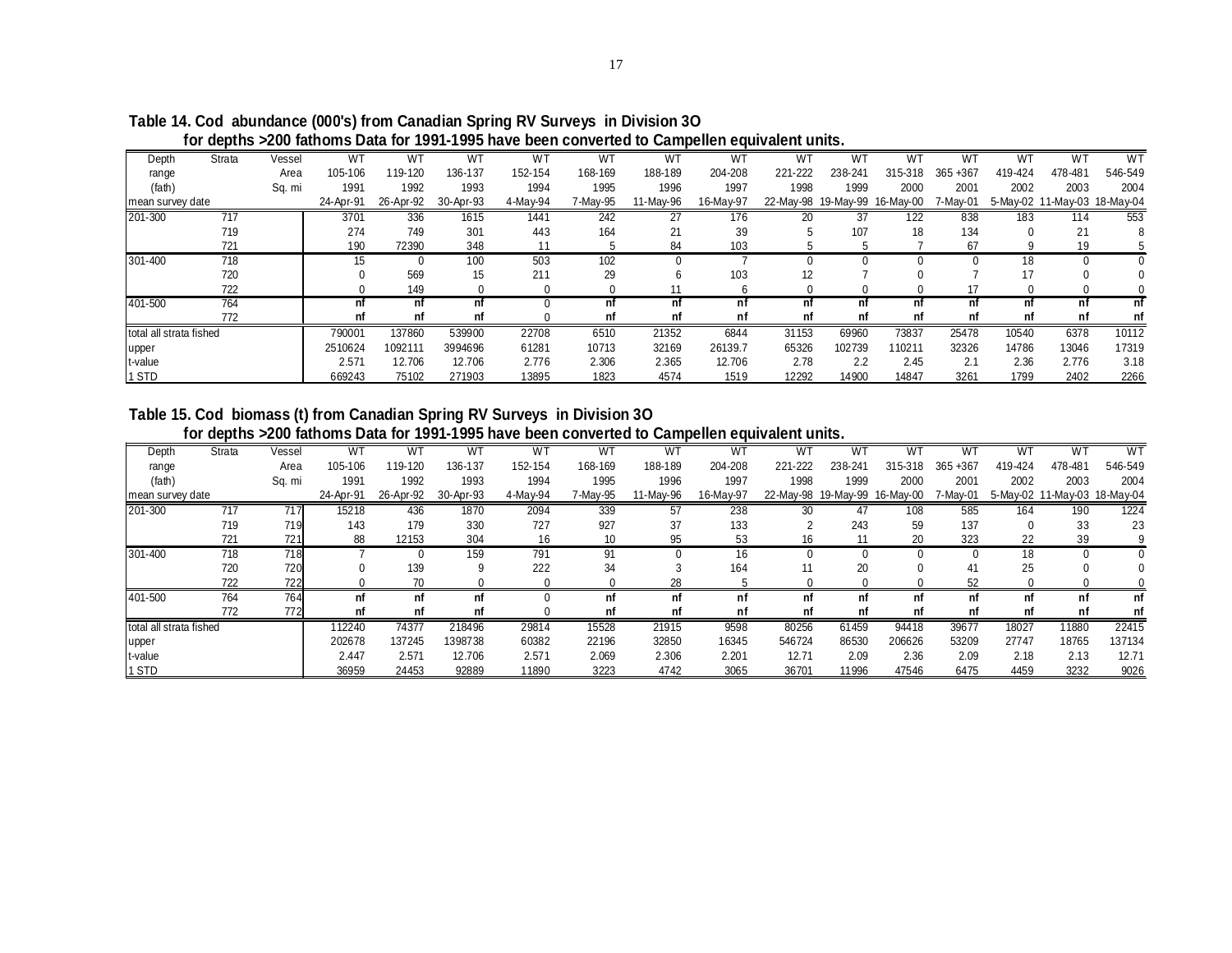|                         |     | Data for 1990-1994 have been converted to Campellen equivalent units. |           |           |           |           |                |              |           |             |                |           |             |                |                |                |           |
|-------------------------|-----|-----------------------------------------------------------------------|-----------|-----------|-----------|-----------|----------------|--------------|-----------|-------------|----------------|-----------|-------------|----------------|----------------|----------------|-----------|
|                         |     |                                                                       |           |           |           |           |                |              | abundance |             |                |           |             |                |                |                |           |
|                         |     |                                                                       |           |           |           |           |                |              | Tel 42    |             | Tel 76         |           | Tel 338-339 | Tel 357        | Tel 411-412    | <b>WT</b>      | WT        |
|                         |     |                                                                       | <b>WT</b> | <b>WT</b> | <b>WT</b> | <b>WT</b> | <b>WT</b>      | <b>WT</b>    | AN253     | <b>WT</b>   | <b>WT</b>      | <b>WT</b> | WT          | <b>WT</b>      | <b>WT</b>      | 485-487        | 557-558   |
| Depth                   |     |                                                                       | 101-102   | 113-115   | 128-130   | 144-146   | 160-161        | 176-177      | WT 200    | 212-214     | 229-233        | 244-247   | 319-323     | 372-373        | 427-428        | <b>Tel 468</b> |           |
| Range Strata            |     | Area                                                                  | 1990      | 1991      | 1992      | 1993      | 1994           | 1995         | 1996      | 1997        | 1998           | 1999      | 2000        | 2001           | 2002           | 2003           | 2004      |
|                         |     |                                                                       | 6-Dec-90  | 3-Nov-91  | 29-Oct-92 | 7-Nov-93  | 2-Nov-94       | 13-Oct-95    | 1-Dec-96  | 16-Oct-97   | 20-Nov-98      | 13-Nov-99 | 12-Nov-00   | 18-Oct-01      | 20-Oct-02      | 28-Oct-03      | 18-Nov-04 |
| $0 - 30$                | 375 | 1593                                                                  | 5421      | 66596     | nf        | 2047      | 1947           | 5001         | $\circ$   | 603         | 329            | 14518     | 8163        | 4492           | 2849           | 446            | 438       |
|                         | 376 | 1499                                                                  | 32419     | 455280    | 354763    | 260       | 312            | 3956         | 93        | 41          | 1598           | 361       | 819         | 876            | 317            | 324            | 2062      |
| 31-50                   | 360 | 2992                                                                  | 28703     | 12311     | 8311      | 3463      | $\circ$        | 437          |           | 137         | 309            | 2367      | 1132        | 2345           | 360            | 1242           | 1543      |
|                         | 361 | 1853                                                                  | 6273      | 14155     | 20718     | 6177      | 7549           | 3788         | 2025      | 2156        | 5761           | 1733      | 3161        | 6780           | 1173           | 4952           | 4282      |
|                         | 362 | 2520                                                                  | 12855     | 73045     | 49583     | 1300      | 622            | 910          | 104       | 898         | 792            | 7924      | 6478        | 6438           | 314            | 99             | 198       |
|                         | 373 | 2520                                                                  | 1336      | 22575     | 1400      | 750       | $\Omega$       | 70           | 130       | 50          | 149            | 3004      | 341         | 446            | 149            | 57             | 149       |
|                         | 374 | 931                                                                   | 879       | 20754     | nf        | 819       | 1034           | 57           | 65        | 43          | 171            | 512       | 85          | 1836           | 256            | $\circ$        | 171       |
|                         | 383 | 674                                                                   | 530       | 530       | nf        | $\Omega$  |                | 47           | $\Omega$  | $\Omega$    | 46             | $\Omega$  |             | $\Omega$       | $\Omega$       | $\Omega$       | 46        |
| 51-100                  | 359 | 421                                                                   | 702       | $\Omega$  | 497       | 88        | $\Omega$       | 29           | 52        | 29          | $\circ$        | $\Omega$  | 550         | 290            | 463            | 434            | 116       |
|                         | 377 | 100                                                                   | 243       | nf        | 493       | $\Omega$  | $\overline{7}$ |              | 12        | $\Omega$    | $\Omega$       | 21        | 21          | 481            | 51             | $\Omega$       | 206       |
|                         | 382 | 647                                                                   | 210       | 359       | 270       | 494       |                |              | 33        |             | $\sqrt{2}$     | 134       | 134         | $\Omega$       | 45             |                |           |
| $101 - 15$              | 358 | 225                                                                   | 766       | 1500      | 5063      | 47        | 94             | 56           | 14        | 15          | 247            | 340       | 1156        | 342            | 437            | 356            | 279       |
|                         | 378 | 139                                                                   | 550       | 2046      | 1602      | 48        | 10             | 10           | $\circ$   | 17          | 10             | 1472      | 1785        | 226            | 476            | 36             | 315       |
|                         | 381 | 182                                                                   | nf        | $\Omega$  | nf        | 202       | $\Omega$       | $\Omega$     | 233       | $\circ$     | 13             | 138       | 338         | 1702           | 13             | $\Omega$       | 2078      |
| 151-20                  | 357 | 164                                                                   | 683       | 399       | 194       | 1526      | 57             | 20           | 39        | $\mathbf 0$ | 124            |           | 168         | 61             | 10             | 102            | 124       |
|                         | 379 | 106                                                                   | 213       | nf        | 596       | 655       | 81             | 33           | 52        | 79          | 13             | 988       | 164         | 663            | 47             | 52             | 54        |
|                         | 380 | 116                                                                   | nf        | 798       | nf        | 48        | 16             | 57           | 24        | 16          | $\Omega$       | 383       | 563         | 14             | 465            | 104            | 96        |
|                         |     | total strata fished $\leq$ 200                                        | 91783     | 670348    | 443490    | 17924     | 11729          | 14478        | 3359      | 4092        | 9562           | 33895     | 25058       | 26992          | 7425           | 8204           | 12158     |
| <b>UPPER</b>            |     |                                                                       | 156111    | 1657056   | 1675218   | 26592     | 20479          | 21567        | 6774      | 5741        | 14597          | 59471     | 41671       | 37378          | 16677          | 10433          | 20572     |
| <b>TVALUE</b>           |     |                                                                       | 2.201     | 2.776     | 4.303     | 2.145     | 2.447          | 2.201        | 2.571     | 2.179       | 2.26           | 2.78      | 2.2         | 2.14           | 3.18           | 2.2            | 2.78      |
| 1 std                   |     |                                                                       | 29227     | 355442    | 286249    | 4041      | 3576           | 3221         | 1328      | 757         | 2228           | 9200      | 7551        | 4853           | 2909           | 1013           | 3027      |
| 201-30                  | 723 | 155                                                                   | nf        | $\Omega$  | nf        | 97        | $\Omega$       | $\mathbf{o}$ | 43        | 6           | $\circ$        | $\Omega$  | $\Omega$    | $\circ$        | $\circ$        | $\mathbf{o}$   |           |
|                         | 725 | 105                                                                   | nf        | nf        | $\Omega$  | 80        |                | 12           | 22        | $\Omega$    |                |           | $\Omega$    |                | 14             | $\circ$        | nt        |
|                         | 727 | 160                                                                   | nf        | nf        | nf        | 878       | 11             | Q            | 267       | $\Omega$    | $\Omega$       | 22        | 49          | $\Omega$       | 11             | 25             |           |
| $301 - 40$              | 724 | 124                                                                   | nf        | $\circ$   | nf        | 17        | $\Omega$       |              | 19        | $\Omega$    | $\Omega$       | $\Omega$  | $\Omega$    | $\circ$        | 0 <sub>0</sub> |                |           |
|                         | 726 | 72                                                                    | nf        | nf        | nf        | O         |                |              | 10        | $\Omega$    | $\Omega$       |           | $\Omega$    | O              | O              | 0              |           |
|                         | 728 | 156                                                                   | nf        | nf        | nf        | nf        |                |              | 76        | $\Omega$    | $\Omega$       |           |             | $\Omega$       | $\Omega$       | $\Omega$       | 43        |
|                         |     | Total strata > 200 fathoms                                            | $\Omega$  | $\Omega$  | $\Omega$  | 1072      | 11             | 21           | 437       | 6           | $\overline{7}$ | 29        | 49          | $\overline{7}$ | 25             | 25             | 43        |
| Total all strata fished |     |                                                                       | 91783     | 670348    | 443490    | 18996     | 11741          | 14498        | 3795      | 4098        | 9568           | 33924     | 25115       | 26972          | 7447           | 8229           | 12201     |
| Upper limit             |     |                                                                       | 156111    | 1657056   | 1675228   | 27812     | 20490          | 21588        | 7257      | 5747        | 14604          | 59500     | 41720       | 37386          | 16702          | 10459          | 20616     |
| t-value                 |     |                                                                       | 2.201     | 2.776     | 4.303     | 2.131     | 2.447          | 2.201        | 2.517     | 2.179       | 2.26           | 2.78      | 2.2         | 2.14           | 3.18           | 2.2            | 2.78      |
| 1 std                   |     |                                                                       | 29227     | 355442    | 286251    | 4137      | 3575           | 3221         | 1375      | 757         | 2228           | 9200      | 7548        | 4866           | 2910           | 1014           | 3027      |

**Table 16. Abundance ('000) and Biomass (t) of cod from autumn stratified random surveys in Division 3N.** 

|               |                         |                                 |           |           |              |               |                      |           | <b>Biomass</b> |           |                      |           |                |           |             |                |           |
|---------------|-------------------------|---------------------------------|-----------|-----------|--------------|---------------|----------------------|-----------|----------------|-----------|----------------------|-----------|----------------|-----------|-------------|----------------|-----------|
|               |                         |                                 |           |           |              |               |                      |           | Tel 42         |           | Tel 76               |           | Tel 338-339    | Tel 357   | Tel 411-412 | WT             | WT        |
|               |                         |                                 | <b>WT</b> | <b>WT</b> | <b>WT</b>    | <b>WT</b>     | <b>WT</b>            | <b>WT</b> | AN253          | <b>WT</b> | <b>WT</b>            | <b>WT</b> | <b>WT</b>      | <b>WT</b> | <b>WT</b>   | 485-487        | 557-558   |
| Depth         |                         |                                 | 101-102   | 113-115   | 128-130      | 144-146       | 160-161              | 176-177   | WT 200         | 212-214   | 229-233              | 244-247   | 319-323        | 372-373   | 427-428     | <b>Tel 468</b> |           |
| Range         | Strata                  | Area                            | 1990      | 1991      | 1992         | 1993          | 1994                 | 1995      | 1996           | 1997      | 1998                 | 1999      | 2000           | 2001      | 2002        | 2003           | 2004      |
|               |                         |                                 | 6-Dec-90  | 3-Nov-91  | 29-Oct-92    | 7-Nov-93      | 2-Nov-94             | 13-Oct-95 | 1-Dec-96       | 16-Oct-97 | 20-Nov-98            | 13-Nov-99 | 12-Nov-00      | 18-Oct-01 | 20-Oct-02   | 28-Oct-03      | 18-Nov-04 |
| $0 - 30$      | 375                     | 1593                            | 31395     | 69276     | nf           | 3305          | 9447                 | 3162      | $\Omega$       | 594       | 839                  | 2022      | 8642           | 1490      | 2135        | 192            | 47        |
|               | 376                     | 1499                            | 5147      | 80732     | 116390       | 152           | 993                  | 4035      | 806            | 12        | 791                  | 46        | 2677           | 2351      | 813         | 1025           | 23        |
| 31-50         | 360                     | 2992                            | 7585      | 4456      | 4572         | 8072          | $\mathbf{o}$         | 1329      | 319            | 1226      | 1258                 | 8681      | 1536           | 3183      | 217         | 2917           | 5334      |
|               | 361                     | 1853                            | 24777     | 16326     | 12485        | 12996         | 12111                | 8626      | 1734           | 3255      | 3811                 | 1060      | 1986           | 3319      | 4519        | 6749           | 9089      |
|               | 362                     | 2520                            | 9636      | 40955     | 22852        | 1576          | 1001                 | 337       | 29             | 2581      | 713                  | 4955      | 2840           | 4146      | 1597        | 582            | 54        |
|               | 373                     | 2520                            | 9722      | 26255     | 4114         | 254           | $\Omega$             | 39        | 49             | 26        | 60                   | 1948      | 125            | 324       | 154         |                | 14        |
|               | 374                     | 931                             | 2501      | 9699      | nf           | 1102          | 2414                 | 15        | 27             | 45        | 196                  | 111       | 2 <sub>C</sub> | 1042      | 172         |                | 31        |
|               | 383                     | 674                             | 216       | 164       | nf           | $\Omega$      | $\Omega$             | 54        | $\Omega$       |           | $\Omega$             | $\Omega$  |                |           |             |                |           |
| 51-100        | 359                     | 421                             | 39        | $\Omega$  | 156          | 39            | $\Omega$             | 12        | 36             | 25        | $\circ$              | $\Omega$  | 458            | 249       | 601         | 814            | 94        |
|               | 377                     | 100                             | 122       | nf        | 257          | $\circ$       | 13                   | 11        | 11             | $\Omega$  | $\Omega$             |           |                | 660       | 68          |                | 382       |
|               | 382                     | 647                             | 129       | 73        | 115          | 168           | $\Omega$             | $\Omega$  | 93             |           |                      | 93        | 116            | $\Omega$  | 12          |                | $\Omega$  |
| $101 - 15$    | 358                     | 225                             | 404       | 430       | 2464         | 45            | 51                   | 61        | 10             | 80        | 327                  | 197       | 933            | 470       | 467         | 358            | 105       |
|               | 378                     | 139                             | 362       | 635       | 461          | 12            | 11                   | 8         | $\circ$        | 21        | 9                    | 729       | 1156           | 174       | 276         | 43             | 99        |
|               | 381                     | 182                             | nf        | $\Omega$  | nf           | 119           | $\Omega$             | $\Omega$  | 118            |           |                      | 39        | 86             | 1583      |             | $\Omega$       | 1890      |
| 151-20        | 357                     | 164                             | 370       | 205       | 120          | 629           | 42                   | 46        | 19             | $\Omega$  | 245                  |           | 311            | 172       | 9           | 66             | 201       |
|               | 379                     | 106                             | 318       | nf        | 317          | 240           | 96                   | 20        | 27             | 108       | 8                    | 644       | 129            | 675       | 79          | 53             | 133       |
|               | 380                     | 116                             | nf        | 117       | nf           | 32            | 10                   | 26        | 12             | 10        |                      | 223       | 178            |           | 879         | 48             | 54        |
|               |                         | total strata $\leq$ 200 fathoms | 92723     | 249323    | 164303       | 28741         | 26189                | 17781     | 3290           | 7988      | 8265                 | 20754     | 21196          | 19841     | 12007       | 12848          | 17558     |
| UPPER         |                         |                                 | 151903    | 392215    | 555906       | 46078         | 45182                | 26812     | 6083           | 11520     | 16104                | 33819     | 32744          | 28793     | 19789       | 20811          | 33657     |
| <b>TVALUE</b> |                         |                                 | 2.365     | 2.228     | 4.303        | 2.179         | 2.62                 | 2.101     | 2.356          | 2.101     | 2.45                 | 2.26      | 2.16           | 2.13      | 2.23        | 2.23           | 2.37      |
| 1 std         |                         |                                 | 25023     | 64135     | 91007        | 7956          | 7249                 | 4298      | 1185           | 1681      | 3200                 | 5781      | 5346           | 4203      | 3490        | 3571           | 6793      |
| 201-30        | 723                     | 155                             | nf        | $\Omega$  | nf           | 63            | $\circ$              | $\Omega$  | 24             | 18        | $\circ$              | $\circ$   |                |           |             |                | $\Omega$  |
|               | 725<br>727              | 105<br>160                      | nf        | nf        | $\Omega$     | 90            | $\Omega$             | 10<br>з   | 13<br>97       | $\Omega$  | 18<br>$\Omega$       | 10        |                |           |             |                | nf        |
|               |                         |                                 | nf        | nf        | nf           | 484           | 12                   |           |                |           |                      | 39        | 34             |           | 11          | 10<br>nf       |           |
| $301 - 40$    | 724                     | 124                             | nf        | $\Omega$  | nf           | 12            | $\Omega$<br>$\Omega$ | $\Omega$  | 40             | $\Omega$  | $\Omega$             | $\Omega$  |                |           |             |                |           |
|               | 726<br>728              | 72<br>156                       | nf        | nf        | nf           | $\circ$<br>nf | $\Omega$             |           | 15<br>34       |           | $\Omega$<br>$\Omega$ |           |                |           |             | $\Omega$       | 44        |
|               |                         |                                 | nf        | nf        | nf           |               |                      |           |                |           |                      |           |                |           |             |                |           |
|               |                         | Total strata > 200 fathoms      | $\circ$   | $\Omega$  | $\mathbf{o}$ | 649           | 12                   | 13        | 223            | 18        | 18                   | 49        | 34             | 6         | 17          | 10             | 44        |
|               | Total all strata fished |                                 | 92723     | 249323    | 16303        | 29389         | 26200                | 17793     | 3510           | 8006      | 8283                 | 20823     | 21230          | 19847     | 12024       | 12857          | 17602     |
| Upper limit   |                         |                                 | 151903    | 392216    | 555901       | 46760         | 45195                | 26825     | 6314           | 11538     | 16122                | 33869     | 32779          | 28799     | 19806       | 20821          | 33699     |
| t-value       |                         |                                 | 2.365     | 2.228     | 4.303        | 2.179         | 2.262                | 2.101     | 2.365<br>1186  | 2.101     | 2.45                 | 2.26      | 2.16           | 2.13      | 2.23        | 2.23           | 2.36      |
| 1 std         |                         |                                 | 25023     | 64135     | 125400       | 7972          | 8397                 | 4299      |                | 1681      | 3200                 | 5773      | 5347           | 4203      | 3490        | 3571           | 6821      |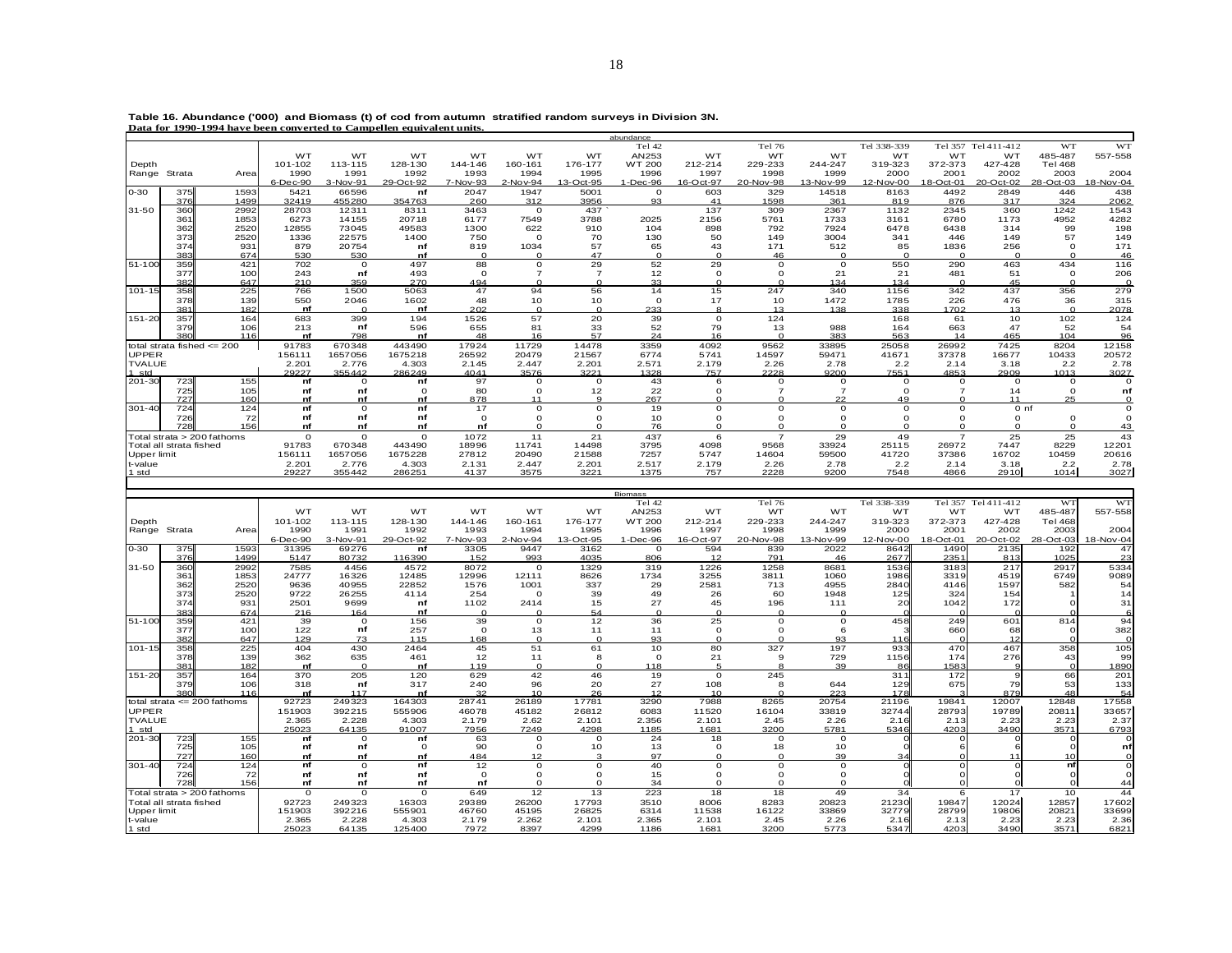|                         | Data for 1990-1994 have been converted to Campellen equivalent units. |              |                 |                 |                |                |                     |               | Abundance     |                     |                     |               |                       |                      |                  |                |              |
|-------------------------|-----------------------------------------------------------------------|--------------|-----------------|-----------------|----------------|----------------|---------------------|---------------|---------------|---------------------|---------------------|---------------|-----------------------|----------------------|------------------|----------------|--------------|
|                         |                                                                       |              |                 |                 |                |                |                     |               | WT 200        |                     | Tel 76              |               | Tel 338-339           | Tel 357              | Tel 411-412      | <b>WT</b>      | WT           |
|                         |                                                                       |              | WT              | WT              | WT             | WT             | <b>WT</b>           | WT            | Tel 41-42     | WT                  | WT                  | WT            | WT                    | WT                   | WT               | 485-487        | 557-558      |
| Depth                   |                                                                       |              | 101-102         | 113-115         | 128-130        | 144-146        | 160-161             | 176-177       | AN 253        | 212-214             | 229-233             | 244-247       | 319-323               | 372                  | 427-428          | <b>Tel 468</b> |              |
| Range                   | Strata                                                                | Areal        | 1990            | 1991            | 1992           | 1993           | 1994                | 1995          | 1996          | 1997                | 1998                | 1999          | 2000                  | 2001                 | 2002             | 2003           | 2004         |
|                         | mean survey date                                                      |              | 26-Nov-90       | 24-Oct-91       | 23-Oct-92      | 27-Oct-93      | 31-Oct-94           | 10-Oct-95     | 10-Dec-96     | 16-Oct-97           | 20-Nov-98           | 22-Oct-99     | 18-Oct-00             | 6-Oct-00             | 10-Oct-02        | 11-Oct-03      | 5-Nov-04     |
| $31 - 50$               | 330                                                                   | 2089         | 10709           | 10264           | 7036           | 5271           | 2072                | 3946          | 279           | 1006                | 3113                | 6178          | 4428                  | 9339                 | 4133             | 1293           | 886          |
|                         | 331                                                                   | 456          | 507             | 6682            | 222            | 222            | 95                  | 760           | 32            | 31                  | 408                 | 721           | 1505                  | 265                  | 376              | 94             | 157          |
|                         | 338                                                                   | 1898         | 20199           | 10334           | 857            | 6221           | 330                 | 2478          | 264           | 52                  | 835                 | 4804          | 3580                  | 209                  | 835              | 261            | 112          |
|                         | 340                                                                   | 1716         | 4158            | 5625            | 7746           | 1859           | 763                 | 1668          | 95            | 519                 | 1747                | 5665          | 6945                  | 2172                 | 2408             | 1369           | 1039         |
|                         | 351<br>352                                                            | 2520<br>2580 | 29085<br>10248  | 24185<br>24761  | 3558<br>2747   | 10450<br>4710  | 661<br>717          | 2709<br>972   | 198<br>287    | 1684                | 347<br>761          | 9244<br>2789  | 11737<br>9419         | 9013                 | 2091             | 1436<br>4780   | 842          |
|                         | 353                                                                   | 1282         | 1781            | 223             | $\Omega$       | $\Omega$       | $\Omega$            | 415           | $\Omega$      | 1006<br>$\Omega$    | $\Omega$            | 661           | $\Omega$              | 6405<br>$\Omega$     | 2980<br>$\Omega$ |                | 1680<br>756  |
| $51 - 100$              | 329                                                                   | 1721         | 531             | 1605            | 558            | 239            | 1036                | 574           | 478           | 95                  | 710                 | 521           | 255                   | 710                  | 326              | 331            | 101          |
|                         | 332                                                                   | 1047         | 1721            | 1127            | 436            | 2036           | 242                 | $\Omega$      | $\Omega$      | 48                  | 288                 | 576           | 624                   | 96                   | 331              | 48             | 1296         |
|                         | 337                                                                   | 948          | 1001            | 66              | 198            | 307            | $\Omega$            |               |               | $\Omega$            | $\Omega$            | 130           | 82                    | 130                  | $\Omega$         | 174            |              |
|                         | 339                                                                   | 585          | 163             | $\Omega$        | 41             | 528            | 41                  | 41            | $\Omega$      | 80                  | 126                 |               | 40                    | 80                   | 322              | 443            | 46           |
|                         | 354                                                                   | 474          | 1580            | $\Omega$        | 1712           | $\Omega$       | $\Omega$            | 165           | 340           | 130                 | 33                  | 554           | 33                    | $\Omega$             | 6181             |                | 37           |
| 101-150                 | 333                                                                   | 151          | 21              | $\Omega$        | 10             | $\circ$        | $\circ$<br>$\Omega$ | $\circ$       | nf            | $\circ$             | $\circ$             | $\circ$       | 10                    | $\Omega$<br>$\Omega$ | $\Omega$         |                | $\mathsf{C}$ |
|                         | 336<br>355                                                            | 121<br>103   | 6<br>nf         | $\circ$<br>887  | $\Omega$<br>64 | 67<br>172      | $\Omega$            | $\circ$<br>13 | 8<br>342      | $\circ$<br>$\Omega$ | $\circ$<br>$\Omega$ | $\circ$<br>28 | 42<br>14              | $\Omega$             |                  |                | C<br>28      |
| 151-200                 | 334                                                                   | 92           | 13              | $\Omega$        | $\Omega$       | 9              | $\Omega$            | $\Omega$      | nf            | $\circ$             | $\Omega$            | $\Omega$      | $\circ$               | $\Omega$             |                  |                | C            |
|                         | 335                                                                   | 58           | 12              |                 |                | $\Omega$       | $\Omega$            | $\Omega$      | 133           | 12                  |                     | $\circ$       | $\boldsymbol{\Delta}$ |                      |                  |                |              |
|                         | 356                                                                   | 61           | nf              |                 |                | 102            |                     |               | 40            | $\Omega$            | 17                  |               | 25                    |                      |                  |                |              |
|                         | Total strata fished <= 200 fathoms                                    |              | 81735           | 85767           | 25185          | 32193          | 5957                | 13741         | 2496          | 4663                | 8388                | 31880         | 38743                 | 28424                | 19988            | 10274          | 698C         |
| upper                   |                                                                       |              | 117569          | 117451          | 40427          | 48506          | 11071               | 18760         | 3870          | 6604                | 11951               | 43691         | 51707                 | 35723                | 99783            | 15883          | 10678        |
| t-value                 |                                                                       |              | 2.093           | 2.049           | 2.447          | 2.145          | 2.365               | 2.12          | 2.447         | 2.12                | 2.23                | 2.09          | 2.13                  | 2.12                 | 12.71            | 2.23           | 2.2          |
| 1 std                   |                                                                       |              | 17121           | 15463           | 6229           | 7605           | 2162                | 2367          | 562           | 916                 | 1598                | 5651          | 6086                  | 3443                 | 6278             | 2515           | 1681         |
| 201-300                 | 717                                                                   | 93           | $\Omega$        | nf              | nf             | $\Omega$       | $\Omega$            | $\Omega$      | nf            | $\circ$             | $\Omega$            | 10            | $\Omega$              | $\Omega$             |                  |                |              |
|                         | 719                                                                   | 76           | $\Omega$        | $\Omega$        | nf             | $\Omega$       | 5                   | $\Omega$      | 37            | O                   | $\Omega$            | $\circ$       | 3                     | $\Omega$             |                  |                |              |
|                         | 721                                                                   | 76           | nf              | $\Omega$        | nf             | $\Omega$       | $\Omega$            | $\Omega$      | $\Omega$      | $\Omega$            |                     | $\Omega$      | $\Omega$              |                      |                  |                |              |
| 301-400                 | 718                                                                   | 111          | nf              | nf              | nf             | $\circ$        | $\Omega$            | $\circ$       | nf            | $\Omega$            | $\circ$             | $\circ$       | $\circ$               | $\Omega$             | $\Omega$         |                |              |
|                         | 720                                                                   | 105          | nf              | nf              | nf             | $\Omega$       | $\Omega$            | $\Omega$      | $\Omega$      | 0                   | $\circ$             | $\circ$       | $\circ$               | C                    |                  |                |              |
|                         | 722                                                                   | 93           | nf              | $\Omega$        | nf             | $\Omega$       | $\Omega$            | $\Omega$      | $\Omega$      | $\Omega$            | $\Omega$            | $\Omega$      | $\Omega$              | $\Omega$             |                  |                |              |
|                         | total strata fished > 200 fathoms                                     |              | $\Omega$        | $\Omega$        | $\circ$        | $\Omega$       | 5                   | $\Omega$      | 37            | $\circ$             | 5                   | 10            | 3                     | $\Omega$             | $\Omega$         |                |              |
| total all strata fished |                                                                       |              | 81735           | 85767           | 25185          | 32193          | 5961                | 13740         | 2534          | 4663                | 8394                | 31891         | 38746                 | 28424                | 19988            | 10274          | 698C         |
| upper<br>t-value        |                                                                       |              | 117569<br>2.039 | 117451<br>2.048 | 40427<br>2.447 | 48506<br>2.145 | 11077<br>2.365      | 18760<br>2.12 | 3907<br>2.447 | 6604<br>2.12        | 11957<br>2.23       | 43705<br>2.09 | 51710<br>2.13         | 35723<br>2.12        | 99783<br>12.71   | 15833<br>2.28  | 10678<br>2.2 |
| 1 STD                   |                                                                       |              | 17574           | 15471           | 6229           | 7605           | 2163                | 2368          | 561           | 916                 | 1598                | 5653          | 6086                  | 3443                 | 6278             | 2438           | 1681         |
|                         |                                                                       |              |                 |                 |                |                |                     |               |               |                     |                     |               |                       |                      |                  |                |              |
|                         |                                                                       |              |                 |                 |                |                |                     |               |               |                     |                     |               |                       |                      |                  |                |              |

| Table 17. Abundance ('000) and Biomass (t) of cod from autumn stratified random surveys in Division 3O. |  |  |  |  |
|---------------------------------------------------------------------------------------------------------|--|--|--|--|
| Data for 1990-1994 have been converted to Campellen equivalent units.                                   |  |  |  |  |

|                         |                                    |              |                |                |                |                |                |                  | <b>Biomass</b>  |               |               |               |                       |             |              |                |              |
|-------------------------|------------------------------------|--------------|----------------|----------------|----------------|----------------|----------------|------------------|-----------------|---------------|---------------|---------------|-----------------------|-------------|--------------|----------------|--------------|
|                         |                                    |              |                |                |                |                |                |                  | WT 200          |               | <b>Tel 76</b> |               | Tel 338-339           | Tel 357     | Tel 411-412  | <b>WT</b>      | WT           |
|                         |                                    |              | WT             | WT             | WT             | <b>WT</b>      | WT             | <b>WT</b>        | Tel 41-42       | WT            | WT            | <b>WT</b>     | WT                    | WT          | WT           | 485-487        | 557-558      |
| Depth                   |                                    |              | 101-102        | 113-115        | 128-130        | 144-146        | 160-161        | 176-177          | AN 253          | 212-214       | 229-233       | 244-247       | 319-323               | 372         | 427-428      | <b>Tel 468</b> |              |
| Range                   | Strata                             | Area         | 1990           | 1991           | 1992           | 1993           | 1994           | 1995             | 1996            | 1997          | 1998          | 1999          | 2000                  | 2001        | 2002         | 2003           | 2004         |
|                         | mean survey date                   |              | 26-Nov-90      | 24-Oct-91      | 23-Oct-92      | 27-Oct-93      | 31-Oct-94      | 10-Oct-95        | 10-Dec-96       | 16-Oct-97     | 20-Nov-98     | 22-Oct-99     | 18-Oct-00             | 6-Oct-00    | 10-Oct-02    | 11-Oct-03      | 5-Nov-04     |
| $31 - 50$               | 330                                | 2089         | 6651           | 2374           | 2574           | 4278           | 1928           | 6035             | 302             | 1779          | 2027          | 2379          | 1817                  | 5922        | 4037         | 1547           | 440          |
|                         | 331                                | 456          | 27             | 1047           | 191            | 267            | 172            | 1455             | 11              | 85            | 735           | 367           | 574                   | 155         | 481          | 243            | 641          |
|                         | 338                                | 1898         | 13966          | 7122           | 2760           | 3763           | 91             | 5283             | 26              | 167           | 1786          | 16088         | 5978                  | 558         | 493          | 238            | 267          |
|                         | 340                                | 1716         | 3635           | 6247           | 6711           | 1231           | 832            | 3149             | 37              | 951           | 2108          | 2902          | 5371                  | 1785        | 2542         | 2028           | 2663         |
|                         | 351                                | 2520         | 17027          | 21473          | 3142           | 9895           | 679            | 5052             | 74              | 4806          | 815           | 7355          | 5249                  | 8149        | 2296         | 2002           | 685          |
|                         | 352                                | 2580         | 21151          | 32262          | 3137           | 4920           | 4775           | 3195             | 1353            | 3220          | 1198          | 9096          | 14518                 | 7207        | 4081         | 8617           | 3025         |
|                         | 353                                | 1282         | 4593           | 56             | $\Omega$       | $\Omega$       | $\Omega$       | 2238             | $\Omega$        |               |               | 716           | $\Omega$              | $\Omega$    | $\Omega$     |                | 239          |
| 51-100                  | 329<br>332                         | 1721<br>1047 | 1291<br>767    | 1019<br>74     | 109<br>254     | 245<br>1323    | 1546<br>452    | 1052<br>$\Omega$ | 370<br>$\Omega$ | 159<br>0.48   | 820           | 684<br>18     | 86<br>33              | 810<br>41   | 1407<br>960  | 566<br>62      | 267<br>225   |
|                         | 337                                | 948          | 2331           | 70             | 373            | 176            | $\circ$        | $\Omega$         |                 | $\Omega$      | $\Omega$      | 21            | 12                    | 91          | $\Omega$     | 111            |              |
|                         | 339                                | 585          | 1242           | $\Omega$       | 64             | 447            | 56             | 46               | $\Omega$        | 276           | 606           |               | 161                   | 50          | 447          | 769            | 23           |
|                         | 354                                | 474          | 66             |                | 896            | $\Omega$       | $\Omega$       | 161              | 260             | 96            | 42            | 184           | 18                    | $\Omega$    | 8920         |                | <b>o</b>     |
| 101-150                 | 333                                | 151          | 12             | $\Omega$       | 12             | $\circ$        | $\Omega$       | $\Omega$         | nf              | $\Omega$      | $\Omega$      | $\Omega$      | $\boldsymbol{\Delta}$ | $\Omega$    | $\Omega$     |                |              |
|                         | 336                                | 121          | 29             | $\Omega$       | $\Omega$       | 107            |                | $\Omega$         | 11              |               | $\Omega$      | $\Omega$      | 49                    |             |              |                |              |
|                         | 355                                | 103          | nf             | 155            | 31             | 104            |                | 15               | 235             |               | $\Omega$      | 25            | 11                    |             |              |                | 19           |
| 151-200                 | 334                                | 92           | 16             | $\Omega$       | $\Omega$       | 21             | $\Omega$       | $\Omega$         | nf              | $\circ$       | $\Omega$      | $\Omega$      | $\Omega$              | $\Omega$    | $\Omega$     |                |              |
|                         | 335                                | 58           | 13             |                | $\Omega$       | $\Omega$       |                |                  | 303             | 16            | 8             | $\Omega$      |                       |             |              |                |              |
|                         | 356                                | 61           | nf             |                |                | 68             |                |                  | 39              |               | 30            | 13            | 28                    |             | 11           |                |              |
|                         | Total strata fished <= 200 fathoms |              | 72817          | 71915          | 20254          | 26845          | 10531          | 27681            | 3021            | 11555.48      | 10177         | 39849         | 33912                 | 24769       | 25674        | 16184          | 8499         |
| upper                   |                                    |              | 97492<br>2.093 | 98551<br>2.093 | 29947<br>2.201 | 43938<br>2.306 | 17481<br>2.201 | 41388            | 6586<br>2.571   | 16785<br>2.12 | 13788         | 84258<br>2.78 | 48733<br>2.2          | 33277       | 139889       | 30377<br>2.37  | 14807<br>2.2 |
| t-value<br>1 std        |                                    |              | 11789          | 12726          | 4404           | 7412           | 3158           | 2.16<br>6346     | 1387            | 2467          | 2.06<br>1753  | 15974         | 6737                  | 2.1<br>4051 | 12.7<br>8993 | 5989           | 2867         |
|                         |                                    |              |                |                |                |                |                |                  |                 |               |               |               |                       |             |              |                |              |
| 201-300                 | 717                                | 93           | $\Omega$       | nf             | nf             | n              | $\Omega$       | n                | nf              |               | $\Omega$      |               |                       | $\Omega$    | C            |                |              |
|                         | 719                                | 76           |                |                | nf             |                | 14             |                  | 55              |               | $\Omega$      | $\Omega$      |                       |             |              |                |              |
|                         | 721                                | 76           | nf             |                | nf             |                |                |                  |                 |               | $\circ$       | $\Omega$      |                       |             |              |                |              |
| 301-400                 | 718                                | 111          | nf             | nf             | nf             | $\Omega$       | $\Omega$       | $\Omega$         | nf              | $\Omega$      | $\Omega$      | $\Omega$      | $\Omega$              | $\Omega$    | $\Omega$     |                |              |
|                         | 720                                | 105          | nf             | nf             | nf             | $\Omega$       |                | $\Omega$         | $\Omega$        |               | $\Omega$      | $\Omega$      |                       |             |              |                |              |
|                         | 722                                | 93           | nf             | $\Omega$       | nf             | $\Omega$       | $\Omega$       | $\Omega$         | $\Omega$        | $\Omega$      | $\Omega$      | $\Omega$      | $\Omega$              | $\Omega$    |              |                |              |
|                         | total strata fished > 200 fathoms  |              | $\circ$        | $\Omega$       | $\Omega$       | $\circ$        | 14             | $\circ$          | 55              | $\Omega$      | $\mathbf{9}$  | -1            | 5                     | $\Omega$    | $\circ$      |                |              |
| total all strata fished |                                    |              | 72817          | 7195           | 20254          | 26845          | 10546          | 27681            | 3078            | 11555         | 10186         | 39850         | 33917                 | 24769       | 25675        | 16184          | 8499         |
| upper                   |                                    |              | 97492          | 98552          | 29947          | 43938          | 17496          | 41388            | 6641            | 16785         | 13797         | 84259         | 48738                 | 33277       | 139888       | 30377          | 14808        |
| t-value                 |                                    |              | 2.093          | 2.093          | 2.201          | 2.306          | 2.201          | 2.16             | 2.571           | 2.12          | 2.06          | 2.78          | 2.2                   | 2.1         | 12.71        | 2.37           | 2.2          |
| 1 STD                   |                                    |              | 11789          | 43649          | 4404           | 7412           | 3158           | 6346             | 1386            | 2467          | 1753          | 15974         | 6737                  | 4051        | 8986         | 5989           | 2868         |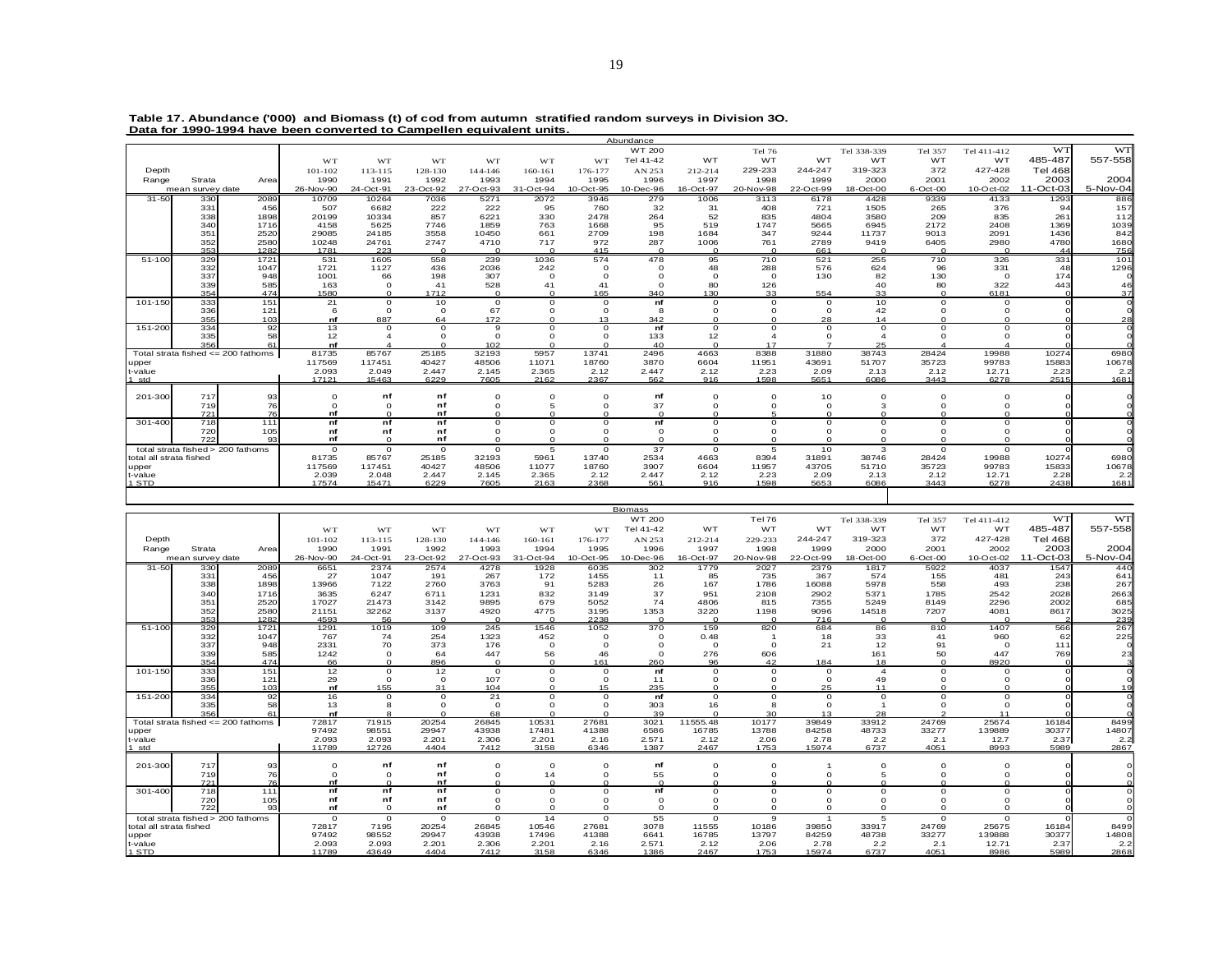|      | 1984   | 1985  | 1986  | 1987   | 1988  | 1989  | 1990  | 1991   | 1992  | 1993   | 1994 | 1995 | 1996 | 1997 | 1998 | 1999  | 2000  | 2001 | 2002 | 2003 | 2004 |
|------|--------|-------|-------|--------|-------|-------|-------|--------|-------|--------|------|------|------|------|------|-------|-------|------|------|------|------|
|      | 0.00   | 0.00  | 0.00  | 0.00   | 0.00  | 0.00  | 0.00  | 0.00   | 0.00  | 0.00   | 0.00 | 0.00 | 0.00 | 0.00 | 0.00 | 0.00  | 0.00  | 0.00 | 0.00 | 0.00 | 0.00 |
|      | 0.16   | 0.37  | 0.38  | 5.00   | 0.18  | 0.38  | 0.90  | 0.57   | 0.00  | 0.00   | 0.00 | 0.00 | 0.10 | 0.06 | 1.71 | 4.69  | 2.15  | 0.15 | 0.23 | 0.30 | 1.18 |
|      | 53.39  | 9.88  | 12.77 | 54.15  | 26.45 | 4.77  | 7.25  | 147.62 | 10.07 | 1.17   | 0.22 | 0.76 | 1.35 | 0.24 | 0.16 | 4.71  | 6.46  | 1.88 | 0.66 | 0.58 | 1.12 |
|      | 41.57  | 29.27 | 3.63  | 14.13  | 12.91 | 10.39 | 6.77  | 15.44  | 9.66  | 58.27  | 0.91 | 0.20 | 1.65 | 1.67 | 0.51 | 4.55  | 4.58  | 2.91 | 0.98 | 0.47 | 0.50 |
|      | 21.35  | 16.14 | 17.87 | 19.67  | 1.02  | 2.40  | 3.80  | 1.59   | 0.24  | 53.63  | 1.63 | 0.04 | 0.44 | 0.58 | 1.23 | 0.38  | 0.69  | 1.01 | 0.40 | 0.51 | 0.19 |
|      | 7.17   | 2.76  | 11.53 | 50.35  | 0.47  | 0.34  | 1.46  | 0.47   | 0.11  | 1.25   | 1.05 | 0.15 | 0.24 | 0.16 | 0.52 | 0.70  | 0.10  | 0.26 | 0.23 | 1.03 | 0.13 |
|      | 5.04   | 0.90  | 2.11  | 26.41  | 1.10  | 0.31  | 0.25  | 0.16   | 0.09  | 0.68   | 0.07 | 0.10 | 0.57 | 0.03 | 0.17 | 0.30  | 0.20  | 0.01 | 0.10 | 0.82 | 0.18 |
|      | 1.51   | 1.03  | 0.82  | 7.38   | 1.13  | 0.61  | 0.41  | 0.07   | 0.03  | 0.46   | 0.12 | 0.01 | 0.56 | 0.09 | 0.13 | 0.11  | 0.29  | 0.06 | 0.01 | 0.12 | 0.18 |
|      | 0.72   | 0.66  | 0.58  | 1.71   | 0.66  | 0.52  | 0.52  | 0.06   | 0.03  | 0.22   | 0.07 | 0.02 | 0.05 | 0.07 | 1.35 | 0.12  | 0.07  | 0.07 | 0.06 | 0.01 | 0.07 |
| 9    | 1.36   | 0.84  | 0.42  | 1.63   | 0.67  | 0.36  | 0.61  | 0.14   | 0.08  | 0.05   | 0.07 | 0.05 | 0.04 | 0.01 | 1.61 | 0.42  | 0.06  | 0.01 | 0.01 | 0.05 | 0.02 |
| 10   | 1.15   | 1.18  | 0.61  | 0.54   | 0.75  | 0.40  | 0.46  | 0.12   | 0.11  | 0.08   | 0.02 | 0.01 | 0.03 | 0.02 | 0.15 | 0.84  | 0.57  | 0.01 | 0.02 | 0.02 | 0.08 |
| 11   | 0.61   | 0.88  | 1.02  | 0.70   | 0.35  | 0.51  | 0.34  | 0.11   | 0.13  | 0.17   | 0.04 | 0.01 | 0.02 | 0.03 | 0.03 | 0.07  | 1.10  | 0.16 | 0.01 | 0.02 | 0.02 |
| 12   | 0.25   | 0.48  | 0.51  | 0.60   | 0.44  | 0.33  | 0.34  | 0.09   | 0.14  | 0.12   | 0.05 | 0.02 | 0.00 | 0.02 | 0.01 | 0.03  | 0.13  | 0.40 | 0.03 | 0.01 | 0.03 |
| 13   | 0.10   | 0.23  | 0.31  | 0.68   | 0.69  | 0.27  | 0.16  | 0.12   | 0.12  | 0.07   | 0.07 | 0.05 | 0.00 | 0.01 | 0.03 | 0.03  | 0.02  | 0.04 | 0.16 | 0.08 | 0.02 |
| 14   | 0.03   | 0.14  | 0.15  | 0.23   | 0.55  | 0.39  | 0.37  | 0.13   | 0.10  | 0.07   | 0.02 | 0.02 | 0.03 | 0.00 | 0.00 | 0.02  | 0.00  | 0.02 | 0.00 | 0.08 | 0.02 |
| 15   | 0.05   | 0.08  | 0.08  | 0.21   | 0.21  | 0.21  | 0.44  | 0.12   | 0.09  | 0.09   | 0.03 | 0.03 | 0.02 | 0.01 | 0.02 | 0.01  | 0.01  | 0.00 | 0.01 | 0.01 | 0.10 |
| 16   | 0.08   | 0.08  | 0.04  | 0.12   | 0.11  | 0.11  | 0.22  | 0.18   | 0.09  | 0.05   | 0.01 | 0.02 | 0.00 | 0.00 | 0.01 | 0.00  | 0.02  | 0.01 | 0.00 | 0.00 | 0.01 |
| 17   | 0.05   | 0.03  | 0.04  | 0.00   | 0.11  | 0.09  | 0.14  | 0.07   | 0.06  | 0.02   | 0.00 | 0.00 | 0.01 | 0.00 | 0.00 | 0.02  | 0.00  | 0.00 | 0.00 | 0.00 | 0.00 |
| 18   | 0.01   | 0.01  | 0.03  | 0.01   | 0.04  | 0.04  | 0.06  | 0.04   | 0.01  | 0.01   | 0.03 | 0.00 | 0.00 | 0.01 | 0.00 | 0.00  | 0.00  | 0.00 | 0.00 | 0.00 | 0.01 |
|      | 0.00   | 0.02  | 0.03  | 0.02   | 0.03  | 0.03  | 0.05  | 0.00   | 0.01  | 0.01   | 0.01 | 0.00 | 0.00 | 0.00 | 0.00 | 0.00  | 0.00  | 0.00 | 0.00 | 0.00 | 0.00 |
| $1+$ | 134.60 | 64.98 | 52.93 | 183.54 | 47.87 | 22.46 | 24.55 | 167.10 | 21.17 | 116.42 | 4.42 | 1.49 | 5.11 | 3.01 | 7.64 | 17.00 | 16.45 | 7.00 | 2.91 | 4.11 | 3.86 |

Table 18. Mean number per tow of cod from spring RV surveys in NAFO Divisions 3NO as calculated using the conversion from Warren 1997 for surveys in 1984-1995. 1996 -2004 are actual Campelen surveys.

Table 19. Mean number per tow of cod from autumn RV surveys in NAFO Divisions 3NO as calculated using the conversion from Warren 1997 for surveys in 1984-1994. 1995-2004 are actual Campelen surveys.

|      | <u>Waller Tool Tol Surveys III Tool Tugol. Tool Zuuli ale actual Campelen Surveys.</u> |        |        |       |      |      |      |      |      |       |       |       |      |      |      |
|------|----------------------------------------------------------------------------------------|--------|--------|-------|------|------|------|------|------|-------|-------|-------|------|------|------|
|      | 1990                                                                                   | 1991   | 1992   | 1993  | 1994 | 1995 | 1996 | 1997 | 1998 | 1999  | 2000  | 2001  | 2002 | 2003 | 2004 |
|      | 0.00                                                                                   | 0.00   | 0.00   | 0.00  | 0.00 | 0.00 | 0.00 | 0.00 | 0.00 | 0.39  | 0.07  | 0.06  | 0.13 | 0.16 | 1.08 |
|      | 18.89                                                                                  | 14.87  | 0.41   | 1.30  | 0.00 | 1.15 | 0.08 | 0.03 | 1.67 | 4.44  | 2.12  | 0.34  | 0.33 | 0.96 | 0.97 |
|      | 6.15                                                                                   | 129.66 | 49.65  | 0.72  | 0.62 | 1.02 | 0.74 | 0.10 | 0.29 | 5.01  | 3.77  | 2.64  | 0.61 | 0.27 | 0.63 |
|      | 3.25                                                                                   | 4.36   | 65.00  | 3.63  | 0.28 | 0.46 | 0.29 | 0.40 | 0.20 | 2.52  | 4.75  | 4.70  | 1.13 | 0.26 | 0.35 |
|      | 3.56                                                                                   | 2.19   | 4.70   | 3.59  | 0.96 | 0.20 | 0.06 | 0.33 | 0.32 | 0.13  | 1.81  | 2.55  | 1.58 | 0.35 | 0.14 |
|      | 1.73                                                                                   | 2.73   | 1.02   | 0.30  | 1.32 | 0.94 | 0.01 | 0.14 | 0.11 | 0.37  | 0.20  | 0.98  | 1.31 | 0.78 | 0.12 |
|      | 0.37                                                                                   | 1.33   | 0.61   | 0.27  | 0.16 | 1.64 | 0.02 | 0.06 | 0.06 | 0.30  | 0.24  | 0.07  | 0.39 | 0.83 | 0.23 |
|      | 0.29                                                                                   | 0.37   | 0.18   | 0.18  | 0.04 | 0.11 | 0.02 | 0.28 | 0.01 | 0.08  | 0.11  | 0.16  | 0.03 | 0.14 | 0.24 |
|      | 0.38                                                                                   | 0.31   | 0.03   | 0.10  | 0.06 | 0.05 | 0.01 | 0.28 | 0.16 | 0.04  | 0.03  | 0.06  | 0.06 | 0.01 | 0.12 |
|      | 0.40                                                                                   | 0.53   | 0.03   | 0.02  | 0.01 | 0.06 | 0.00 | 0.05 | 0.22 | 0.12  | 0.01  | 0.02  | 0.04 | 0.02 | 0.01 |
|      | 0.24                                                                                   | 0.37   | 0.07   | 0.02  | 0.01 | 0.05 | 0.00 | 0.04 | 0.03 | 0.55  | 0.03  | 0.02  | 0.00 | 0.05 | 0.04 |
|      | 0.20                                                                                   | 0.45   | 0.00   | 0.06  | 0.03 | 0.00 | 0.00 | 0.00 | 0.01 | 0.04  | 0.24  | 0.00  | 0.03 | 0.00 | 0.00 |
| 12   | 0.09                                                                                   | 0.33   | 0.06   | 0.04  | 0.03 | 0.02 | 0.00 | 0.00 | 0.00 | 0.00  | 0.01  | 0.05  | 0.03 | 0.00 | 0.00 |
| 13   | 0.15                                                                                   | 0.27   | 0.12   | 0.04  | 0.02 | 0.02 | 0.01 | 0.00 | 0.00 | 0.00  | 0.01  | 0.01  | 0.05 | 0.02 | 0.00 |
| 14   | 0.07                                                                                   | 0.21   | 0.03   | 0.05  | 0.06 | 0.00 | 0.01 | 0.01 | 0.00 | 0.02  | 0.00  | 0.00  | 0.01 | 0.02 | 0.07 |
| 15   | 0.16                                                                                   | 0.12   | 0.03   | 0.06  | 0.01 | 0.00 | 0.00 | 0.00 | 0.00 | 0.00  | 0.00  | 0.00  | 0.00 | 0.00 | 0.03 |
| 16   | 0.21                                                                                   | 0.38   | 0.02   | 0.02  | 0.03 | 0.00 | 0.01 | 0.01 | 0.00 | 0.02  | 0.00  | 0.00  | 0.01 | 0.00 | 0.00 |
|      | 0.07                                                                                   | 0.16   | 0.03   | 0.01  | 0.02 | 0.00 | 0.00 | 0.00 | 0.00 | 0.03  | 0.00  | 0.00  | 0.00 | 0.00 | 0.00 |
| 18   | 0.02                                                                                   | 0.06   | 0.08   | 0.02  | 0.01 | 0.00 | 0.00 | 0.00 | 0.01 | 0.00  | 0.00  | 0.00  | 0.00 | 0.00 | 0.00 |
|      | 0.03                                                                                   | 0.00   | 0.00   | 0.00  | 0.00 | 0.00 | 0.00 | 0.01 |      | 0.01  | 0.00  | 0.00  | 0.00 | 0.00 | 0.00 |
| $1+$ | 36.26                                                                                  | 158.70 | 122.07 | 10.43 | 3.67 | 5.72 | 1.26 | 1.74 | 3.09 | 13.68 | 13.33 | 11.60 | 5.61 | 3.71 | 2.95 |

|      |      | Table20. Mean number per tow at age of cod from Juvenile Surveys |      |      |      |       |       |        |       |       |       |
|------|------|------------------------------------------------------------------|------|------|------|-------|-------|--------|-------|-------|-------|
|      |      | conducted by Canada in Divisions 3NO during August and September |      |      |      |       |       |        |       |       |       |
|      | 1984 | 1985                                                             | 1986 | 1987 | 1988 | 1989  | 1990  | 1991   | 1992  | 1993  | 1994  |
| 0    |      |                                                                  |      |      |      | 0.00  | 0.00  | 0.00   | 0.00  | 0.00  | 0.00  |
|      |      |                                                                  |      |      |      | 1.40  | 60.88 | 36.33  | 0.84  | 1.98  | 2.75  |
| 2    |      |                                                                  |      |      |      | 14.16 | 11.62 | 74.04  | 12.28 | 3.70  | 4.03  |
| 3    |      |                                                                  |      |      |      | 12.58 | 6.53  | 8.54   | 12.89 | 8.85  | 1.25  |
| 4    |      |                                                                  |      |      |      | 5.82  | 8.99  | 2.45   | 1.42  | 7.91  | 4.07  |
| 5    |      |                                                                  |      |      |      | 1.21  | 3.62  | 1.96   | 0.69  | 0.80  | 4.79  |
| 6    |      |                                                                  |      |      |      | 0.72  | 0.67  | 0.72   | 0.52  | 0.30  | 0.41  |
| 7    |      |                                                                  |      |      |      | 1.22  | 0.50  | 0.19   | 0.22  | 0.28  | 0.08  |
| 8    |      |                                                                  |      |      |      | 0.79  | 0.63  | 0.17   | 0.05  | 0.10  | 0.13  |
| 9    |      |                                                                  |      |      |      | 0.25  | 0.53  | 0.24   | 0.03  | 0.02  | 0.05  |
| 10   |      |                                                                  |      |      |      | 0.17  | 0.28  | 0.19   | 0.03  | 0.04  | 0.01  |
| 11   |      |                                                                  |      |      |      | 0.20  | 0.21  | 0.23   | 0.00  | 0.10  | 0.05  |
| 12   |      |                                                                  |      |      |      | 0.11  | 0.04  | 0.18   | 0.02  | 0.08  | 0.06  |
| 13   |      |                                                                  |      |      |      | 0.09  | 0.08  | 0.17   | 0.10  | 0.06  | 0.08  |
| 14   |      |                                                                  |      |      |      | 0.16  | 0.27  | 0.48   | 0.13  | 0.09  | 0.09  |
| $1+$ |      |                                                                  |      |      |      | 38.88 | 94.85 | 125.89 | 29.22 | 24.31 | 17.85 |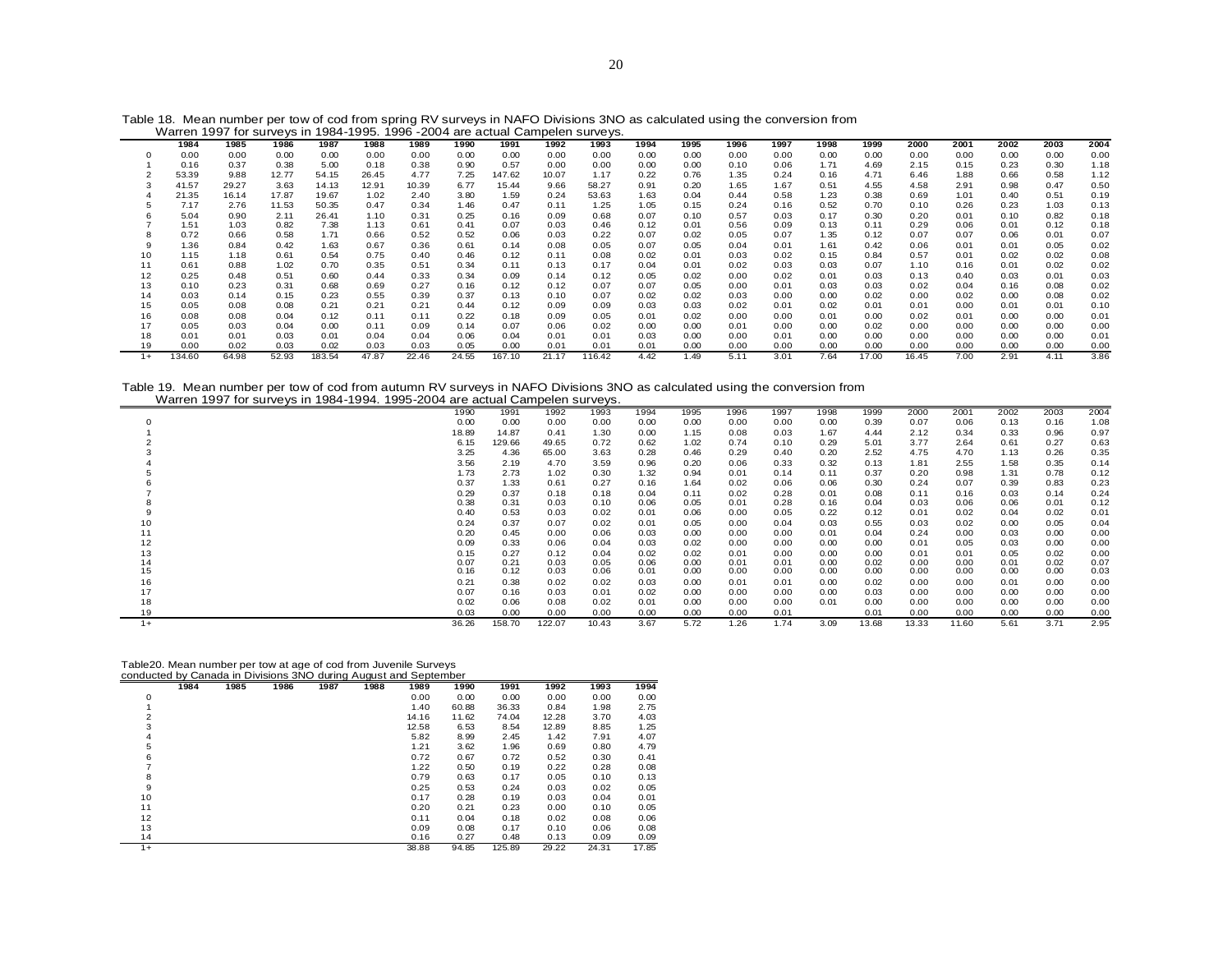Table 21. Estimated proportions mature for female cod from NAFO Divs. 3NO from DFO surveys from 1975 to 2004 projected forward to 2010 and back to 1954. Estimates were<br>obtained from a probit model fitted by cohort to obser

| Year         | Age 1            | Age2             | Age 3            | Age 4            | Age 5            | Age 6            | Age 7            | Age 8            | Age 9            | Age 10           | Age 11           | Age 12           | Age 13           | Age 14           |
|--------------|------------------|------------------|------------------|------------------|------------------|------------------|------------------|------------------|------------------|------------------|------------------|------------------|------------------|------------------|
| 1954         | 0.0000           | 0.0004           | 0.0020           | 0.0112           | 0.0592           | 0.2424           | 0.5895           | 0.8856           | 0.9812           | 0.9972           | 0.9996           | 0.9999           | 1.0000           | 1.0000           |
| 1955         | 0.0001           | 0.0000           | 0.0020           | 0.0112           | 0.0592           | 0.2424           | 0.5895           | 0.8856           | 0.9812           | 0.9972           | 0.9996           | 0.9999           | 1.0000           | 1.0000           |
| 1956         | 0.0001           | 0.0003           | 0.0001           | 0.0112           | 0.0592           | 0.2424           | 0.5895           | 0.8856           | 0.9812           | 0.9972           | 0.9996           | 0.9999           | 1.0000           | 1.0000           |
| 1957         | 0.0003           | 0.0007           | 0.0018           | 0.0008           | 0.0592           | 0.2424           | 0.5895           | 0.8856           | 0.9812           | 0.9972           | 0.9996           | 0.9999           | 1.0000           | 1.0000           |
| 1958         | 0.0001           | 0.0016           | 0.0041           | 0.0102           | 0.0065           | 0.2424           | 0.5895           | 0.8856           | 0.9812           | 0.9972           | 0.9996           | 0.9999           | 1.0000           | 1.0000           |
| 1959         | 0.0000           | 0.0006           | 0.0079           | 0.0226           | 0.0555           | 0.0509           | 0.5895           | 0.8856           | 0.9812           | 0.9972           | 0.9996           | 0.9999           | 1.0000           | 1.0000           |
| 1960         | 0.0000           | 0.0000           | 0.0033           | 0.0393           | 0.1157           | 0.2512           | 0.3043           | 0.8856           | 0.9812           | 0.9972           | 0.9996           | 0.9999           | 1.0000           | 1.0000           |
| 1961         | 0.0002           | 0.0001           | 0.0001           | 0.0168           | 0.1731           | 0.4251           | 0.6572           | 0.7809           | 0.9812           | 0.9972           | 0.9996           | 0.9999           | 1.0000           | 1.0000           |
| 1962         | 0.0000           | 0.0012           | 0.0009           | 0.0012           | 0.0825           | 0.5172           | 0.8069           | 0.9164           | 0.9667           | 0.9972           | 0.9996           | 0.9999           | 1.0000           | 1.0000           |
| 1963         | 0.0000           | 0.0002           | 0.0056           | 0.0099           | 0.0229           | 0.3206           | 0.8458           | 0.9594           | 0.9843           | 0.9958           | 0.9996           | 0.9999           | 1.0000           | 1.0000           |
| 1964         | 0.0000           | 0.0000           | 0.0010           | 0.0266           | 0.1000           | 0.3219           | 0.7124           | 0.9656           | 0.9926           | 0.9972           | 0.9995           | 0.9999           | 1.0000           | 1.0000           |
| 1965         | 0.0014           | 0.0000           | 0.0000           | 0.0049           | 0.1162           | 0.5526           | 0.9057           | 0.9286           | 0.9931           | 0.9987           | 0.9995           | 0.9999           | 1.0000           | 1.0000           |
| 1966         | 0.0000           | 0.0043           | 0.0005           | 0.0006           | 0.0234           | 0.3875           | 0.9321           | 0.9949           | 0.9856           | 0.9986           | 0.9998           | 0.9999           | 1.0000           | 1.0000           |
| 1967         | 0.0000           | 0.0001           | 0.0132           | 0.0067           | 0.0097           | 0.1037           | 0.7527           | 0.9935           | 0.9997           | 0.9972           | 0.9997           | 1.0000           | 1.0000           | 1.0000           |
| 1968         | 0.0000           | 0.0000           | 0.0012           | 0.0398           | 0.0820           | 0.1450           | 0.3587           | 0.9361           | 0.9994           | 1.0000           | 0.9995           | 0.9999           | 1.0000           | 1.0000           |
| 1969         | 0.0000           | 0.0000           | 0.0003           | 0.0090           | 0.1144           | 0.5429           | 0.7457           | 0.7301           | 0.9860           | 0.9999           | 1.0000           | 0.9999           | 1.0000           | 1.0000           |
| 1970         | 0.0032           | 0.0000           | 0.0001           | 0.0029           | 0.0665           | 0.2866           | 0.9405           | 0.9807           | 0.9290           | 0.9971           | 1.0000           | 1.0000           | 1.0000           | 1.0000           |
| 1971         | 0.0000           | 0.0093           | 0.0000           | 0.0009           | 0.0275           | 0.3582           | 0.5555           | 0.9953           | 0.9989           | 0.9844           | 0.9994           | 1.0000           | 1.0000           | 1.0000           |
| 1972         | 0.0000           | 0.0002           | 0.0269           | 0.0000           | 0.0101           | 0.2176           | 0.8140           | 0.7954           | 0.9996           | 0.9999           | 0.9967           | 0.9999           | 1.0000           | 1.0000           |
| 1973         | 0.0001           | 0.0000           | 0.0013           | 0.0754           | 0.0038           | 0.1018           | 0.7320           | 0.9717           | 0.9236           | 1.0000           | 1.0000           | 0.9993           | 1.0000           | 1.0000           |
| 1974         | 0.0000           | 0.0006           | 0.0001           | 0.0083           | 0.1939           | 0.2928           | 0.5582           | 0.9641           | 0.9963           | 0.9741           | 1.0000           | 1.0000           | 0.9999           | 1.0000           |
| 1975         | 0.0000           | 0.0003           | 0.0033           | 0.0017           | 0.0530           | 0.4148           | 0.9780           | 0.9337           | 0.9962           | 0.9995           | 0.9915           | 1.0000           | 1.0000           | 1.0000           |
| 1976         | 0.0000           | 0.0001           | 0.0020           | 0.0186           | 0.0221           | 0.2715           | 0.6763           | 0.9998           | 0.9937           | 0.9996           | 0.9999           | 0.9973           | 1.0000           | 1.0000           |
| 1977         | 0.0006           | 0.0001           | 0.0009           | 0.0142           | 0.0978           | 0.2269           | 0.7128           | 0.8603           | 1.0000           | 0.9994           | 1.0000           | 1.0000           | 0.9991           | 1.0000           |
| 1978         | 0.0001           | 0.0029           | 0.0014           | 0.0083           | 0.0935           | 0.3823           | 0.7922           | 0.9429           | 0.9478           | 1.0000           | 0.9999           | 1.0000           | 1.0000           | 0.9997           |
| 1979         | 0.0000           | 0.0005           | 0.0145           | 0.0133           | 0.0733           | 0.4248           | 0.7794           | 0.9802           | 0.9910           | 0.9817           | 1.0000           | 1.0000           | 1.0000           | 1.0000           |
| 1980         | 0.0002           | 0.0002           | 0.0034           | 0.0695           | 0.1140           | 0.4292           | 0.8410           | 0.9528           | 0.9984           | 0.9986           | 0.9937           | 1.0000           | 1.0000           | 1.0000           |
| 1981         | 0.0000           | 0.0007           | 0.0020           | 0.0236           | 0.2749           | 0.5518           | 0.8773           | 0.9743           | 0.9914           | 0.9999           | 0.9998           | 0.9979           | 1.0000           | 1.0000           |
| 1982         | 0.0000           | 0.0000           | 0.0035           | 0.0162           | 0.1460           | 0.6579           | 0.9218           | 0.9855           | 0.9963           | 0.9985           | 1.0000           | 1.0000           | 0.9993           | 1.0000           |
| 1983         | 0.0000           | 0.0001           | 0.0003           | 0.0163           | 0.1219           | 0.5474           | 0.9070           | 0.9912           | 0.9985           | 0.9995           | 0.9997           | 1.0000           | 1.0000           | 0.9998           |
| 1984         | 0.0000           | 0.0003           | 0.0008           | 0.0028           | 0.0726           | 0.5389           | 0.8953           | 0.9802           | 0.9991           | 0.9998           | 0.9999           | 1.0000           | 1.0000           | 1.0000           |
| 1985         | 0.0002           | 0.0002           | 0.0019           | 0.0058           | 0.0261           | 0.2703           | 0.9078           | 0.9837           | 0.9960           | 0.9999           | 1.0000           | 1.0000           | 1.0000           | 1.0000           |
| 1986         | 0.0000           | 0.0010           | 0.0021           | 0.0134           | 0.0409           | 0.2049           | 0.6369           | 0.9881           | 0.9977           | 0.9992           | 1.0000           | 1.0000           | 1.0000           | 1.0000           |
| 1987         | 0.0001           | 0.0000           | 0.0058           | 0.0194           | 0.0869           | 0.2358           | 0.7128           | 0.8925           | 0.9986           | 0.9997           | 0.9998           | 1.0000           | 1.0000           | 1.0000           |
| 1988         | 0.0011           | 0.0006           | 0.0002           | 0.0335           | 0.1570           | 0.3994           | 0.6908           | 0.9598           | 0.9752           | 0.9998           | 1.0000           | 1.0000           | 1.0000           | 1.0000           |
| 1989         | 0.0001           | 0.0043           | 0.0047           | 0.0031           | 0.1702           | 0.6371           | 0.8229           | 0.9418           | 0.9957           | 0.9947           | 1.0000           | 1.0000           | 1.0000           | 1.0000           |
| 1990         | 0.0000           | 0.0011           | 0.0170           | 0.0377           | 0.0441           | 0.5486           | 0.9431           | 0.9701           | 0.9915           | 0.9995           | 0.9989           | 1.0000           | 1.0000           | 1.0000           |
| 1991         | 0.0000           | 0.0000           | 0.0079           | 0.0645           | 0.2438           | 0.4047           | 0.8780           | 0.9936           | 0.9956           | 0.9988           | 1.0000           | 0.9998           | 1.0000           | 1.0000           |
| 1992         | 0.0000           | 0.0000<br>0.0004 | 0.0004<br>0.0002 | 0.0557<br>0.0121 | 0.2155<br>0.3045 | 0.7265           | 0.9092           | 0.9771           | 0.9993           | 0.9994           | 0.9998           | 1.0000           | 0.9999           | 1.0000           |
| 1993<br>1994 | 0.0001<br>0.0004 | 0.0008           | 0.0040           | 0.0153           | 0.2825           | 0.5225<br>0.7646 | 0.9563<br>0.8134 | 0.9933<br>0.9945 | 0.9961<br>0.9995 | 0.9999<br>0.9993 | 0.9999<br>1.0000 | 1.0000<br>1.0000 | 1.0000<br>1.0000 | 1.0000<br>1.0000 |
| 1995         | 0.0002           | 0.0030           | 0.0078           | 0.0418           | 0.5844           | 0.9266           | 0.9602           | 0.9455           | 0.9993           | 1.0000           | 0.9999           | 1.0000           | 1.0000           | 1.0000           |
| 1996         | 0.0004           | 0.0014           | 0.0229           | 0.0683           | 0.4952           | 0.9922           | 0.9975           | 0.9944           | 0.9857           | 0.9999           | 1.0000           | 1.0000           | 1.0000           | 1.0000           |
| 1997         | 0.0000           | 0.0026           | 0.0130           | 0.1536           | 0.4059           | 0.9282           | 0.9999           | 0.9999           | 0.9992           | 0.9964           | 1.0000           | 1.0000           | 1.0000           | 1.0000           |
| 1998         | 0.0000           | 0.0001           | 0.0169           | 0.1076           | 0.5837           | 0.8642           | 0.9917           | 1.0000           | 1.0000           | 0.9999           | 0.9991           | 1.0000           | 1.0000           | 1.0000           |
| 1999         | 0.0000           | 0.0000           | 0.0009           | 0.1032           | 0.5240           | 0.9155           | 0.9834           | 0.9991           | 1.0000           | 1.0000           | 1.0000           | 0.9998           | 1.0000           | 1.0000           |
| 2000         | 0.0000           | 0.0000           | 0.0010           | 0.0135           | 0.4346           | 0.9095           | 0.9882           | 0.9982           | 0.9999           | 1.0000           | 1.0000           | 1.0000           | 0.9999           | 1.0000           |
| 2001         | 0.0000           | 0.0002           | 0.0019           | 0.0258           | 0.1674           | 0.8370           | 0.9892           | 0.9985           | 0.9998           | 1.0000           | 1.0000           | 1.0000           | 1.0000           | 1.0000           |
| 2002         | 0.0000           | 0.0001           | 0.0068           | 0.1007           | 0.4040           | 0.7467           | 0.9717           | 0.9988           | 0.9998           | 1.0000           | 1.0000           | 1.0000           | 1.0000           | 1.0000           |
| 2003         | 0.0000           | 0.0001           | 0.0032           | 0.1600           | 0.8701           | 0.9456           | 0.9774           | 0.9957           | 0.9999           | 1.0000           | 1.0000           | 1.0000           | 1.0000           | 1.0000           |
| 2004         | 0.0000           | 0.0001           | 0.0032           | 0.0955           | 0.8404           | 0.9975           | 0.9978           | 0.9984           | 0.9993           | 1.0000           | 1.0000           | 1.0000           | 1.0000           | 1.0000           |
| 2005         | 0.0000           | 0.0001           | 0.0032           | 0.0955           | 0.7048           | 0.9932           | 1.0000           | 0.9999           | 0.9999           | 0.9999           | 1.0000           | 1.0000           | 1.0000           | 1.0000           |
| 2006         | 0.0000           | 0.0001           | 0.0032           | 0.0955           | 0.7048           | 0.9788           | 0.9998           | 1.0000           | 1.0000           | 1.0000           | 1.0000           | 1.0000           | 1.0000           | 1.0000           |
| 2007         | 0.0000           | 0.0001           | 0.0032           | 0.0955           | 0.7048           | 0.9788           | 0.9992           | 1.0000           | 1.0000           | 1.0000           | 1.0000           | 1.0000           | 1.0000           | 1.0000           |
| 2008         | 0.0000           | 0.0001           | 0.0032           | 0.0955           | 0.7048           | 0.9788           | 0.9992           | 1.0000           | 1.0000           | 1.0000           | 1.0000           | 1.0000           | 1.0000           | 1.0000           |
| 2009         | 0.0000           | 0.0001           | 0.0032           | 0.0955           | 0.7048           | 0.9788           | 0.9992           | 1.0000           | 1.0000           | 1.0000           | 1.0000           | 1.0000           | 1.0000           | 1.0000           |
| 2010         | 0.0000           | 0.0001           | 0.0032           | 0.0955           | 0.7048           | 0.9788           | 0.9992           | 1.0000           | 1.0000           | 1.0000           | 1.0000           | 1.0000           | 1.0000           | 1.0000           |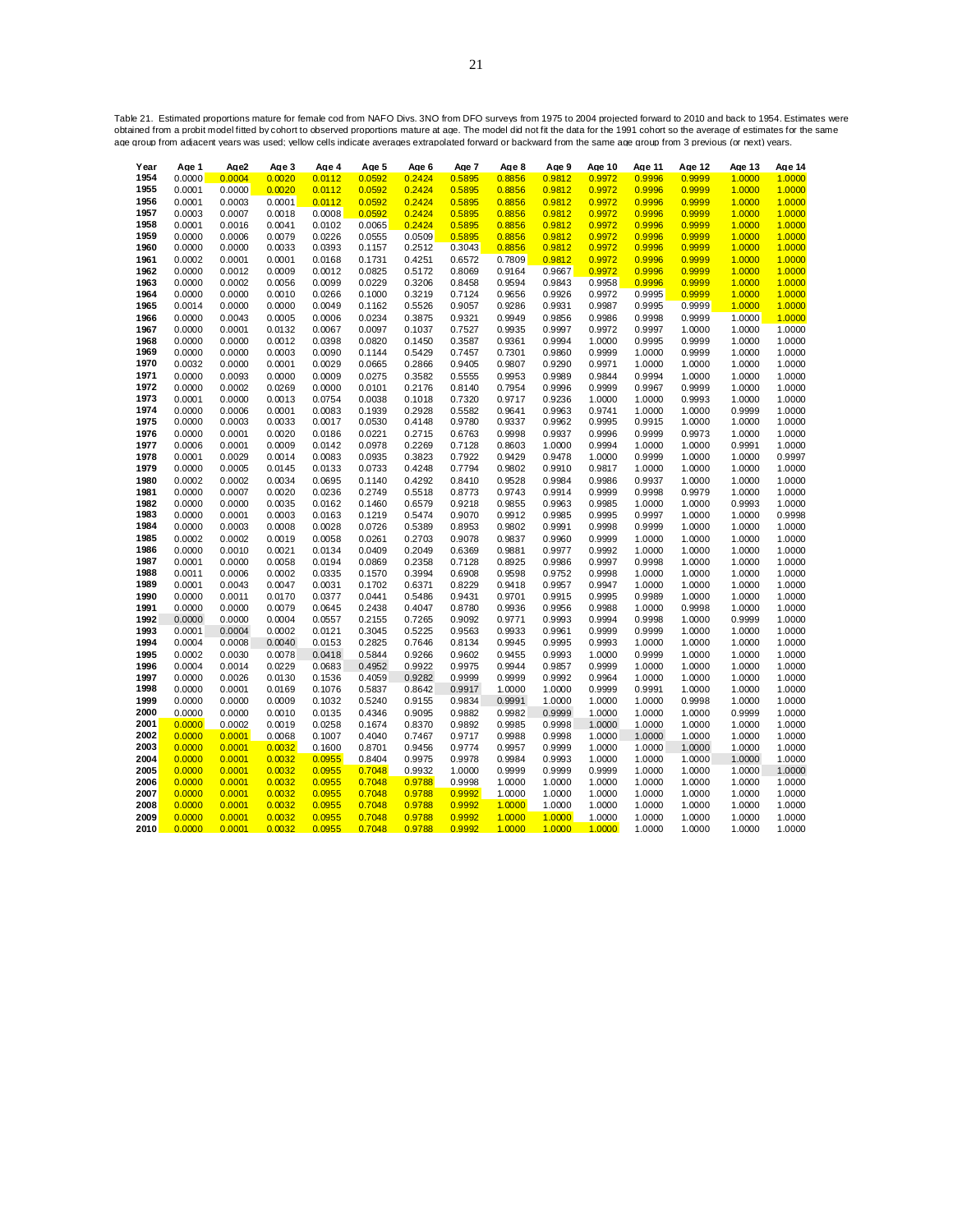| Year\Age | 2            | 3              | 4          | 5     | 6           | 7                | 8           | 9              | 10             | 11                      |                  | 12 Total |
|----------|--------------|----------------|------------|-------|-------------|------------------|-------------|----------------|----------------|-------------------------|------------------|----------|
| 1959     | 0            | 1711           | 13036      | 5068  | 6025        | 3935             | 1392        | 757            | 926            | 1220                    | 103              | 34173    |
| 1960     | $\mathbf 0$  | 1846           | 6503       | 22050 | 3095        | 2377             | 2504        | 583            | 387            | 898                     | 242              | 40485    |
| 1961     | 0            | 812            | 4400       | 11696 | 15258       | 2014             | 1672        | 847            | 196            | 25                      | 245              | 37165    |
| 1962     | 0            | 1026           | 3882       | 2206  | 1581        | 3594             | 773         | 668            | 433            | 226                     | 216              | 14605    |
| 1963     | 0            | 313            | 5757       | 11210 | 4849        | 1935             | 3840        | 1165           | 608            | 322                     | 208              | 30207    |
| 1964     | 0            | 6202           | 15555      | 19496 | 7919        | 2273             | 1109        | 788            | 328            | 37                      | 112              | 53819    |
| 1965     | 0            | 1013           | 7611       | 7619  | 13258       | 9861             | 4827        | 1081           | 1248           | 163                     | 141              | 46822    |
| 1966     | 0            | 753            | 18413      | 19681 | 11795       | 8486             | 4467        | 1829           | 1694           | 122                     | 57               | 67297    |
| 1967     | 0            | 20086          | 62442      | 50317 | 18517       | 4774             | 4651        | 236            | 180            | 71                      | 45               | 161319   |
| 1968     | 0            | 16359          | 56775      | 48608 | 18485       | 6337             | 1592        | 505            | 178            | 90                      | 45               | 148974   |
| 1969     | 0            | 8154           | 12924      | 26949 | 11191       | 2089             | 1393        | 518            | 292            | 134                     | 202              | 63846    |
| 1970     | 0            | 2105           | 19703      | 10799 | 9481        | 3646             | 1635        | 541            | 149            | 227                     | 90               | 48376    |
| 1971     | 0            | 950            | 26900      | 30300 | 11700       | 3500             | 2500        | 500            | 200            | 100                     | 50               | 76700    |
| 1972     | 0            | 69             | 19797      | 12289 | 13432       | 5883             | 1686        | 285            | 216            | 78                      | 74               | 53809    |
| 1973     | 0            | 10058          | 27600      | 15098 | 5989        | 1971             | 972         | 707            | 243            | 137                     | 116              | 62891    |
| 1974     | 0            | 6425           | 9501       | 10907 | 10872       | 2247             | 2147        | 1015           | 676            | 428                     | 257              | 44475    |
| 1975     | 0            | 671            | 8781       | 3528  | 2505        | 3057             | 1059        | 921            | 461            | 252                     | 152              | 21387    |
| 1976     | 0            | 4054           | 7534       | 5945  | 1084        | 211              | 238         | 44             | 37             | 13                      | $\overline{9}$   | 19169    |
| 1977     | 0            | 607            | 2469       | 2531  | 1500        | 572              | 177         | 209            | 65             | 41                      | 25               | 8196     |
| 1978     | 0            | 920            | 4337       | 2518  | 818         | 354              | 102         | 58             | 51             | 8                       | 5                | 9171     |
| 1979     | 0            | 72             | 3827       | 9208  | 2784        | 883              | 265         | 58             | 17             | 12                      | $\overline{7}$   | 17133    |
| 1980     | 0            | 266            | 1055       | 3812  | 2275        | 761              | 222         | 92             | 31             | 8                       | 13               | 8535     |
| 1981     | 0            | 505            | 1091       | 1262  | 2297        | 1902             | 574         | 192            | 94             | 41                      | 13               | 7971     |
| 1982     | 0            | 305            | 1978       | 1591  | 1012        | 1528             | 1492        | 595            | 211            | 162                     | 27               | 8901     |
| 1983     | 0            | 1179           | 647        | 1893  | 1204        | 686              | 1152        | 774            | 238            | 81                      | 41               | 7895     |
| 1984     | 0            | 58             | 1000       | 1411  | 2324        | 1220             | 720         | 918            | 551            | 106                     | 42               | 8350     |
| 1985     | $\mathbf 0$  | 57             | 2953       | 6203  | 3036        | 2519             | 797         | 459            | 533            | 261                     | 97               | 16915    |
| 1986     | $\mathbf 0$  | 153            | 2865       | 6423  | 4370        | 1512             | 948         | 558            | 373            | 349                     | 135              | 17686    |
| 1987     | 195          | 516            | 422        | 3491  | 3445        | 1213             | 653         | 845            | 494            | 398                     | 404              | 12076    |
| 1988     | 256          | 277            | 318        | 1527  | 6347        | 3955             | 1009        | 567            | 425            | 249                     | 142              | 15072    |
| 1989     | 127          | 1917           | 2182       | 1502  | 1260        | 1887             | 1284        | 485            | 233            | 168                     | 100              | 11145    |
| 1990     | 410          | 1064           | 4505       | 4341  | 895         | 422              | 721         | 581            | 439            | 150                     | 83               | 13611    |
| 1991     | 6028         | 1103           | 673        | 995   | 544         | 282              | 368         | 568            | 502            | 383                     | 202              | 11648    |
| 1992     | 83           | 4508           | 1769       | 837   | 612         | 235              | 64          | 99             | 128            | 153                     | 100              | 8588     |
| 1993     | 33           | 1314           | 3209       | 637   | 479         | 321              | 74          | 25             | 39             | 49                      | 53               | 6233     |
| 1994     | $\mathbf 0$  | 232            | 2326       | 1117  | 125         | 93               | 26          | 8              | $\mathbf{1}$   | $\boldsymbol{0}$        | $\mathbf 0$      | 3928     |
| 1995     | 0            | $\mathbf 0$    | 72         | 20    | 40          | $\sqrt{2}$       | $\mathbf 0$ | $\mathbf{1}$   | 0              | 0                       | 0                | 135      |
| 1996     | 2            | $\overline{4}$ | $\sqrt{5}$ | 3     | 17          | 25               | 3           | $\overline{c}$ | 3              | 1                       | $\mathbf 0$      | 66       |
| 1997     | $\mathbf{1}$ | 12             | 18         | 11    | $\,$ 5 $\,$ | 31               | 45          | 5              | $\overline{4}$ | 5                       | 3                | 140      |
| 1998     | $\mathbf{1}$ | $\mathbf{3}$   | 23         | 21    | 10          | 5                | 28          | 41             | $\overline{4}$ | 4                       | 5                | 144      |
| 1999     | 46           | 94             | 41         | 101   | 40          | 14               | 6           | 23             | 55             | 3                       | $\overline{2}$   | 424      |
| 2000     | 10           | 356            | 339        | 87    | 62          | 21               | 12          | 4              | 13             | 12                      | $\overline{2}$   | 918      |
| 2001     | 10           | 187            | 302        | 160   | 11          | 43               | 23          | $\overline{7}$ | $\overline{2}$ | 9                       | 12               | 766      |
| 2002     | 100          | 218            | 550        | 427   | 141         | $\boldsymbol{9}$ | 27          | 13             | $\mathbf{3}$   | $\mathbf{1}$            | $6 \overline{6}$ | 1495     |
| 2003     | 43           | 337            | 810        | 1274  | 669         | 133              | 5           | 18             | 8              | $\overline{\mathbf{c}}$ | $\mathbf{1}$     | 3309     |
| 2004     | 11           | 37             | 45         | 50    | 92          | 73               | 21          | $\mathbf{1}$   | $\overline{7}$ | 3                       | 1                | 356      |

Table 22. Catch-at-age used in this assessment for Divisions 3NO cod, 1959-2004 (000s).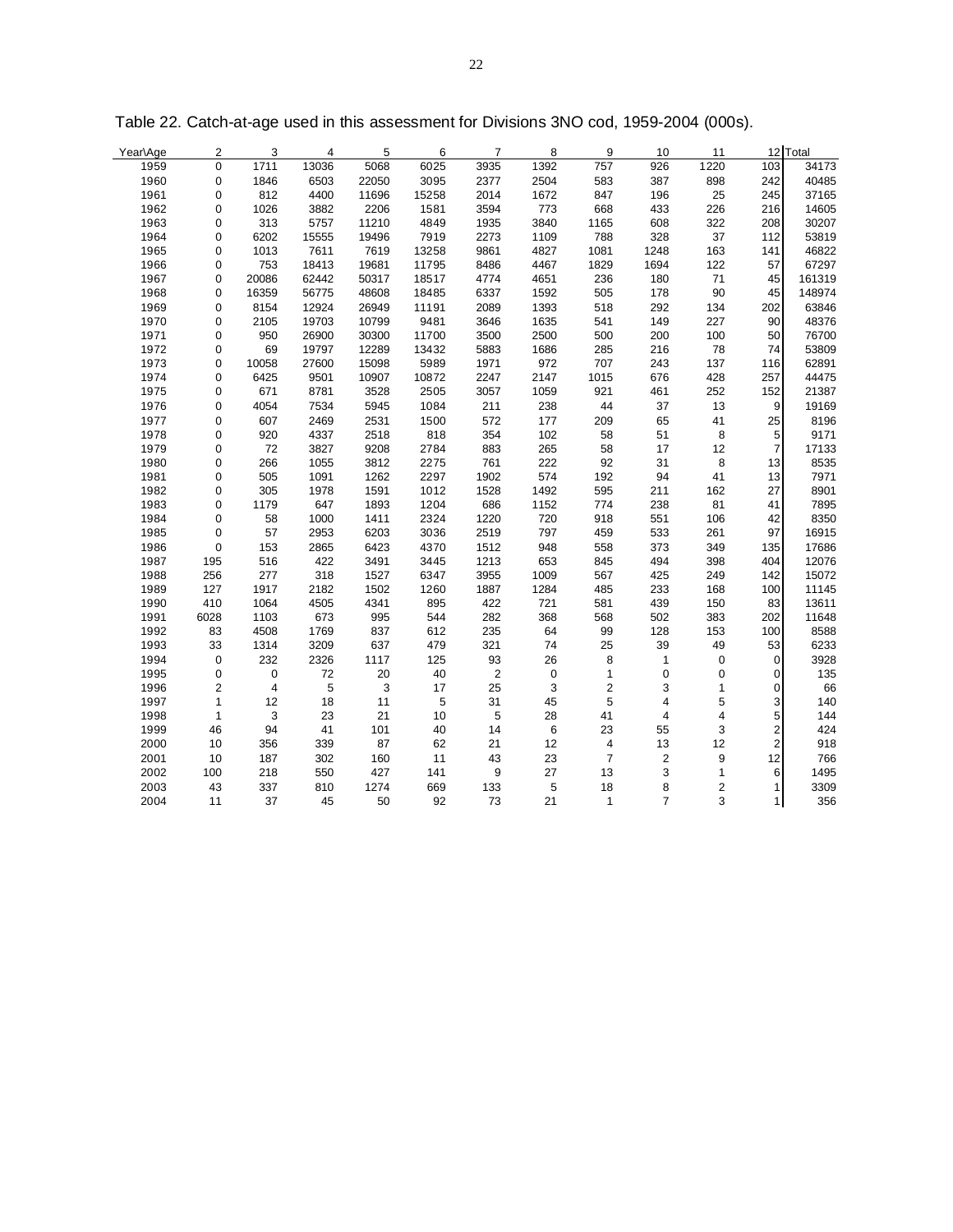| MEAN SQUARE RESIDUALS |                         |                    | 0.706305           |                |                    |                |
|-----------------------|-------------------------|--------------------|--------------------|----------------|--------------------|----------------|
| <b>Survivors</b>      |                         |                    | Standard           | Relative       |                    | Relative       |
| Year                  | Age                     | Estimate           | Error              | Error          | <b>Bias</b>        | Bias           |
| 1994                  | 12                      | 89.20              | 71.90              | 0.81           | 16.00              | 0.18           |
| 1995                  | 12                      | 53.60              | 26.90              | 0.50           | 5.45               | 0.10           |
| 1996                  | 12                      | 32.10              | 12.10              | 0.38           | 2.14               | 0.07           |
| 1997                  | 12                      | 68.30              | 23.50              | 0.34           | 3.99               | 0.06           |
| 1998                  | 12                      | 95.50              | 34.40              | 0.36           | 6.05               | 0.06           |
| 1999                  | 12                      | 47.60              | 18.00              | 0.38           | 3.12               | 0.07           |
| 2000                  | 12                      | 52.30              | 17.20              | 0.33           | 2.71               | 0.05           |
| 2001                  | 12                      | 462.00             | 140.00             | 0.30           | 20.70              | 0.05           |
| 2002                  | 12                      | 220.00             | 65.30              | 0.30           | 9.71               | 0.04           |
| 2003                  | 12                      | 31.30              | 9.30               | 0.30           | 1.36               | 0.04           |
| 2004                  | 12                      | 38.90              | 12.30              | 0.32           | 1.80               | 0.05           |
| 2004                  | 3                       | 701.00             | 433.00             | 0.62           | 141.00             | 0.20           |
| 2004                  | 4                       | 265.00             | 126.00             | 0.48           | 31.00              | 0.12           |
| 2004                  | 5                       | 148.00             | 77.60              | 0.53           | 19.00              | 0.13           |
| 2004                  | 6                       | 186.00             | 99.40              | 0.53           | 25.00              | 0.13           |
| 2004                  | $\overline{7}$          | 413.00             | 210.00             | 0.51           | 49.50              | 0.12           |
| 2004                  | 8                       | 533.00             | 234.00             | 0.44           | 46.50              | 0.09           |
| 2004                  | 9                       | 171.00             | 71.70              | 0.42           | 13.50              | 0.08           |
| 2004                  | 10                      | 25.70              | 8.98               | 0.35           | 1.53               | 0.06           |
| 2004                  | 11                      | 89.80              | 30.00              | 0.34           | 4.59               | 0.05           |
| 2004                  | 12                      | 66.10              | 21.40              | 0.32           | 3.15               | 0.05           |
|                       |                         |                    | Standard           | Relative       |                    | Relative       |
| <b>Catchabilities</b> | Age                     | Estimate           | Error              | Error          | <b>Bias</b>        | <b>Bias</b>    |
| RV Spr                | 2                       | 0.00113            | 0.00022            | 0.190          | 0.00001            | 0.008          |
| RV Spr                | 3                       | 0.00141            | 0.00027            | 0.189          | 0.00001            | 0.008          |
| RV Spr                | 4                       | 0.00068            | 0.00013            | 0.190          | 0.00001            | 0.009          |
| RV Spr                | 5                       | 0.00044            | 0.00008            | 0.193          | 0.00000            | 0.010          |
| RV Spr                | 6                       | 0.00031            | 0.00006            | 0.196          | 0.00000            | 0.012          |
| RV Spr                | 7                       | 0.00032            | 0.00006            | 0.200          | 0.00000            | 0.013          |
| RV Spr                | 8                       | 0.00034            | 0.00007            | 0.205          | 0.00001            | 0.015          |
| RV Spr                | 9                       | 0.00039            | 0.00008            | 0.208          | 0.00001            | 0.018          |
| RV Spr                | 10                      | 0.00049            | 0.00010            | 0.213          | 0.00001            | 0.022          |
| $RV_F$ all            | $\overline{\mathbf{c}}$ | 0.00110            | 0.00025            | 0.229          | 0.00001            | 0.013          |
| $RV_F$ all            | 3                       | 0.00112            | 0.00026            | 0.227          | 0.00002            | 0.014          |
| RV_Fall               | 4                       | 0.00090            | 0.00021            | 0.232          | 0.00001            | 0.016          |
| $RV_F$ all            | 5                       | 0.00077            | 0.00018            | 0.237          | 0.00001            | 0.018          |
| $RV_F$ all            | 6<br>7                  | 0.00067<br>0.00042 | 0.00016            | 0.242<br>0.249 | 0.00001<br>0.00001 | 0.021          |
| $RV_F$ all<br>RV_Fall | 8                       | 0.00039            | 0.00011<br>0.00010 | 0.255          | 0.00001            | 0.024<br>0.027 |
| $RV_F$ all            | 9                       | 0.00032            | 0.00009            | 0.267          | 0.00001            | 0.032          |
| $RV_F$ all            | 10                      | 0.00043            | 0.00012            | 0.283          | 0.00002            | 0.044          |
| RV_Juvenile           | 2                       | 0.00361            | 0.00125            | 0.346          | 0.00019            | 0.053          |
| RV_Juvenile           | 3                       | 0.00189            | 0.00065            | 0.345          | 0.00010            | 0.053          |
| RV_Juvenile           | 4                       | 0.00137            | 0.00048            | 0.347          | 0.00007            | 0.054          |
| RV_Juvenile           | 5                       | 0.00113            | 0.00039            | 0.348          | 0.00006            | 0.053          |
| RV_Juvenile           | 6                       | 0.00083            | 0.00029            | 0.351          | 0.00004            | 0.051          |
| RV_Juvenile           | 7                       | 0.00062            | 0.00022            | 0.357          | 0.00003            | 0.052          |
| RV_Juvenile           | 8                       | 0.00049            | 0.00018            | 0.362          | 0.00003            | 0.055          |
| RV_Juvenile           | 9                       | 0.00032            | 0.00012            | 0.369          | 0.00002            | 0.062          |
| RV_Juvenile           | 10                      | 0.00028            | 0.00011            | 0.381          | 0.00002            | 0.076          |

Table 23. Estim ated survivors and catchabilities in linear scale from ADAPT

ORTHOGONALITY OFFSET......... 0.001103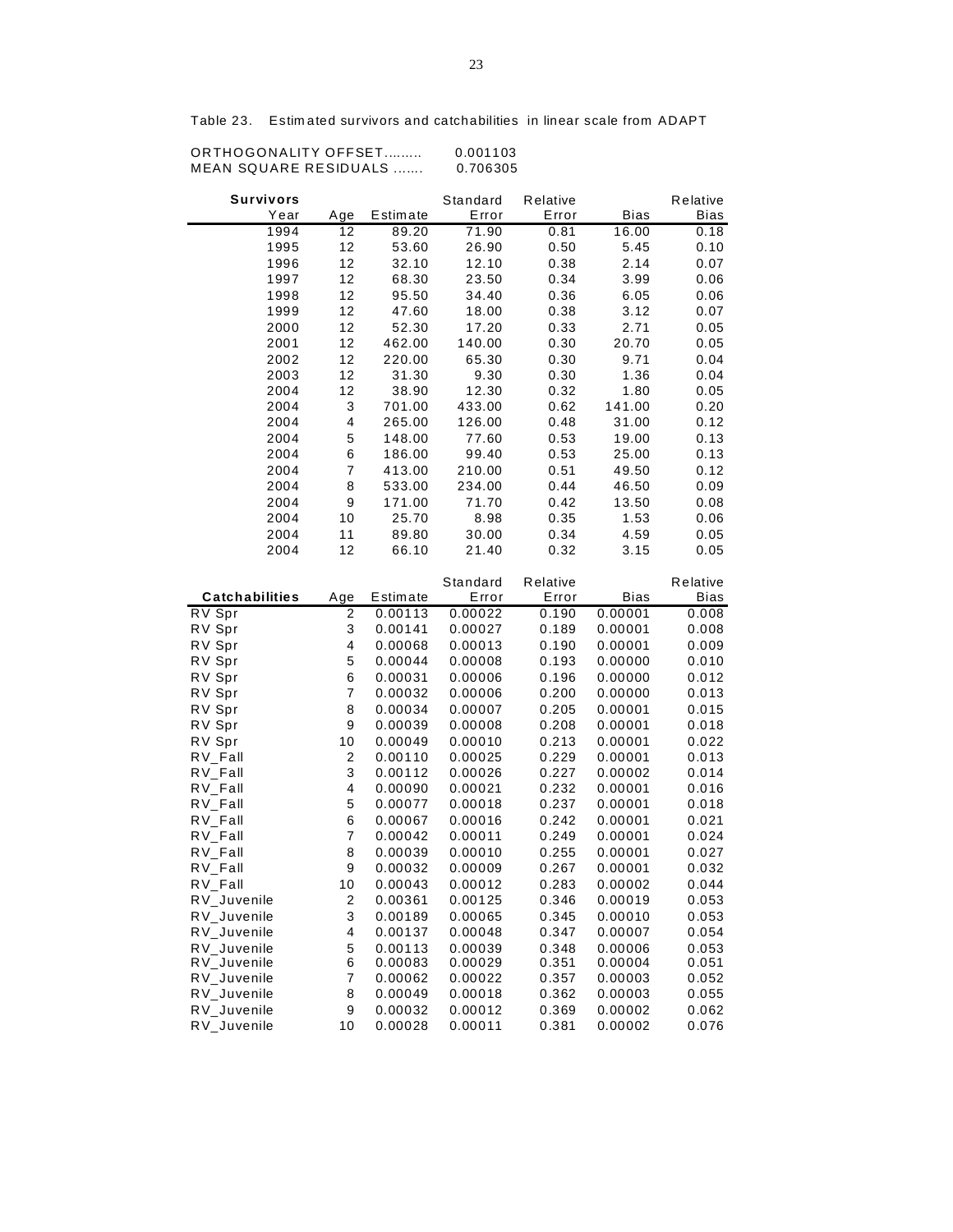| Pop #s (Bias Adj) | $\mathbf 2$ | 3      | 4      | 5     | 6     | $\overline{\phantom{a}}$ | 8    | 9    | 10   | 11   |      | 12 Total |
|-------------------|-------------|--------|--------|-------|-------|--------------------------|------|------|------|------|------|----------|
| 1959              | 63623       | 53067  | 92911  | 19327 | 16484 | 12049                    | 4268 | 3076 | 3217 | 2287 | 324  | 270633   |
| 1960              | 98989       | 52090  | 41903  | 64326 | 11271 | 8099                     | 6336 | 2246 | 1838 | 1803 | 786  | 289687   |
| 1961              | 130098      | 81045  | 40981  | 28451 | 32902 | 6449                     | 4497 | 2947 | 1315 | 1157 | 675  | 330518   |
| 1962              | 94606       | 106515 | 65621  | 29586 | 12832 | 13314                    | 3473 | 2185 | 1652 | 900  | 925  | 331609   |
| 1963              | 135041      | 77456  | 86281  | 50223 | 22233 | 9081                     | 7673 | 2149 | 1189 | 964  | 534  | 392824   |
| 1964              | 195488      | 110562 | 63133  | 65447 | 31040 | 13843                    | 5695 | 2858 | 722  | 432  | 500  | 489720   |
| 1965              | 252970      | 160052 | 84924  | 37711 | 36087 | 18299                    | 9287 | 3665 | 1632 | 298  | 320  | 605245   |
| 1966              | 221171      | 207114 | 130125 | 62667 | 24021 | 17671                    | 6202 | 3302 | 2030 | 239  | 99   | 674641   |
| 1967              | 121541      | 181079 | 168890 | 89951 | 33653 | 9146                     | 6895 | 1137 | 1076 | 183  | 87   | 613638   |
| 1968              | 154111      | 99509  | 130150 | 82351 | 28883 | 11073                    | 3234 | 1531 | 719  | 719  | 86   | 512366   |
| 1969              | 96818       | 126175 | 66743  | 55815 | 24240 | 7265                     | 3431 | 1228 | 801  | 429  | 508  | 383452   |
| 1970              | 101648      | 79268  | 95947  | 43016 | 21651 | 9853                     | 4073 | 1563 | 542  | 394  | 231  | 358185   |
| 1971              | 74517       | 83223  | 62998  | 60832 | 25515 | 9253                     | 4801 | 1872 | 795  | 310  | 121  | 324237   |
| 1972              | 42188       | 61009  | 67279  | 27529 | 22783 | 10441                    | 4442 | 1704 | 1083 | 471  | 164  | 239094   |
| 1973              | 44123       | 34541  | 49888  | 37315 | 11560 | 6720                     | 3316 | 2127 | 1138 | 693  | 316  | 191736   |
| 1974              | 27761       | 36125  | 19252  | 16285 | 17043 | 4127                     | 3733 | 1842 | 1108 | 713  | 444  | 128434   |
| 1975              | 32962       | 22729  | 23794  | 7287  | 3682  | 4318                     | 1379 | 1147 | 605  | 307  | 204  | 98415    |
| 1976              | 54556       | 26987  | 18003  | 11616 | 2818  | 800                      | 837  | 198  | 132  | 90   | 31   | 116069   |
| 1977              | 50010       | 44667  | 18444  | 8002  | 4212  | 1337                     | 465  | 471  | 123  | 75   | 62   | 127868   |
| 1978              | 20889       | 40945  | 36022  | 12876 | 4281  | 2104                     | 583  | 223  | 199  | 43   | 25   | 118189   |
| 1979              | 23694       | 17102  | 32692  | 25584 | 8277  | 2769                     | 1404 | 386  | 130  | 117  | 28   | 112182   |
| 1980              | 33043       | 19399  | 13937  | 23317 | 12697 | 4281                     | 1475 | 911  | 264  | 91   | 85   | 109500   |
| 1981              | 26253       | 27054  | 15642  | 10459 | 15658 | 8348                     | 2820 | 1008 | 663  | 188  | 67   | 108159   |
| 1982              | 42447       | 21494  | 21694  | 11822 | 7426  | 10751                    | 5125 | 1792 | 653  | 458  | 117  | 123778   |
| 1983              | 49767       | 34752  | 17322  | 15978 | 8246  | 5168                     | 7426 | 2856 | 934  | 345  | 230  | 143024   |
| 1984              | 39436       | 40746  | 27388  | 13598 | 11375 | 5667                     | 3613 | 5042 | 1644 | 551  | 210  | 149270   |
| 1985              | 10605       | 32287  | 33307  | 21521 | 9861  | 7223                     | 3542 | 2311 | 3302 | 852  | 356  | 125167   |
| 1986              | 7774        | 8683   | 26383  | 24607 | 12052 | 5350                     | 3656 | 2184 | 1479 | 2224 | 463  | 94854    |
| 1987              | 15503       | 6365   | 6971   | 19018 | 14377 | 5952                     | 3023 | 2142 | 1287 | 876  | 1506 | 77019    |
| 1988              | 15401       | 12517  | 4746   | 5326  | 12429 | 8674                     | 3782 | 1888 | 997  | 611  | 361  | 66733    |
| 1989              | 6155        | 12378  | 9998   | 3599  | 2990  | 4518                     | 3570 | 2190 | 1037 | 437  | 278  | 47149    |
| 1990              | 6813        | 4924   | 8408   | 6223  | 1603  | 1321                     | 2012 | 1772 | 1357 | 639  | 207  | 35281    |
| 1991              | 24274       | 5208   | 3075   | 2872  | 1261  | 516                      | 703  | 1001 | 930  | 718  | 388  | 40947    |
| 1992              | 7687        | 14458  | 3272   | 1912  | 1460  | 546                      | 172  | 248  | 315  | 314  | 246  | 30630    |
| 1993              | 776         | 6219   | 7793   | 1104  | 818   | 648                      | 237  | 83   | 115  | 143  | 121  | 18056    |
| 1994              | 476         | 606    | 3910   | 3510  | 338   | 244                      | 244  | 128  | 46   | 59   | 73   | 9632     |
| 1995              | 909         | 390    | 288    | 1135  | 1872  | 165                      | 116  | 176  | 97   | 37   | 48   | 5233     |
| 1996              | 1272        | 744    | 319    | 171   | 911   | 1496                     | 133  | 95   | 144  | 80   | 30   | 5395     |
| 1997              | 442         | 1039   | 606    | 257   | 138   | 731                      | 1202 | 106  | 76   | 115  | 64   | 4776     |
| 1998              | 2458        | 361    | 840    | 480   | 200   | 108                      | 570  | 944  | 82   | 59   | 89   | 6192     |
| 1999              | 5342        | 2012   | 293    | 667   | 374   | 155                      | 84   | 442  | 736  | 64   | 45   | 10211    |
| 2000              | 4894        | 4332   | 1562   | 203   | 455   | 270                      | 114  | 63   | 341  | 553  | 50   | 12836    |
| 2001              | 2068        | 3998   | 3225   | 974   | 88    | 317                      | 202  | 83   | 48   | 267  | 442  | 11713    |
| 2002              | 866         | 1684   | 3104   | 2368  | 654   | 62                       | 221  | 145  | 61   | 38   | 211  | 9414     |
| 2003              | 446         | 619    | 1183   | 2047  | 1555  | 408                      | 43   | 156  | 107  | 48   | 30   | 6640     |
| 2004              | 696         | 326    | 207    | 252   | 546   | 675                      | 215  | 31   | 112  | 80   | 37   | 3176     |
| 2005              | 1222        | 560    | 234    | 129   | 161   | 364                      | 487  | 157  | 24   | 85   | 63   | 3486     |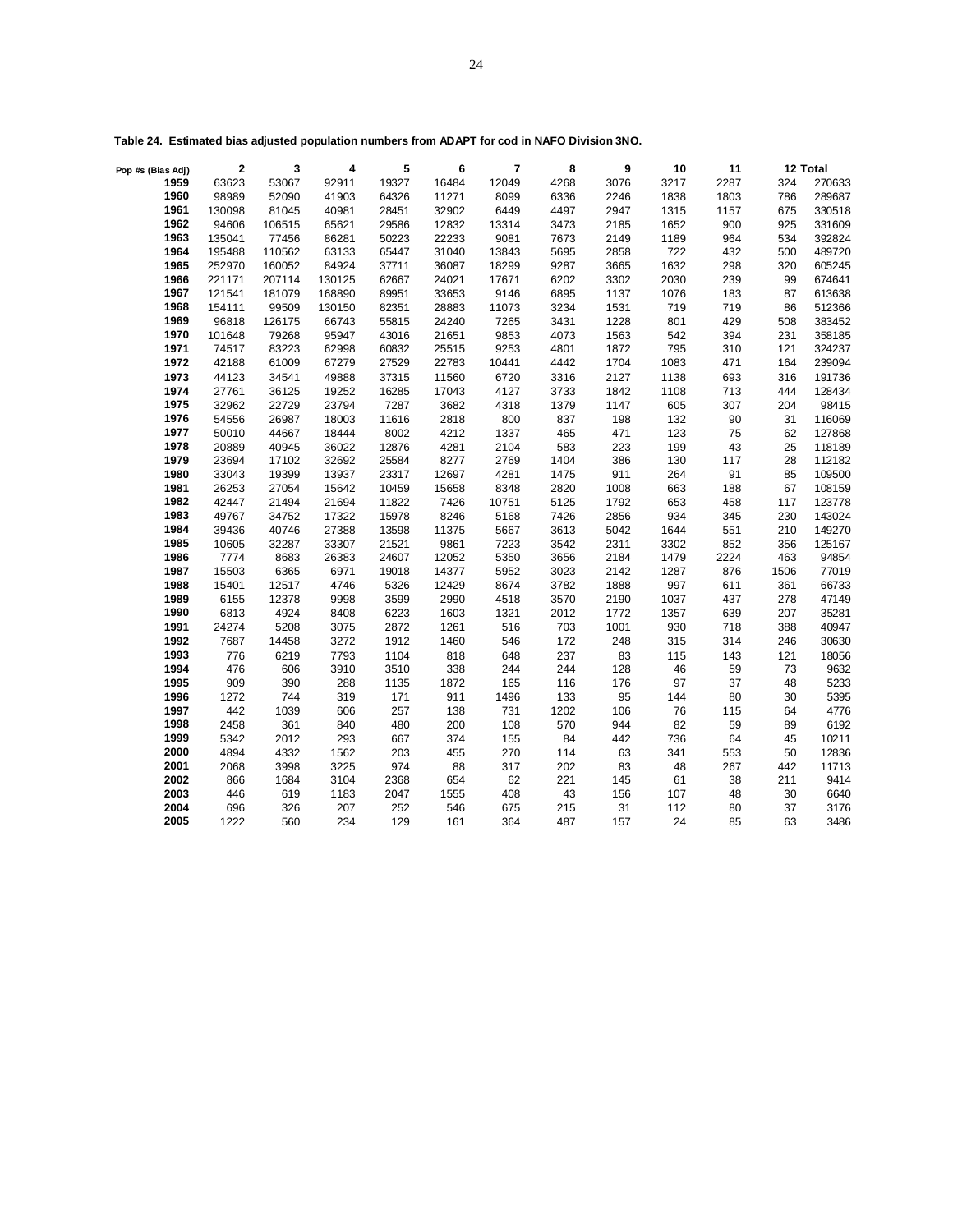| F (Bias Adj) | $\mathbf{2}$            | 3     | 4                       | 5     | 6     | 7              | 8     | 9     | 10    | 11    | 12    | Fbar6-9 | Fbar4-6 |
|--------------|-------------------------|-------|-------------------------|-------|-------|----------------|-------|-------|-------|-------|-------|---------|---------|
| 1959         | 0.000                   | 0.036 | 0.168                   | 0.339 | 0.511 | 0.443          | 0.442 | 0.315 | 0.379 | 0.868 | 0.428 | 0.428   | 0.339   |
| 1960         | 0.000                   | 0.040 | 0.187                   | 0.470 | 0.358 | 0.388          | 0.566 | 0.335 | 0.263 | 0.782 | 0.412 | 0.412   | 0.339   |
| 1961         | 0.000                   | 0.011 | 0.126                   | 0.596 | 0.705 | 0.419          | 0.522 | 0.379 | 0.179 | 0.024 | 0.506 | 0.506   | 0.476   |
| 1962         | 0.000                   | 0.011 | 0.067                   | 0.086 | 0.146 | 0.351          | 0.280 | 0.408 | 0.339 | 0.322 | 0.296 | 0.296   | 0.100   |
| 1963         | 0.000                   | 0.004 | 0.076                   | 0.281 | 0.274 | 0.267          | 0.788 | 0.891 | 0.813 | 0.456 | 0.555 | 0.555   | 0.210   |
| 1964         | 0.000                   | 0.064 | 0.315                   | 0.395 | 0.328 | 0.199          | 0.241 | 0.360 | 0.684 | 0.099 | 0.282 | 0.282   | 0.346   |
| 1965         | 0.000                   | 0.007 | 0.104                   | 0.251 | 0.514 | 0.882          | 0.834 | 0.391 | 1.721 | 0.902 | 0.655 | 0.655   | 0.290   |
| 1966         | 0.000                   | 0.004 | 0.169                   | 0.422 | 0.766 | 0.741          | 1.496 | 0.921 | 2.208 | 0.811 | 0.981 | 0.981   | 0.452   |
| 1967         | 0.000                   | 0.130 | 0.518                   | 0.936 | 0.912 | 0.839          | 1.305 | 0.259 | 0.203 | 0.553 | 0.829 | 0.829   | 0.789   |
| 1968         | 0.000                   | 0.199 | 0.647                   | 1.023 | 1.180 | 0.972          | 0.768 | 0.448 | 0.317 | 0.148 | 0.842 | 0.842   | 0.950   |
| 1969         | 0.000                   | 0.074 | 0.239                   | 0.747 | 0.700 | 0.379          | 0.586 | 0.618 | 0.509 | 0.419 | 0.571 | 0.571   | 0.562   |
| 1970         | 0.000                   | 0.030 | 0.256                   | 0.322 | 0.650 | 0.519          | 0.578 | 0.476 | 0.359 | 0.983 | 0.556 | 0.556   | 0.409   |
| 1971         | 0.000                   | 0.013 | 0.628                   | 0.782 | 0.694 | 0.534          | 0.836 | 0.347 | 0.323 | 0.436 | 0.603 | 0.603   | 0.701   |
| 1972         | 0.000                   | 0.001 | 0.389                   | 0.668 | 1.021 | 0.947          | 0.536 | 0.203 | 0.247 | 0.201 | 0.677 | 0.677   | 0.693   |
| 1973         | 0.000                   | 0.385 | 0.920                   | 0.584 | 0.830 | 0.388          | 0.388 | 0.453 | 0.267 | 0.245 | 0.515 | 0.515   | 0.778   |
| 1974         | 0.000                   | 0.218 | 0.771                   | 1.287 | 1.173 | 0.896          | 0.980 | 0.913 | 1.083 | 1.052 | 0.991 | 0.991   | 1.077   |
| 1975         | 0.000                   | 0.033 | 0.517                   | 0.750 | 1.327 | 1.441          | 1.740 | 1.960 | 1.705 | 2.097 | 1.617 | 1.617   | 0.865   |
| 1976         | 0.000                   | 0.181 | 0.611                   | 0.815 | 0.546 | 0.342          | 0.374 | 0.279 | 0.366 | 0.173 | 0.385 | 0.385   | 0.657   |
| 1977         | 0.000                   | 0.015 | 0.159                   | 0.425 | 0.494 | 0.629          | 0.538 | 0.662 | 0.859 | 0.899 | 0.581 | 0.581   | 0.360   |
| 1978         | 0.000                   | 0.025 | 0.142                   | 0.242 | 0.236 | 0.205          | 0.213 | 0.337 | 0.330 | 0.231 | 0.248 | 0.248   | 0.207   |
| 1979         | 0.000                   | 0.005 | 0.138                   | 0.501 | 0.459 | 0.430          | 0.232 | 0.181 | 0.155 | 0.120 | 0.326 | 0.326   | 0.366   |
| 1980         | 0.000                   | 0.015 | 0.087                   | 0.198 | 0.219 | 0.217          | 0.181 | 0.118 | 0.139 | 0.102 | 0.184 | 0.184   | 0.168   |
| 1981         | 0.000                   | 0.021 | 0.080                   | 0.143 | 0.176 | 0.288          | 0.253 | 0.235 | 0.170 | 0.274 | 0.238 | 0.238   | 0.133   |
| 1982         | 0.000                   | 0.016 | 0.106                   | 0.160 | 0.162 | 0.170          | 0.384 | 0.452 | 0.437 | 0.489 | 0.292 | 0.292   | 0.143   |
| 1983         | 0.000                   | 0.038 | 0.042                   | 0.140 | 0.175 | 0.158          | 0.187 | 0.353 | 0.328 | 0.298 | 0.218 | 0.218   | 0.119   |
| 1984         | 0.000                   | 0.002 | 0.041                   | 0.121 | 0.254 | 0.270          | 0.247 | 0.223 | 0.457 | 0.238 | 0.249 | 0.249   | 0.139   |
| 1985         | 0.000                   | 0.002 | 0.103                   | 0.380 | 0.412 | 0.481          | 0.284 | 0.246 | 0.195 | 0.409 | 0.356 | 0.356   | 0.298   |
| 1986         | 0.000                   | 0.020 | 0.127                   | 0.337 | 0.505 | 0.371          | 0.335 | 0.329 | 0.324 | 0.190 | 0.385 | 0.385   | 0.323   |
| 1987         | 0.014                   | 0.094 | 0.069                   | 0.225 | 0.305 | 0.253          | 0.271 | 0.564 | 0.544 | 0.685 | 0.348 | 0.348   | 0.200   |
| 1988         | 0.019                   | 0.025 | 0.077                   | 0.377 | 0.812 | 0.688          | 0.346 | 0.399 | 0.626 | 0.589 | 0.561 | 0.561   | 0.422   |
| 1989         | 0.023                   | 0.187 | 0.274                   | 0.609 | 0.617 | 0.609          | 0.500 | 0.279 | 0.283 | 0.546 | 0.501 | 0.501   | 0.500   |
| 1990         | 0.069                   | 0.271 | 0.874                   | 1.397 | 0.933 | 0.431          | 0.498 | 0.445 | 0.437 | 0.298 | 0.577 | 0.577   | 1.068   |
| 1991         | 0.318                   | 0.265 | 0.275                   | 0.477 | 0.637 | 0.901          | 0.842 | 0.958 | 0.884 | 0.869 | 0.834 | 0.834   | 0.463   |
| 1992         | 0.012                   | 0.418 | 0.886                   | 0.650 | 0.612 | 0.635          | 0.524 | 0.573 | 0.588 | 0.756 | 0.586 | 0.586   | 0.716   |
| 1993         | 0.048                   | 0.264 | 0.598                   | 0.985 | 1.010 | 0.776          | 0.419 | 0.399 | 0.467 | 0.470 | 0.651 | 0.651   | 0.864   |
| 1994         | 0.000                   | 0.542 | 1.037                   | 0.429 | 0.519 | 0.540          | 0.125 | 0.072 | 0.024 | 0.000 | 0.000 | 0.314   | 0.661   |
| 1995         | 0.000                   | 0.000 | 0.320                   | 0.020 | 0.024 | 0.013          | 0.000 | 0.006 | 0.000 | 0.000 | 0.000 | 0.011   | 0.121   |
| 1996         | 0.002                   | 0.006 | 0.017                   | 0.019 | 0.021 | 0.019          | 0.025 | 0.023 | 0.023 | 0.014 | 0.000 | 0.022   | 0.019   |
| 1997         | 0.002                   | 0.013 | 0.033                   | 0.048 | 0.041 | 0.048          | 0.042 | 0.053 | 0.060 | 0.049 | 0.053 | 0.046   | 0.041   |
| 1998         | 0.000                   | 0.009 | 0.031                   | 0.049 | 0.057 | 0.052          | 0.056 | 0.049 | 0.055 | 0.078 | 0.064 | 0.053   | 0.046   |
| 1999         | 0.010                   | 0.053 | 0.167                   | 0.182 | 0.125 | 0.105          | 0.082 | 0.059 | 0.086 | 0.053 | 0.051 | 0.093   | 0.158   |
| 2000         | 0.002                   | 0.095 | 0.272                   | 0.632 | 0.162 | 0.090          | 0.123 | 0.072 | 0.043 | 0.024 | 0.046 | 0.112   | 0.356   |
| 2001         | 0.005                   | 0.053 | 0.109                   | 0.199 | 0.148 | 0.162          | 0.134 | 0.098 | 0.047 | 0.038 | 0.030 | 0.135   | 0.152   |
| 2002         | 0.136                   | 0.154 | 0.217                   | 0.221 | 0.270 | 0.173          | 0.145 | 0.104 | 0.055 | 0.030 | 0.032 | 0.173   | 0.236   |
| 2003         | 0.112                   | 0.897 | 1.346                   | 1.122 | 0.634 | 0.441          | 0.137 | 0.136 | 0.086 | 0.047 | 0.037 | 0.337   | 1.034   |
| 2004         | 0.018                   | 0.133 | 0.273                   | 0.246 | 0.205 | 0.127          | 0.114 | 0.037 | 0.072 | 0.042 | 0.030 | 0.121   | 0.241   |
|              |                         |       |                         |       |       |                |       |       |       |       |       |         |         |
| Mean F       | $\overline{\mathbf{2}}$ | 3     | $\overline{\mathbf{4}}$ | 5     | 6     | $\overline{7}$ | 8     | 9     | 10    | 11    | 12    | Fbar6-9 | Fbar4-6 |
| 1959-2004    | 0.02                    | 0.11  | 0.32                    | 0.46  | 0.50  | 0.44           | 0.45  | 0.38  | 0.43  | 0.40  | 0.42  | 0.440   | 0.426   |
| 1959-1981    |                         | 0.07  | 0.32                    | 0.53  | 0.62  | 0.55           | 0.64  | 0.50  | 0.59  | 0.53  | 0.58  | 0.577   | 0.490   |
| 1982-1993    | 0.04                    | 0.13  | 0.29                    | 0.49  | 0.54  | 0.48           | 0.40  | 0.44  | 0.46  | 0.49  | 0.46  | 0.463   | 0.438   |
| 1994-2004    | 0.03                    | 0.18  | 0.35                    | 0.29  | 0.20  | 0.16           | 0.09  | 0.06  | 0.05  | 0.03  | 0.03  | 0.129   | 0.279   |
| 2002-2004    | 0.09                    | 0.39  | 0.61                    | 0.53  | 0.37  | 0.25           | 0.13  | 0.09  | 0.07  | 0.04  | 0.03  | 0.210   | 0.504   |
|              |                         |       |                         |       |       |                |       |       |       |       |       |         |         |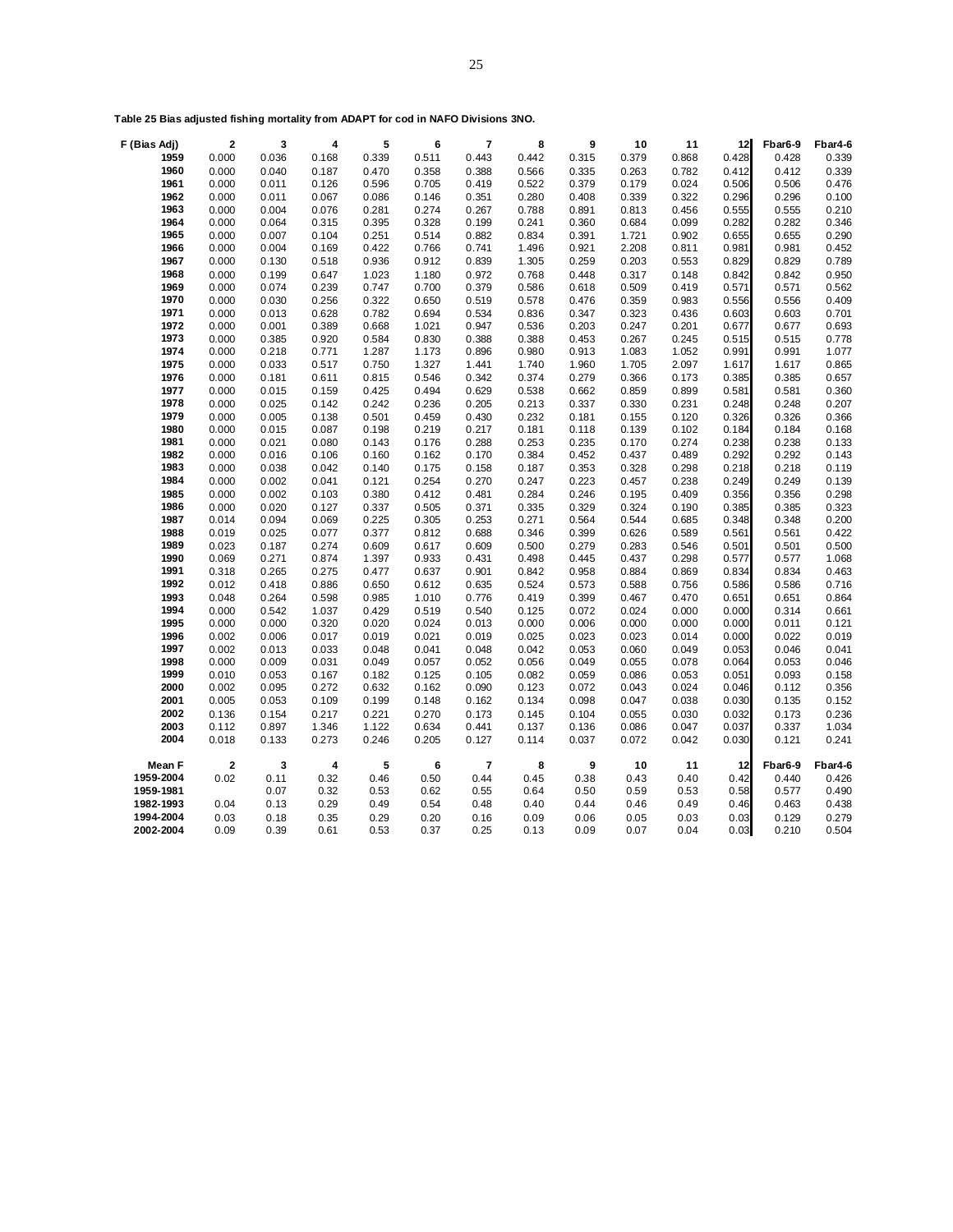| Year\Age | $\mathbf{3}$ | 4     | ${\bf 5}$ | 6     | $\overline{7}$ | 8     | 9     | 10    | 11     | 12     |
|----------|--------------|-------|-----------|-------|----------------|-------|-------|-------|--------|--------|
| 1959     | 0.301        | 0.664 | 1.001     | 1.622 | 2.572          | 3.129 | 3.670 | 4.419 | 4.843  | 5.691  |
| 1960     | 0.301        | 0.587 | 1.012     | 1.561 | 2.345          | 3.092 | 3.673 | 4.316 | 4.957  | 5.691  |
| 1961     | 0.301        | 0.587 | 1.012     | 1.561 | 2.345          | 3.092 | 3.673 | 4.316 | 4.957  | 5.691  |
| 1962     | 0.301        | 0.587 | 1.012     | 1.561 | 2.345          | 3.092 | 3.673 | 4.316 | 4.957  | 5.691  |
| 1963     | 0.301        | 0.587 | 1.012     | 1.561 | 2.345          | 3.092 | 3.673 | 4.316 | 4.957  | 5.691  |
| 1964     | 0.301        | 0.587 | 1.012     | 1.561 | 2.345          | 3.092 | 3.673 | 4.316 | 4.957  | 5.691  |
| 1965     | 0.287        | 0.587 | 1.012     | 1.561 | 2.345          | 3.092 | 3.673 | 4.316 | 4.957  | 5.691  |
| 1966     | 0.351        | 0.615 | 1.052     | 1.636 | 2.482          | 3.446 | 4.636 | 5.532 | 6.292  | 7.332  |
| 1967     | 0.351        | 0.657 | 1.102     | 1.700 | 2.600          | 3.647 | 5.166 | 6.982 | 8.066  | 9.308  |
| 1968     | 0.351        | 0.657 | 1.102     | 1.700 | 2.600          | 3.647 | 5.166 | 6.982 | 8.066  | 9.308  |
| 1969     | 0.351        | 0.657 | 1.102     | 1.700 | 2.600          | 3.647 | 5.166 | 6.982 | 8.066  | 9.308  |
| 1970     | 0.351        | 0.657 | 1.102     | 1.700 | 2.600          | 3.647 | 5.166 | 6.982 | 8.066  | 9.308  |
| 1971     | 0.338        | 0.657 | 1.102     | 1.700 | 2.600          | 3.647 | 5.166 | 6.982 | 8.066  | 9.308  |
| 1972     | 0.397        | 0.682 | 1.138     | 1.676 | 2.487          | 3.354 | 5.005 | 7.100 | 7.999  | 9.262  |
| 1973     | 0.504        | 0.735 | 1.178     | 1.776 | 2.748          | 3.658 | 4.717 | 7.542 | 9.423  | 10.789 |
| 1974     | 0.289        | 0.645 | 1.095     | 1.674 | 2.503          | 4.117 | 5.822 | 5.842 | 8.961  | 9.159  |
| 1975     | 0.246        | 0.611 | 0.967     | 1.599 | 2.481          | 3.449 | 5.082 | 7.024 | 5.364  | 7.717  |
| 1976     | 0.354        | 0.588 | 1.120     | 1.727 | 2.631          | 3.557 | 5.268 | 6.952 | 7.849  | 8.113  |
| 1977     | 0.420        | 0.707 | 1.161     | 1.870 | 2.860          | 3.925 | 5.375 | 7.666 | 10.112 | 10.239 |
| 1978     | 0.617        | 0.774 | 1.245     | 1.825 | 3.046          | 4.023 | 5.417 | 7.200 | 9.139  | 12.271 |
| 1979     | 0.514        | 0.840 | 1.208     | 1.800 | 2.541          | 3.720 | 4.679 | 6.653 | 7.596  | 9.790  |
| 1980     | 0.531        | 0.822 | 1.287     | 1.864 | 2.777          | 3.969 | 5.434 | 6.618 | 8.706  | 10.031 |
| 1981     | 0.789        | 0.950 | 1.383     | 2.132 | 2.979          | 4.435 | 6.256 | 8.522 | 9.114  | 10.373 |
| 1982     | 0.843        | 1.026 | 1.380     | 2.012 | 3.210          | 4.321 | 6.318 | 7.921 | 9.453  | 10.519 |
| 1983     | 0.731        | 1.049 | 1.479     | 1.986 | 2.891          | 4.463 | 5.743 | 7.779 | 8.894  | 10.398 |
| 1984     | 0.757        | 0.989 | 1.329     | 2.065 | 2.828          | 3.923 | 5.473 | 6.728 | 8.490  | 10.647 |
| 1985     | 0.331        | 0.824 | 1.255     | 1.759 | 2.722          | 3.760 | 5.178 | 6.923 | 8.128  | 9.964  |
| 1986     | 0.269        | 0.696 | 1.143     | 1.720 | 2.675          | 4.193 | 6.080 | 8.063 | 9.094  | 9.508  |
| 1987     | 0.343        | 0.566 | 1.146     | 1.668 | 2.498          | 4.076 | 6.267 | 8.435 | 9.835  | 11.187 |
| 1988     | 0.646        | 0.700 | 1.064     | 1.525 | 2.020          | 3.301 | 4.937 | 7.067 | 9.158  | 10.442 |
| 1989     | 0.362        | 0.847 | 1.265     | 1.758 | 2.419          | 3.206 | 5.166 | 6.523 | 8.072  | 10.714 |
| 1990     | 0.442        | 0.718 | 1.190     | 2.004 | 2.473          | 3.679 | 4.811 | 7.698 | 8.786  | 10.322 |
| 1991     | 0.506        | 0.684 | 1.267     | 1.832 | 3.101          | 3.896 | 5.583 | 6.737 | 10.014 | 11.396 |
| 1992     | 0.215        | 0.598 | 0.949     | 1.692 | 2.547          | 4.310 | 5.560 | 7.480 | 8.838  | 11.295 |
| 1993     | 0.318        | 0.507 | 0.937     | 1.397 | 2.253          | 3.404 | 5.336 | 6.569 | 8.081  | 8.655  |
| 1994     | 0.162        | 0.407 | 0.842     | 1.483 | 1.840          | 3.375 | 4.506 | 6.653 | 5.167  | 8.130  |
| 1995     | 0.309        | 0.450 | 0.746     | 1.359 | 1.932          | 1.956 | 5.164 | 5.543 | 6.951  | 5.255  |
| 1996     | 0.309        | 0.573 | 0.986     | 1.552 | 2.332          | 2.781 | 3.125 | 6.284 | 6.314  | 7.173  |
| 1997     | 0.309        | 0.573 | 1.005     | 1.606 | 2.310          | 3.007 | 3.982 | 5.301 | 6.193  | 7.173  |
| 1998     | 0.282        | 0.573 | 1.005     | 1.606 | 2.310          | 3.007 | 3.982 | 5.301 | 6.193  | 7.173  |
| 1999     | 0.386        | 0.628 | 1.114     | 1.638 | 2.106          | 2.754 | 3.672 | 5.328 | 6.346  | 6.877  |
| 2000     | 0.442        | 0.639 | 1.163     | 1.951 | 2.669          | 2.543 | 2.732 | 3.887 | 5.632  | 6.394  |
| 2001     | 0.444        | 0.805 | 1.067     | 1.730 | 3.115          | 4.237 | 3.931 | 3.813 | 5.330  | 6.717  |
| 2002     | 0.569        | 0.767 | 1.285     | 1.762 | 2.643          | 4.569 | 5.590 | 6.151 | 6.834  | 8.364  |
| 2003     | 0.571        | 0.795 | 1.188     | 1.753 | 2.600          | 3.722 | 6.264 | 6.807 | 7.782  | 8.841  |
| 2004     | 0.528        | 0.785 | 1.138     | 1.745 | 2.474          | 3.442 | 4.876 | 8.072 | 8.664  | 8.647  |
| 2005     | 0.556        | 0.782 | 1.204     | 1.753 | 2.573          | 3.911 | 5.577 | 7.010 | 7.760  | 8.617  |

**Table 26. Beginning of year mean weights at age calculated from the commercial catches for cod in Divisions 3NO.**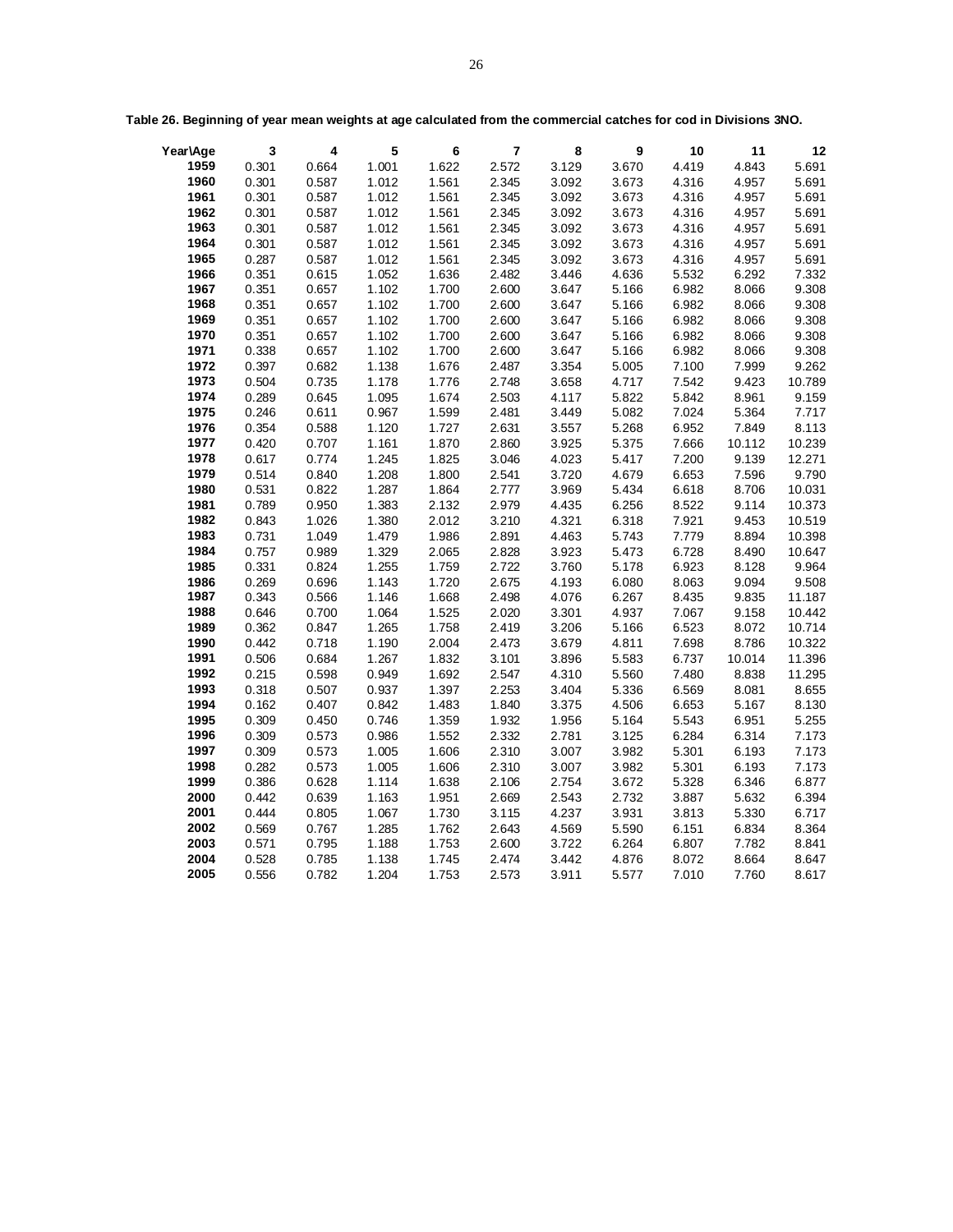**Table 27. Estimated biomass using beginning of the year weights and bias adjusted population numbers from ADAPT for cod in NAFO Divisions 3NO.**

|      | 3     | 4      | 5     | 6     | 7     | 8     | 9     | 10    | 11    | 12    | $3+$   | 6+     |
|------|-------|--------|-------|-------|-------|-------|-------|-------|-------|-------|--------|--------|
| 1959 | 15951 | 61707  | 19343 | 26729 | 30989 | 13354 | 11291 | 14215 | 11073 | 1846  | 206498 | 109498 |
| 1960 | 15658 | 24591  | 65125 | 17597 | 18992 | 19590 | 8251  | 7934  | 8935  | 4471  | 191145 | 85771  |
| 1961 | 24361 | 24050  | 28804 | 51368 | 15123 | 13906 | 10823 | 5677  | 5736  | 3842  | 183689 | 106474 |
| 1962 | 32017 | 38510  | 29954 | 20034 | 31221 | 10739 | 8025  | 7130  | 4463  | 5263  | 187356 | 86875  |
| 1963 | 23282 | 50634  | 50847 | 34712 | 21295 | 23723 | 7892  | 5133  | 4777  | 3040  | 225336 | 100572 |
| 1964 | 33233 | 37050  | 66260 | 48461 | 32461 | 17607 | 10497 | 3116  | 2141  | 2848  | 253674 | 117130 |
| 1965 | 45921 | 49838  | 38180 | 56341 | 42910 | 28715 | 13461 | 7044  | 1478  | 1822  | 285710 | 151770 |
| 1966 | 72602 | 80003  | 65934 | 39288 | 43864 | 21368 | 15310 | 11231 | 1504  | 726   | 351832 | 133293 |
| 1967 | 63476 | 111006 | 99150 | 57199 | 23783 | 25148 | 5877  | 7515  | 1474  | 809   | 395437 | 121805 |
| 1968 | 34882 | 85543  | 90774 | 49092 | 28795 | 11796 | 7909  | 5020  | 5801  | 801   | 320413 | 109214 |
| 1969 | 44230 | 43868  | 61523 | 41201 | 18893 | 12516 | 6344  | 5590  | 3458  | 4725  | 242347 | 92726  |
| 1970 | 27787 | 63063  | 47415 | 36800 | 25622 | 14856 | 8076  | 3785  | 3177  | 2148  | 232729 | 94464  |
| 1971 | 28101 | 41407  | 67053 | 43369 | 24062 | 17513 | 9670  | 5551  | 2501  | 1123  | 240349 | 103788 |
| 1972 | 24210 | 45908  | 31340 | 38178 | 25966 | 14898 | 8526  | 7691  | 3769  | 1521  | 202006 | 100549 |
| 1973 | 17397 | 36660  | 43948 | 20528 | 18465 | 12129 | 10034 | 8584  | 6527  | 3404  | 177676 | 79671  |
| 1974 | 10423 | 12418  | 17839 | 28533 | 10329 | 15369 | 10726 | 6471  | 6392  | 4065  | 122566 | 81885  |
| 1975 | 5581  | 14547  | 7044  | 5887  | 10712 | 4756  | 5831  | 4250  | 1646  | 1574  | 61830  | 34657  |
| 1976 | 9541  | 10587  | 13013 | 4867  | 2105  | 2976  | 1044  | 920   | 707   | 250   | 46010  | 12869  |
| 1977 | 18759 | 13042  | 9287  | 7875  | 3824  | 1827  | 2533  | 941   | 760   | 635   | 59482  | 18395  |
| 1978 | 25269 | 27868  | 16031 | 7813  | 6408  | 2347  | 1205  | 1433  | 389   | 307   | 89070  | 19903  |
| 1979 | 8788  | 27461  | 30908 | 14897 | 7037  | 5223  | 1806  | 866   | 890   | 271   | 98146  | 30989  |
| 1980 | 10298 | 11459  | 30007 | 23669 | 11887 | 5856  | 4951  | 1745  | 794   | 854   | 101520 | 49756  |
| 1981 | 21355 | 14853  | 14468 | 33385 | 24869 | 12505 | 6307  | 5650  | 1713  | 700   | 135804 | 85127  |
| 1982 | 18110 | 22261  | 16318 | 14941 | 34507 | 22145 | 11324 | 5169  | 4331  | 1231  | 150335 | 93646  |
| 1983 | 25396 | 18166  | 23633 | 16378 | 14943 | 33138 | 16404 | 7265  | 3069  | 2391  | 160783 | 93588  |
| 1984 | 30851 | 27079  | 18074 | 23488 | 16023 | 14175 | 27595 | 11058 | 4676  | 2232  | 175252 | 99248  |
| 1985 | 10684 | 27454  | 27013 | 17350 | 19662 | 13319 | 11964 | 22858 | 6922  | 3542  | 160768 | 95617  |
| 1986 | 2335  | 18370  | 28134 | 20732 | 14310 | 15331 | 13278 | 11923 | 20221 | 4403  | 149035 | 100197 |
| 1987 | 2183  | 3942   | 21792 | 23977 | 14872 | 12320 | 13423 | 10853 | 8611  | 16849 | 128823 | 100905 |
| 1988 | 8090  | 3322   | 5666  | 18960 | 17523 | 12485 | 9318  | 7048  | 5597  | 3773  | 91783  | 74704  |
| 1989 | 4486  | 8471   | 4552  | 5257  | 10931 | 11445 | 11317 | 6761  | 3524  | 2974  | 69718  | 52210  |
| 1990 | 2179  | 6034   | 7406  | 3213  | 3268  | 7402  | 8525  | 10449 | 5616  | 2137  | 56229  | 40609  |
| 1991 | 2635  | 2102   | 3640  | 2310  | 1601  | 2741  | 5590  | 6265  | 7186  | 4427  | 38496  | 30119  |
| 1992 | 3103  | 1957   | 1815  | 2469  | 1391  | 740   | 1379  | 2353  | 2779  | 2783  | 20769  | 13894  |
| 1993 | 1980  | 3954   | 1034  | 1142  | 1460  | 807   | 444   | 752   | 1156  | 1046  | 13775  | 6807   |
| 1994 | 98    | 1591   | 2957  | 501   | 449   | 824   | 575   | 304   | 304   | 595   | 8198   | 3552   |
| 1995 | 120   | 130    | 847   | 2544  | 318   | 228   | 911   | 539   | 254   | 253   | 6144   | 5047   |
| 1996 | 230   | 183    | 169   | 1414  | 3489  | 370   | 298   | 902   | 503   | 215   | 7772   | 7191   |
| 1997 | 321   | 347    | 258   | 221   | 1688  | 3616  | 423   | 404   | 711   | 461   | 8450   | 7524   |
| 1998 | 102   | 481    | 482   | 322   | 250   | 1715  | 3759  | 437   | 364   | 642   | 8552   | 7487   |
| 1999 | 776   | 184    | 743   | 612   | 326   | 231   | 1622  | 3921  | 405   | 306   | 9126   | 7423   |
| 2000 | 1916  | 998    | 236   | 888   | 720   | 290   | 173   | 1325  | 3113  | 317   | 9977   | 6827   |
| 2001 | 1775  | 2595   | 1039  | 153   | 987   | 856   | 325   | 184   | 1425  | 2967  | 12306  | 6896   |
| 2002 | 958   | 2381   | 3043  | 1151  | 165   | 1008  | 809   | 378   | 258   | 1762  | 11912  | 5531   |
| 2003 | 353   | 940    | 2432  | 2726  | 1062  | 160   | 979   | 726   | 370   | 265   | 10012  | 6288   |
| 2004 | 172   | 162    | 287   | 952   | 1670  | 740   | 149   | 902   | 694   | 321   | 6050   | 5429   |
| 2005 | 311   | 183    | 155   | 283   | 936   | 1904  | 876   | 170   | 661   | 542   | 6021   | 5372   |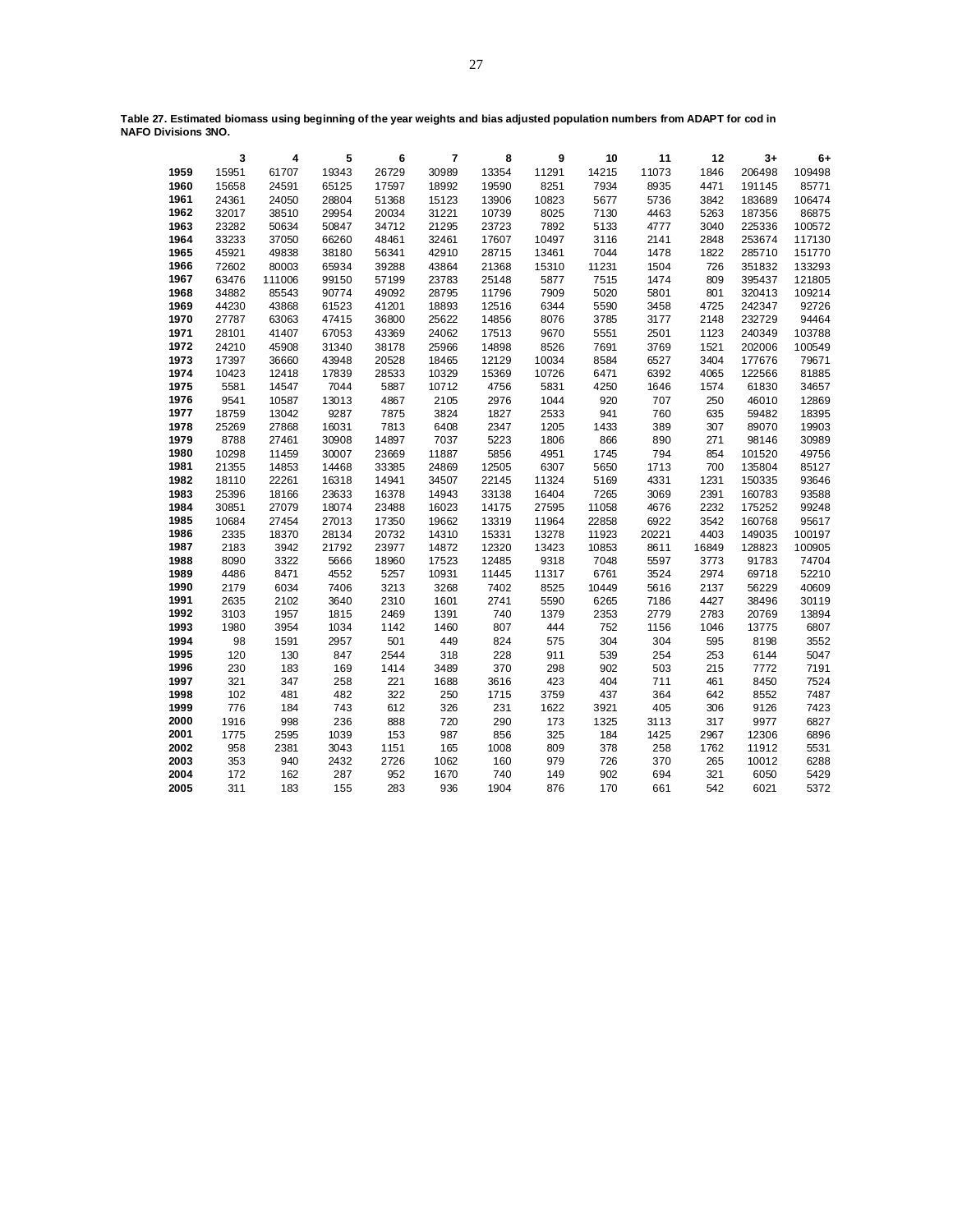**Table 28. Estimated spawner biomass using annual ogives, beginning of the year weights and bias adjusted population numbers from ADAPT for cod in NAFO Division 3NO.**

|      | $\overline{\mathbf{3}}$ | 4           | 5    | $6\phantom{1}$ | $\overline{7}$ | 8     | 9     | 10    | 11    | 12    | <b>SSB</b> |
|------|-------------------------|-------------|------|----------------|----------------|-------|-------|-------|-------|-------|------------|
| 1959 | 126                     | 1396        | 1073 | 1361           | 18267          | 11826 | 11079 | 14175 | 11069 | 1846  | 72218      |
| 1960 | 51                      | 966         | 7534 | 4421           | 5779           | 17348 | 8096  | 7912  | 8932  | 4471  | 65509      |
| 1961 | $\overline{1}$          | 405         | 4985 | 21835          | 9939           | 10859 | 10620 | 5661  | 5733  | 3842  | 73881      |
| 1962 | 29                      | 45          | 2471 | 10362          | 25192          | 9841  | 7758  | 7111  | 4461  | 5263  | 72532      |
| 1963 | 131                     | 501         | 1166 | 11129          | 18011          | 22759 | 7768  | 5112  | 4775  | 3040  | 74393      |
| 1964 | 34                      | 985         | 6627 | 15600          | 23125          | 17002 | 10419 | 3107  | 2139  | 2847  | 81886      |
| 1965 | $\overline{c}$          | 245         | 4436 | 31131          | 38863          | 26664 | 13368 | 7034  | 1477  | 1822  | 125043     |
| 1966 | 37                      | 45          | 1540 | 15223          | 40885          | 21259 | 15089 | 11216 | 1504  | 726   | 107524     |
| 1967 | 836                     | 740         | 964  | 5930           | 17901          | 24984 | 5875  | 7494  | 1473  | 809   | 67006      |
| 1968 | 40                      | 3409        | 7440 | 7121           | 10329          | 11042 | 7904  | 5020  | 5798  | 801   | 58904      |
| 1969 | 13                      | 395         | 7036 | 22368          | 14089          | 9137  | 6255  | 5589  | 3458  | 4725  | 73065      |
| 1970 | $\mathbf 2$             | 181         | 3152 | 10547          | 24097          | 14568 | 7502  | 3774  | 3177  | 2148  | 69149      |
| 1971 | $\mathbf 0$             | 38          | 1845 | 15536          | 13367          | 17430 | 9659  | 5464  | 2499  | 1123  | 66962      |
| 1972 | 652                     | $\mathbf 2$ | 316  | 8306           | 21136          | 11851 | 8523  | 7691  | 3756  | 1520  | 63752      |
| 1973 | 22                      | 2766        | 169  | 2090           | 13517          | 11786 | 9268  | 8584  | 6527  | 3402  | 58130      |
| 1974 | $\mathbf{1}$            | 103         | 3459 | 8354           | 5766           | 14817 | 10686 | 6303  | 6392  | 4065  | 59946      |
| 1975 | 19                      | 25          | 373  | 2442           | 10476          | 4441  | 5809  | 4248  | 1632  | 1574  | 31040      |
| 1976 | 19                      | 197         | 288  | 1322           | 1423           | 2975  | 1037  | 920   | 707   | 250   | 9138       |
| 1977 | 16                      | 185         | 908  | 1787           | 2726           | 1571  | 2533  | 940   | 760   | 635   | 12062      |
| 1978 | 35                      | 230         | 1498 | 2987           | 5076           | 2213  | 1143  | 1433  | 389   | 307   | 15312      |
| 1979 | 128                     | 364         | 2266 | 6329           | 5485           | 5119  | 1789  | 850   | 890   | 271   | 23490      |
| 1980 | 35                      | 797         | 3419 | 10159          | 9998           | 5580  | 4943  | 1742  | 789   | 854   | 38316      |
| 1981 | 42                      | 351         | 3977 | 18422          | 21817          | 12183 | 6252  | 5649  | 1713  | 698   | 71104      |
| 1982 | 63                      | 361         | 2383 | 9830           | 31809          | 21824 | 11282 | 5161  | 4331  | 1231  | 88273      |
| 1983 | $\overline{7}$          | 295         | 2880 | 8965           | 13554          | 32847 | 16379 | 7261  | 3068  | 2391  | 87647      |
| 1984 | 25                      | 75          | 1312 | 12658          | 14346          | 13894 | 27569 | 11057 | 4675  | 2232  | 87843      |
| 1985 | 21                      | 161         | 704  | 4690           | 17849          | 13102 | 11916 | 22856 | 6922  | 3542  | 81763      |
| 1986 | 5                       | 247         | 1149 | 4248           | 9114           | 15148 | 13247 | 11914 | 20220 | 4403  | 79695      |
| 1987 | 13                      | 76          | 1894 | 5653           | 10601          | 10996 | 13403 | 10849 | 8610  | 16849 | 78945      |
| 1988 | $\overline{c}$          | 111         | 889  | 7572           | 12106          | 11983 | 9087  | 7047  | 5596  | 3773  | 58167      |
| 1989 | 21                      | 26          | 775  | 3350           | 8995           | 10779 | 11268 | 6725  | 3524  | 2974  | 48437      |
| 1990 | 37                      | 227         | 327  | 1762           | 3082           | 7181  | 8453  | 10444 | 5610  | 2137  | 39260      |
| 1991 | 21                      | 136         | 887  | 935            | 1406           | 2723  | 5565  | 6257  | 7185  | 4426  | 29541      |
| 1992 | $\mathbf{1}$            | 109         | 391  | 1794           | 1264           | 723   | 1378  | 2351  | 2778  | 2783  | 13574      |
| 1993 | 0                       | 48          | 315  | 597            | 1396           | 801   | 443   | 752   | 1156  | 1046  | 6554       |
| 1994 | 0                       | 24          | 835  | 383            | 365            | 819   | 575   | 304   | 304   | 595   | 4205       |
| 1995 | 1                       | $\sqrt{5}$  | 495  | 2357           | 305            | 215   | 910   | 539   | 254   | 253   | 5335       |
| 1996 | 5                       | 12          | 84   | 1403           | 3481           | 368   | 294   | 902   | 503   | 215   | 7266       |
| 1997 | 4                       | 53          | 105  | 205            | 1687           | 3616  | 422   | 403   | 711   | 461   | 7668       |
| 1998 | 2                       | 52          | 281  | 278            | 248            | 1715  | 3759  | 437   | 364   | 642   | 7776       |
| 1999 | 1                       | 19          | 389  | 560            | 321            | 231   | 1622  | 3921  | 405   | 306   | 7775       |
| 2000 | $\overline{2}$          | 14          | 103  | 808            | 712            | 290   | 173   | 1325  | 3113  | 317   | 6855       |
| 2001 | 3                       | 67          | 174  | 128            | 976            | 855   | 325   | 184   | 1425  | 2967  | 7104       |
| 2002 | $\overline{7}$          | 240         | 1229 | 860            | 160            | 1007  | 808   | 378   | 258   | 1762  | 6709       |
| 2003 | 1                       | 150         | 2116 | 2577           | 1038           | 159   | 979   | 726   | 370   | 265   | 8382       |
| 2004 | 1                       | 15          | 241  | 949            | 1666           | 739   | 149   | 902   | 694   | 321   | 5678       |
| 2005 | 1                       | 17          | 109  | 281            | 936            | 1904  | 876   | 170   | 661   | 542   | 5497       |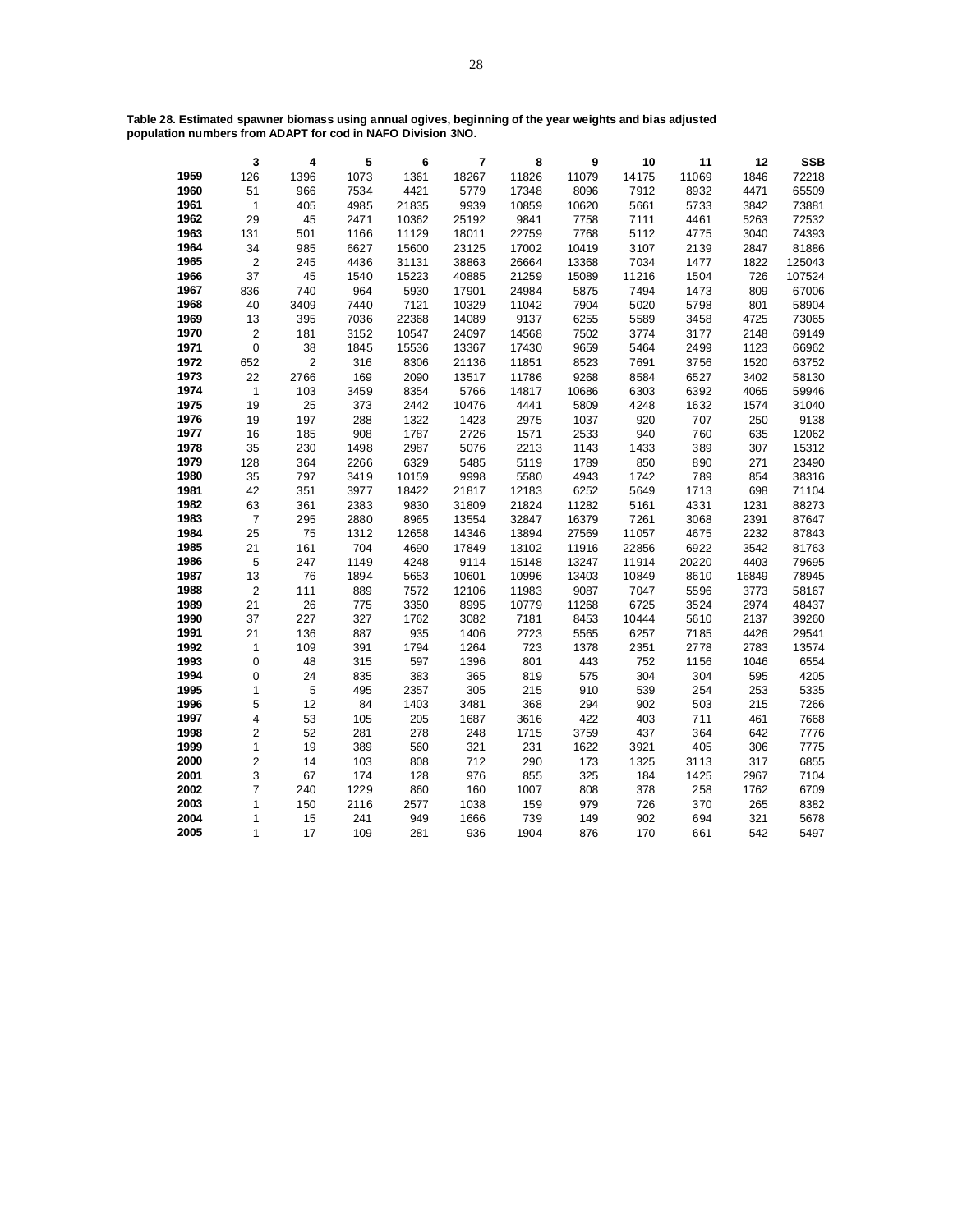| Age 3 recruits |                    | Rello   |         |         |         |         |  |  |
|----------------|--------------------|---------|---------|---------|---------|---------|--|--|
| (Jan 1)        | <b>Current VPA</b> | 2004    | 2003    | 2002    | 2001    | 2000    |  |  |
| 2005           | 560                | $\star$ |         | $\star$ | $\star$ |         |  |  |
| 2004           | 326                | 239     | *       | $\star$ | $\star$ | *       |  |  |
| 2003           | 619                | 527     | 343     | $\star$ | $\star$ | $\star$ |  |  |
| 2002           | 1684               | 1625    | 1141    | 1383    | $\star$ | $\star$ |  |  |
| 2001           | 3998               | 3927    | 2539    | 3200    | 3123    |         |  |  |
| 2000           | 4332               | 4273    | 3176    | 3527    | 3700    | 2676    |  |  |
|                |                    |         |         |         |         |         |  |  |
| <b>SSB</b>     |                    | Retro   |         |         |         |         |  |  |
| (Jan 1)        | <b>Current VPA</b> | 2004    | 2003    | 2002    | 2001    | 2000    |  |  |
| 2005           | 5497               | $\star$ | $\star$ | $\star$ | $\star$ |         |  |  |
| 2004           | 5678               | 5225    | *       | $\star$ | $\star$ |         |  |  |
| 2003           | 8382               | 8010    | 5823    | *       | $\star$ | $\star$ |  |  |
| 2002           | 6709               | 6466    | 5850    | 6280    | $\star$ | $\star$ |  |  |
| 2001           | 7104               | 6951    | 6841    | 7200    | 7458    |         |  |  |
| 2000           | 6855               | 6743    | 6658    | 6958    | 7202    | 6722    |  |  |
|                |                    |         |         |         |         |         |  |  |
| Avg F          |                    | Retro   |         |         |         |         |  |  |
| (ages 6-9)     | <b>Current VPA</b> | 2004    | 2003    | 2002    | 2001    | 2000    |  |  |
| 2004           | 0.241              | $\star$ | $\star$ | $\star$ | $\star$ |         |  |  |
| 2003           | 1.034              | 1.098   | *       | *       | $\star$ | $\star$ |  |  |
| 2002           | 0.236              | 0.251   | 0.375   | *       | $\star$ | $\star$ |  |  |
| 2001           | 0.152              | 0.165   | 0.196   | 0.202   | $\star$ | *       |  |  |
| 2000           | 0.356              | 0.383   | 0.394   | 0.402   | 0.428   | $\star$ |  |  |

Table 29. Retrospective estimates of Age 3 recruits, spawner biomass and fishing mortality (Fbar 6-9) for cod in Div. 3NO. Estimates are beginning of year for recruits and SSB and for the terminal year for fishing mortality.

Retro

Table 30. Input data to 5 year deterministic projection of Jan 1 2005 population size from SPA.

| Age                                     |      | 3            | 4        | 5        | 6        | 7        | 8                          | 9        | 10                | 11       | 12       |
|-----------------------------------------|------|--------------|----------|----------|----------|----------|----------------------------|----------|-------------------|----------|----------|
| М                                       |      | 0.20         | 0.20     | 0.20     | 0.20     | 0.20     | 0.20                       | 0.20     | 0.20              | 0.20     | 0.20     |
| Avg wt (3yrs)<br>(from Table 26)        |      | 0.555763     | 0.782199 | 1.2035   | 1.753211 | 2.572663 | 3.911094 5.576518          |          | 7.009914 7.759971 |          | 8.617181 |
| Mats at age                             | 1998 | 0.01694      | 0.107647 | 0.583705 | 0.864244 | 0.991668 | 0.999999                   | 0.999998 | 0.999898          | 0.999089 | 0.999999 |
| (from Table 21)                         | 1999 | 0.000935     | 0.103215 | 0.523982 | 0.915522 | 0.983423 | 0.999097                   |          |                   | 0.999986 | 0.999771 |
|                                         | 2000 | 0.00103      | 0.013533 | 0.434626 | 0.909455 | 0.988203 | 0.998194                   | 0.999903 |                   |          | 0.999998 |
|                                         | 2001 | 0.00187      | 0.025756 | 0.167423 | 0.83699  | 0.989207 | 0.998458                   | 0.999806 | 0.99999           |          |          |
|                                         | 2002 | 0.006848     | 0.100743 | 0.403958 | 0.746683 | 0.971667 | 0.998806                   | 0.9998   | 0.999979          | 0.999999 |          |
|                                         | 2003 | 0.003249     | 0.160031 | 0.870118 | 0.945577 | 0.977379 | 0.995653                   | 0.999869 | 0.999974          | 0.999998 | 1        |
|                                         | 2004 | 0.003249     | 0.09551  | 0.840372 | 0.99751  | 0.99776  | 0.998424                   | 0.999347 | 0.999986          | 0.999997 |          |
|                                         | 2005 | 0.003249     | 0.09551  | 0.704816 | 0.993173 | 0.999958 | 0.999912                   | 0.999892 | 0.999902          | 0.999998 |          |
|                                         | 2006 | 0.003249     | 0.09551  | 0.704816 | 0.978753 | 0.999751 | 0.999999                   | 0.999997 | 0.999993          | 0.999985 |          |
|                                         | 2007 | 0.003249     | 0.09551  | 0.704816 | 0.978753 | 0.999156 | 0.999991                   |          |                   | 0.999999 | 0.999998 |
|                                         | 2008 | 0.003249     | 0.09551  | 0.704816 | 0.978753 | 0.999156 | 0.999968                   |          |                   |          | 1        |
|                                         | 2009 | 0.003249     | 0.09551  | 0.704816 | 0.978753 | 0.999156 | 0.999968                   | 0.999999 |                   |          |          |
|                                         | 2010 | 0.003249     | 0.09551  | 0.704816 | 0.978753 | 0.999156 | 0.999968                   | 0.999999 |                   |          |          |
| Avg $F(3$ yrs)<br>(from Table 25)       |      | 0.394547     | 0.611801 | 0.529616 | 0.37002  |          | 0.247012 0.131885 0.092141 |          | 0.071032 0.039756 |          | 0.03317  |
| Avg PR (3 yrs)                          |      | 0.574205     | 0.933655 | 0.850068 | 0.740713 | 0.477132 | 0.351113                   | 0.206727 | 0.176848          | 0.099719 | 0.085377 |
| Rescaled Avg PR                         |      | 0.682376     | 1.109541 | 1.010207 | 0.880251 | 0.567017 | 0.417257                   | 0.245671 | 0.210163          | 0.118504 | 0.101461 |
| F_current<br>(3 year avg over ages 4-6) |      | 0.503813 avg |          |          |          |          |                            |          |                   |          |          |

**Proj F** 0.34379 0.559001 0.508955 0.443482 0.28567 0.210219 0.123772 0.105883 0.059704 0.051117 **(F\_current x Rescaled Avg PR)**

Avg R/S (3 yrs) 0.117608

 $\Delta$ ge  $\Omega$  recruits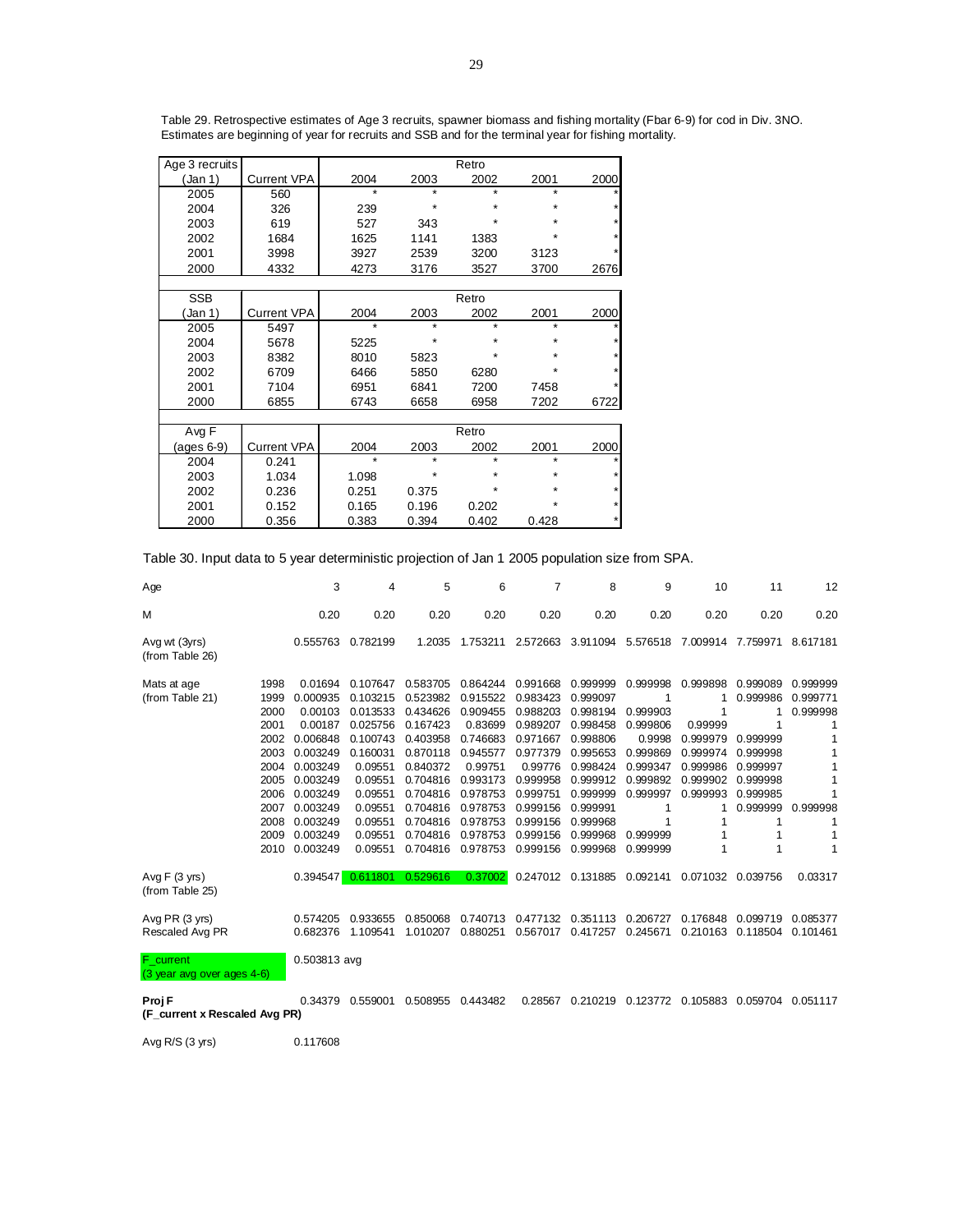

**Fig. 1. Catches of cod in NAFO Div. 3NO from 1953-2004. Panel on left for years since the moratorium in Feb. 1994.**



**Fig. 2. Plot of Div. 3NO Cod catch-at-age for 2003 and 2004**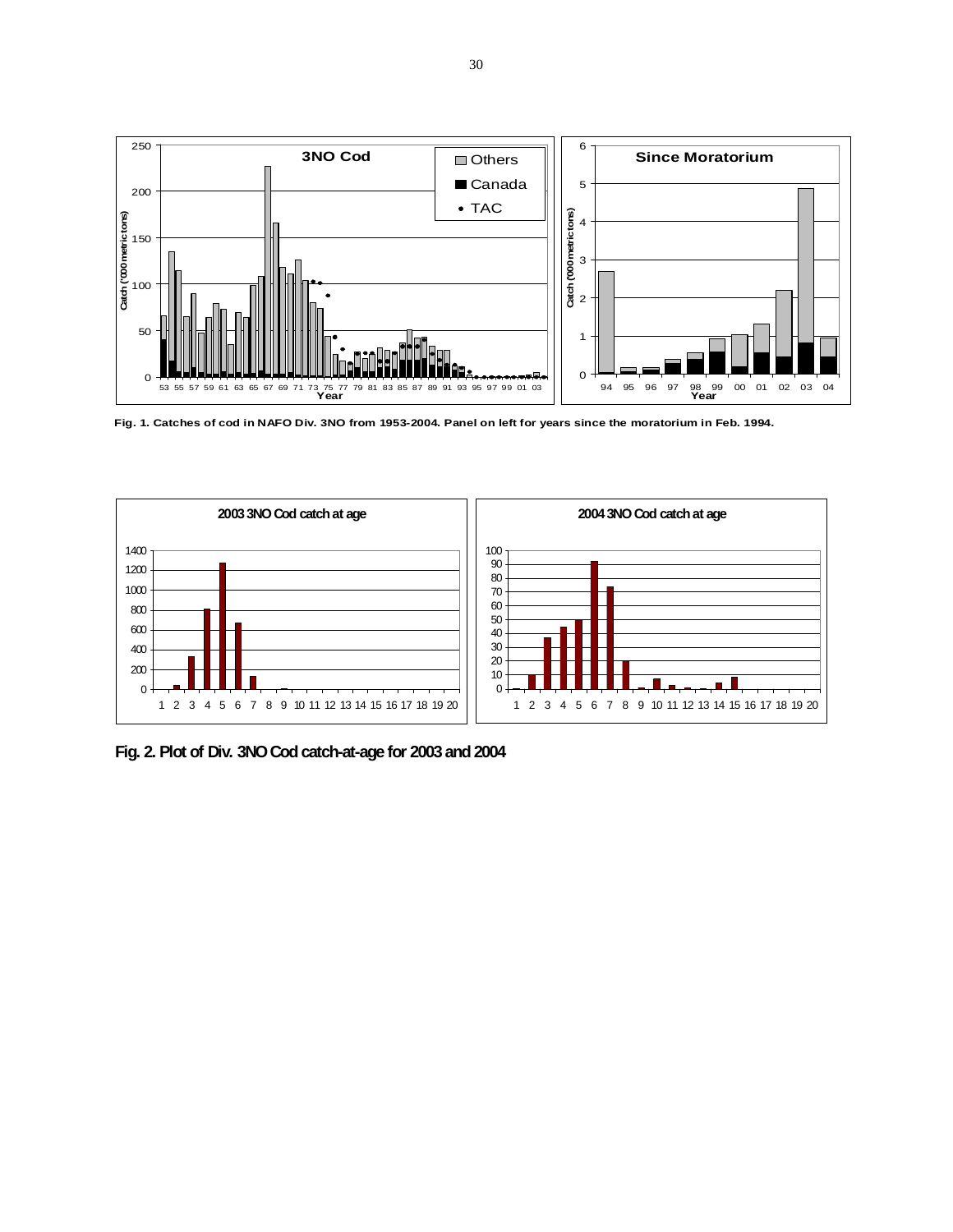

Fig. 3. Stratification scheme for Div. 3NO.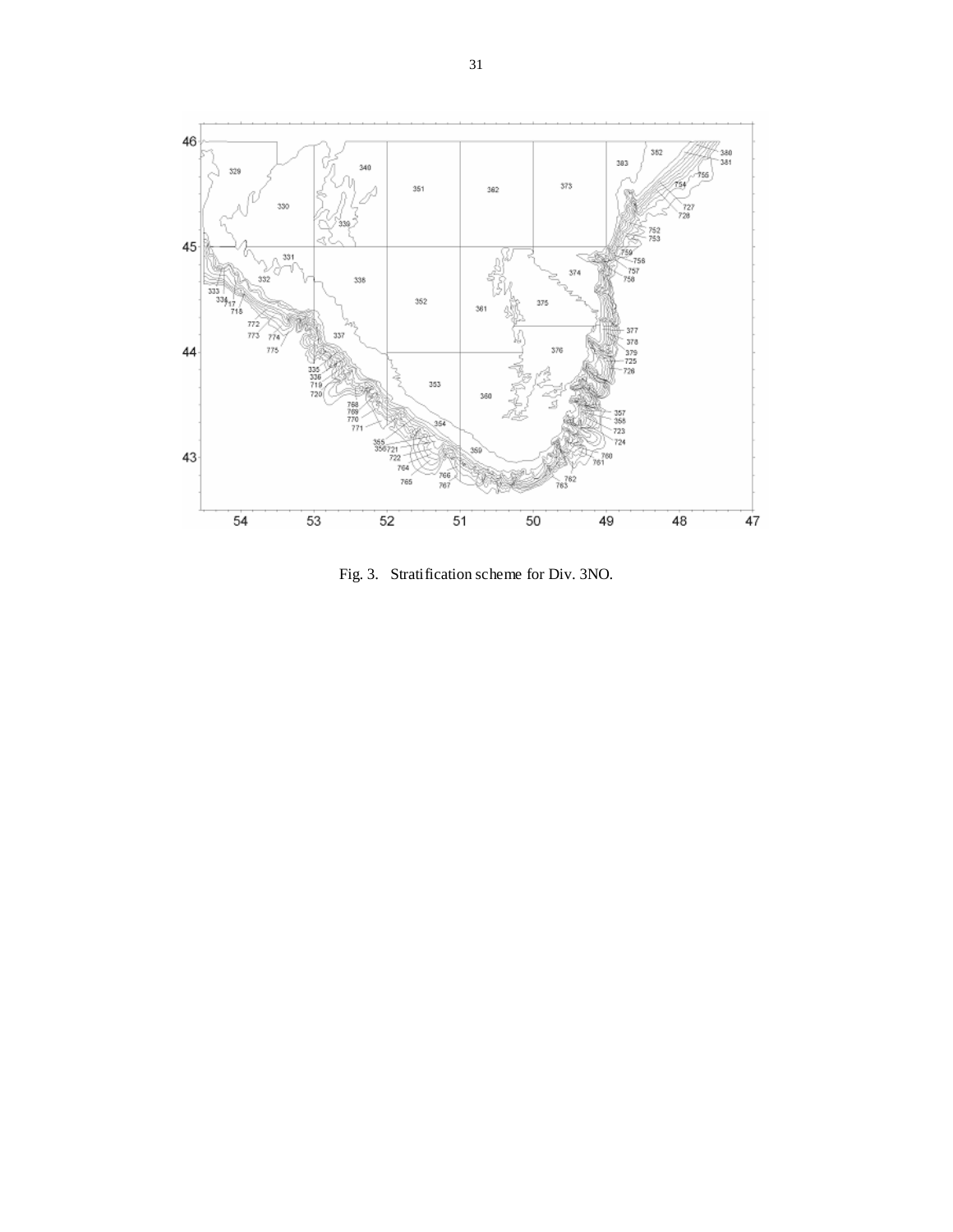

Fig. 4. Abundance (000's) and biomass (t) for the Canadian Spring Research Vessel survey series with 1 standard deviation for strata<200 fathoms.



Fig. 5. Abundance (000's) and biomass (t) for the Canadian Autumn Research Vessel survey series with 1 standard deviation for strata<200 fathoms.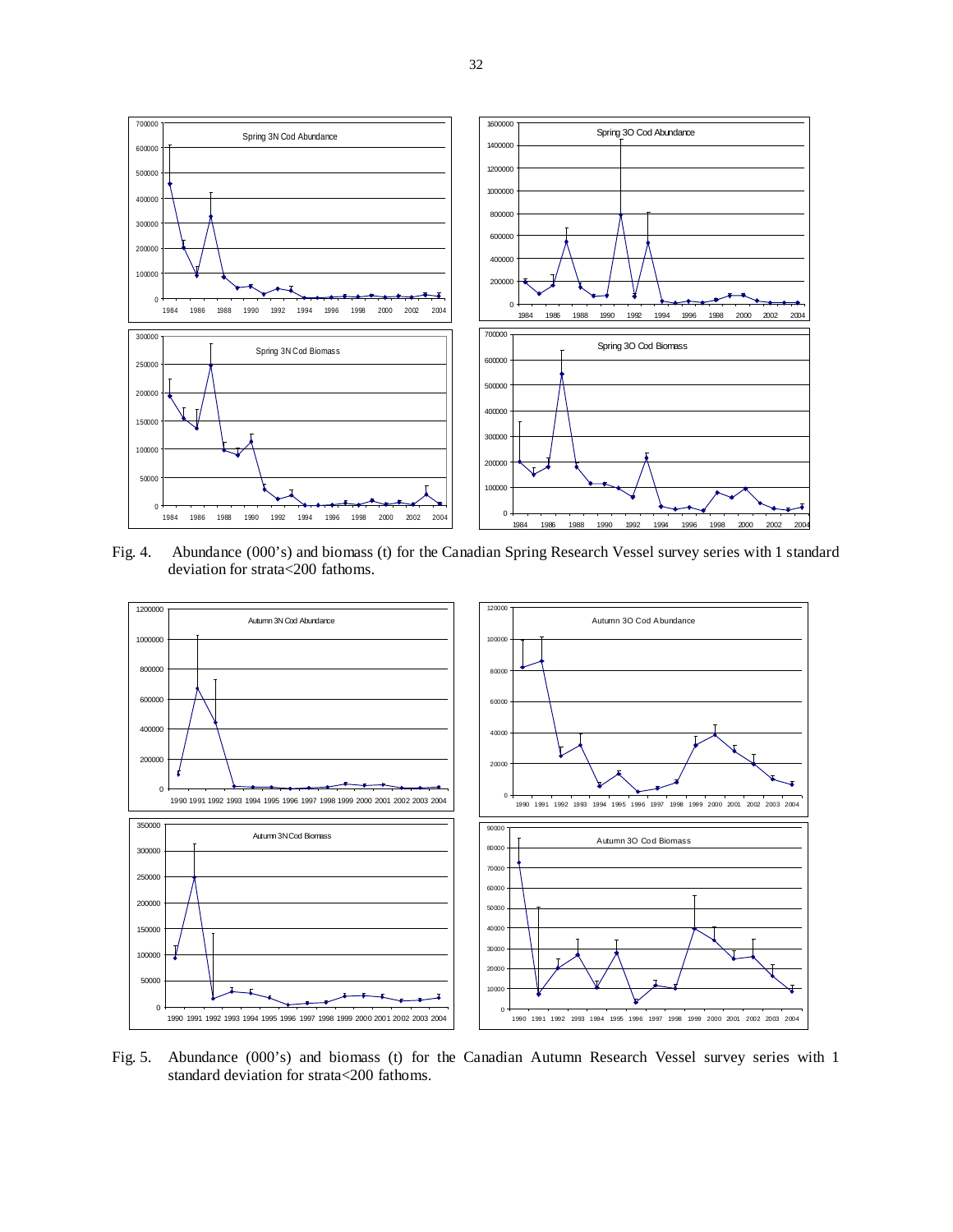

Fig 6. Spring and autumn Canadian RV estimates of 1+ mean number/tow of cod in Divisions 3NO



Fig. 7. Mean weight (kg) per tow from Canadian Industry surveys conducted in July in NAFO Div. 3NO.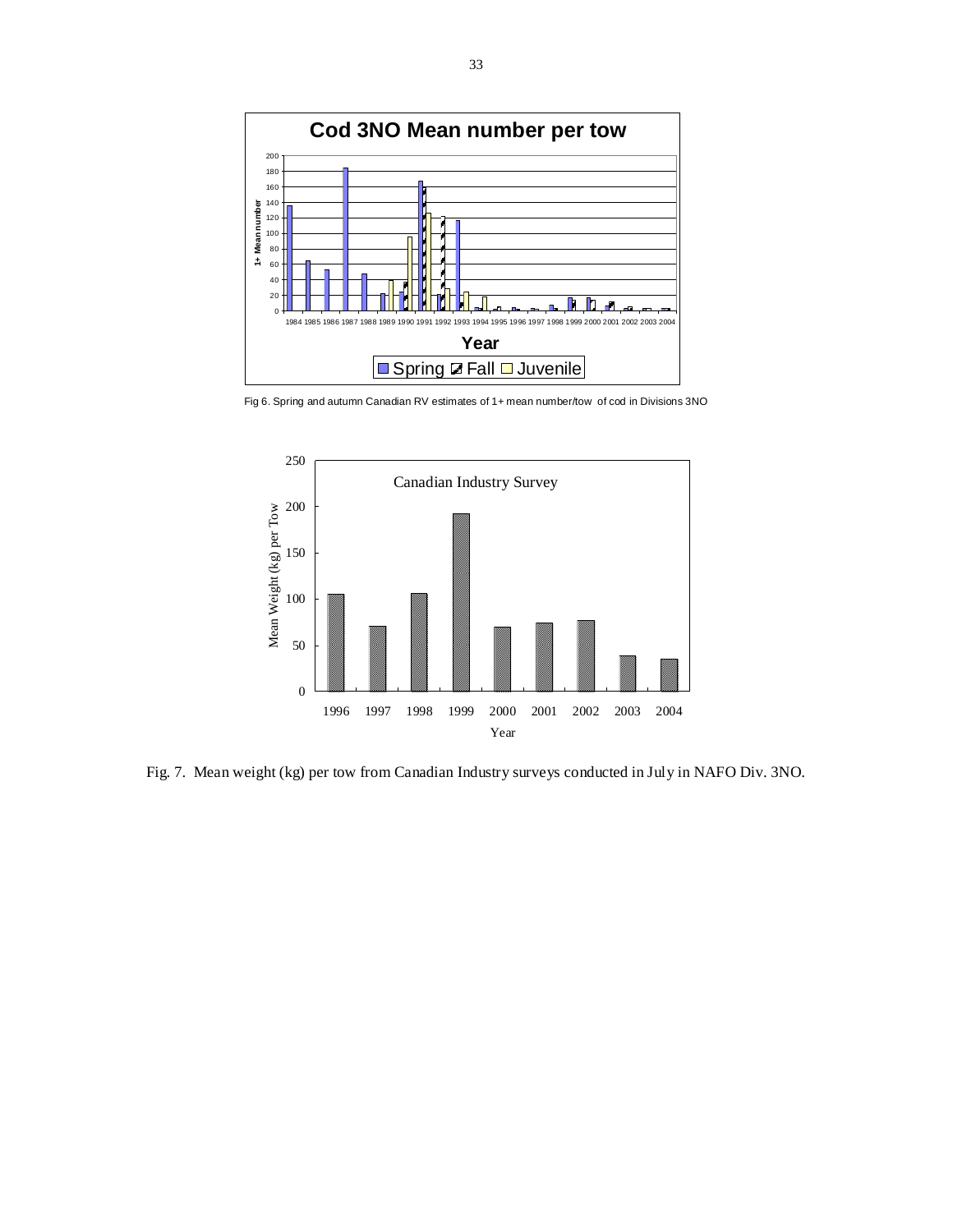

Fig. 8. Mean weight (kg) per tow from EU-Spain spring surveys of the regulatory area of NAFO Div. 3NO.



Fig. 9 Age at 50% maturity for cod in Div. 3NO (by cohort).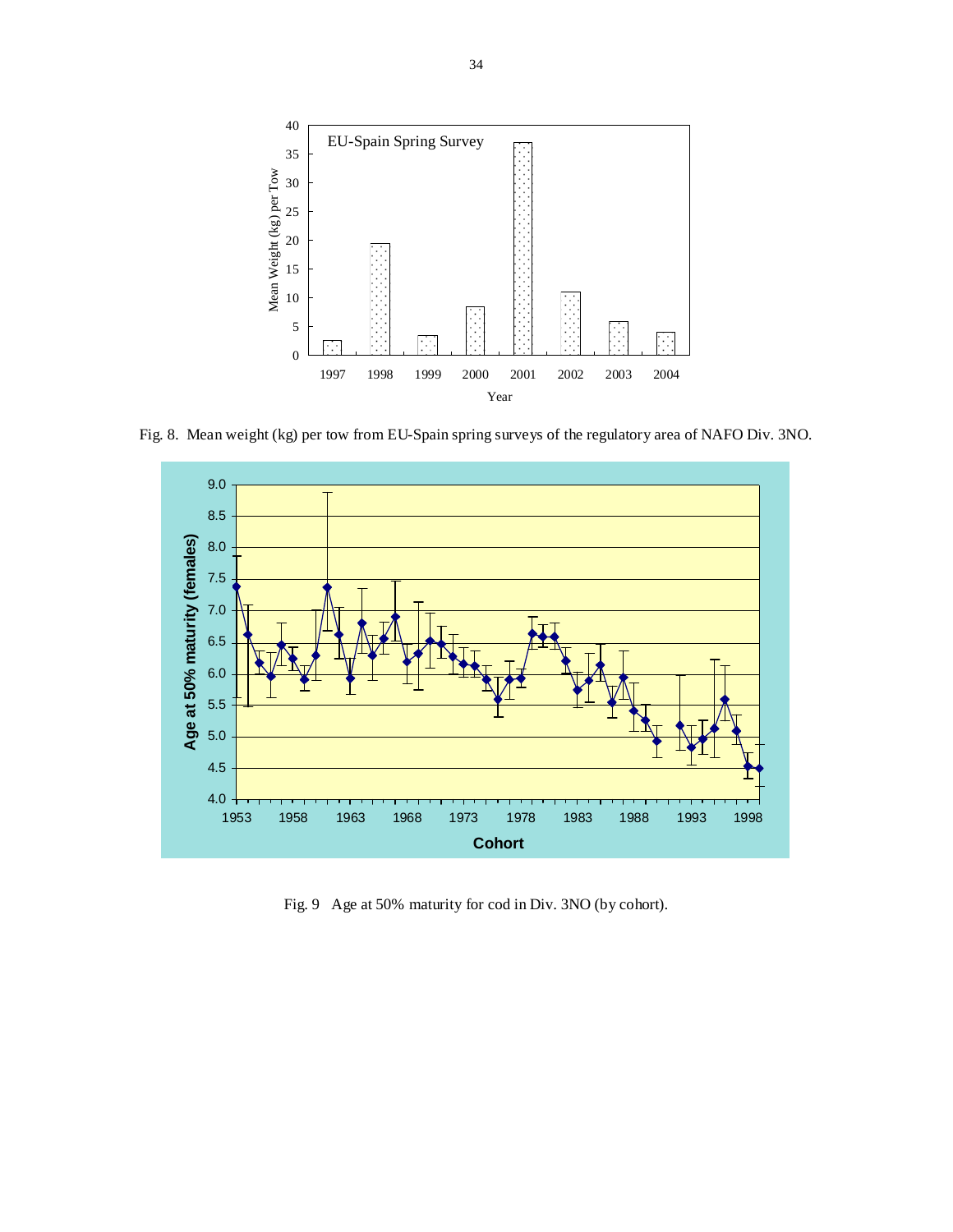

Fig. 10. Estimated proportions mature at ages 5-7 for female cod sampled during DFO research vessel bottom-trawl surveys in NAFO Div. 3NO during 1975-2004. Model fitted by cohort to observed proportions mature at age from DFO RV survey data 1975-2004.



Fig. 11. Estimated catchabilities from ADAPT.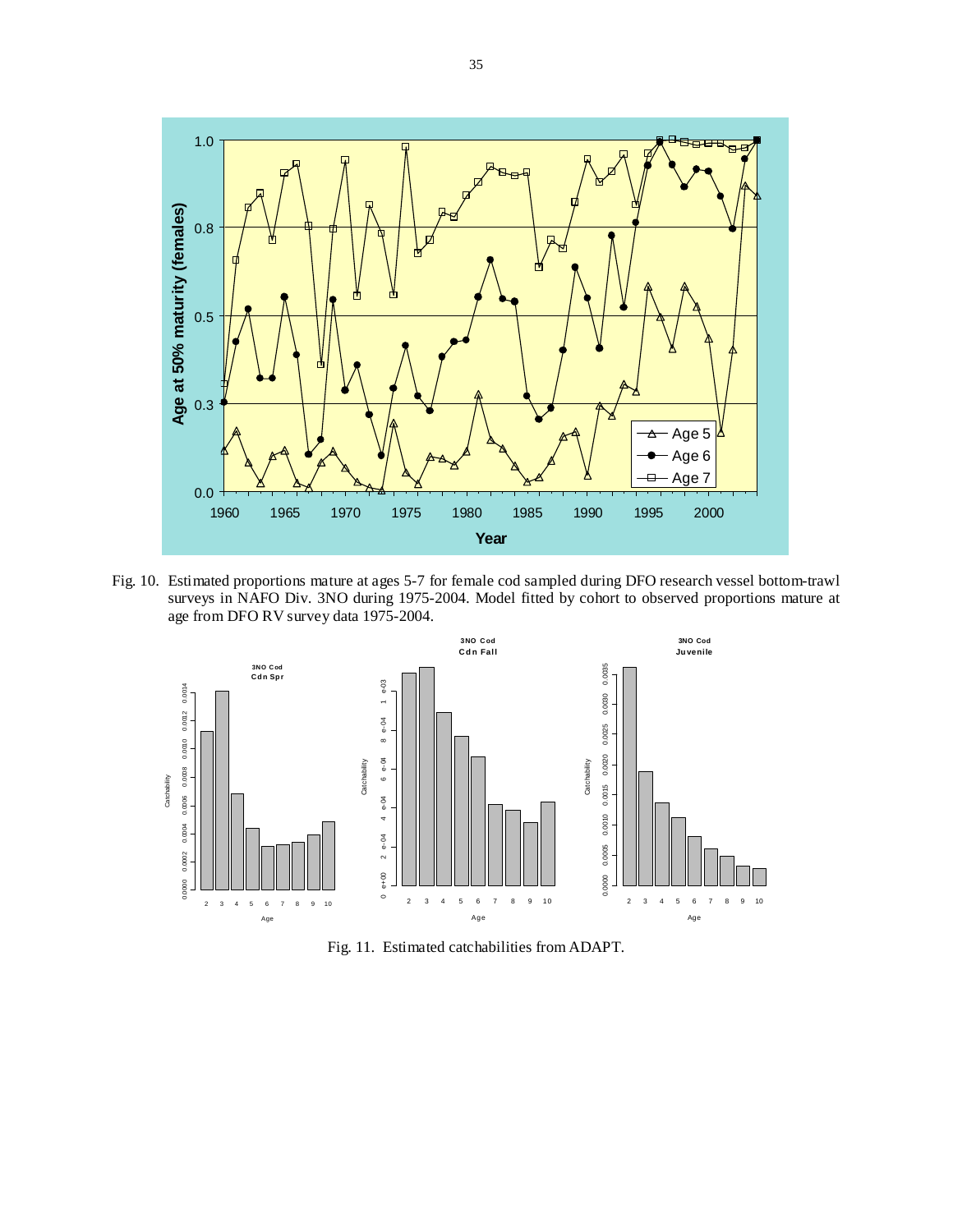

Fig. 12. Residuals at age for each index in the ADAPT.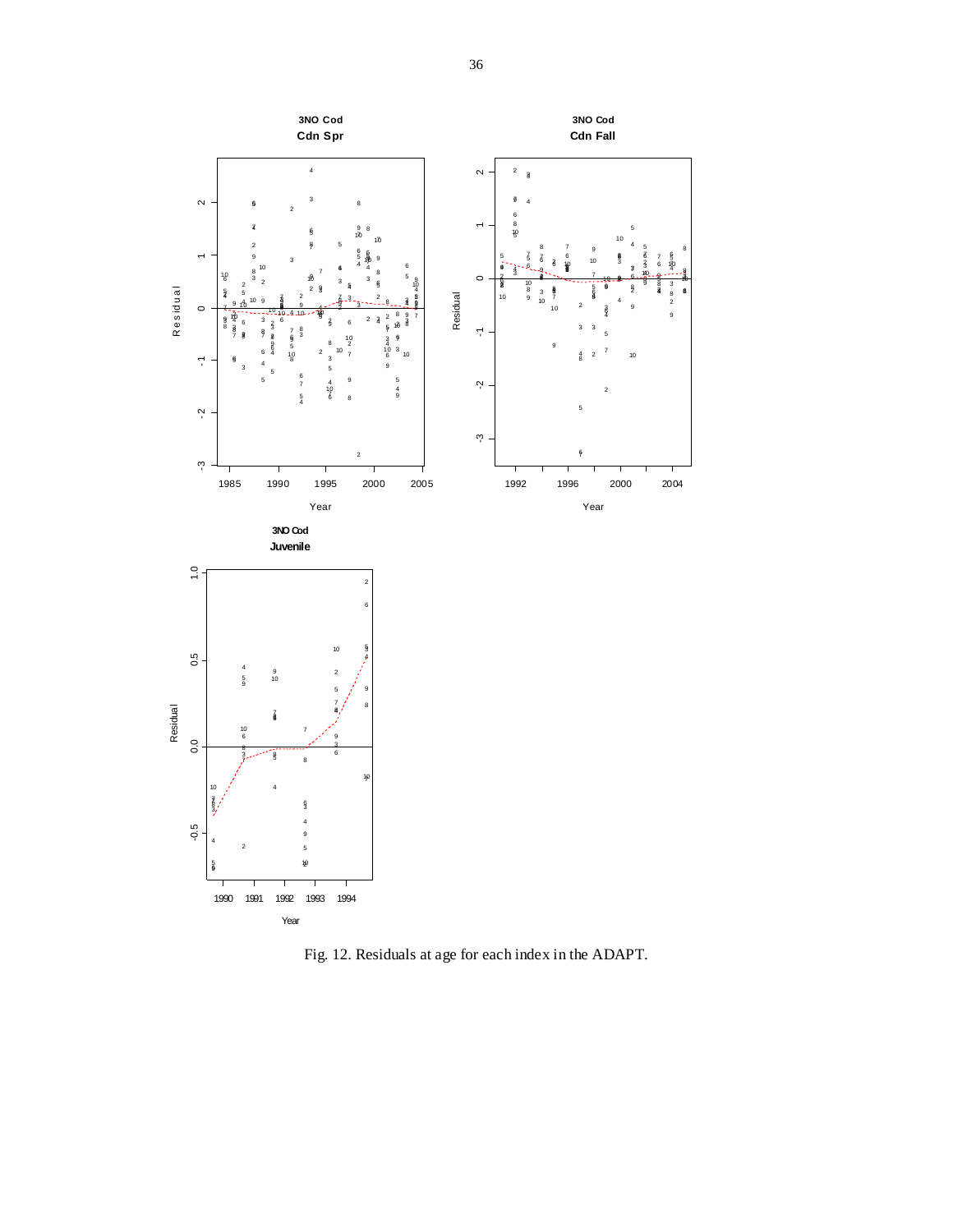

Fig. 13. Bias corrected Population Abundance for cod in Div. 3NO (000's) as estimated from ADAPT (left panel: total over all ages, right panel: age by age scaled to mean within each year.



Fig. 14. Fishing Mortality for cod in Div. 3NO as estimated from ADAPT.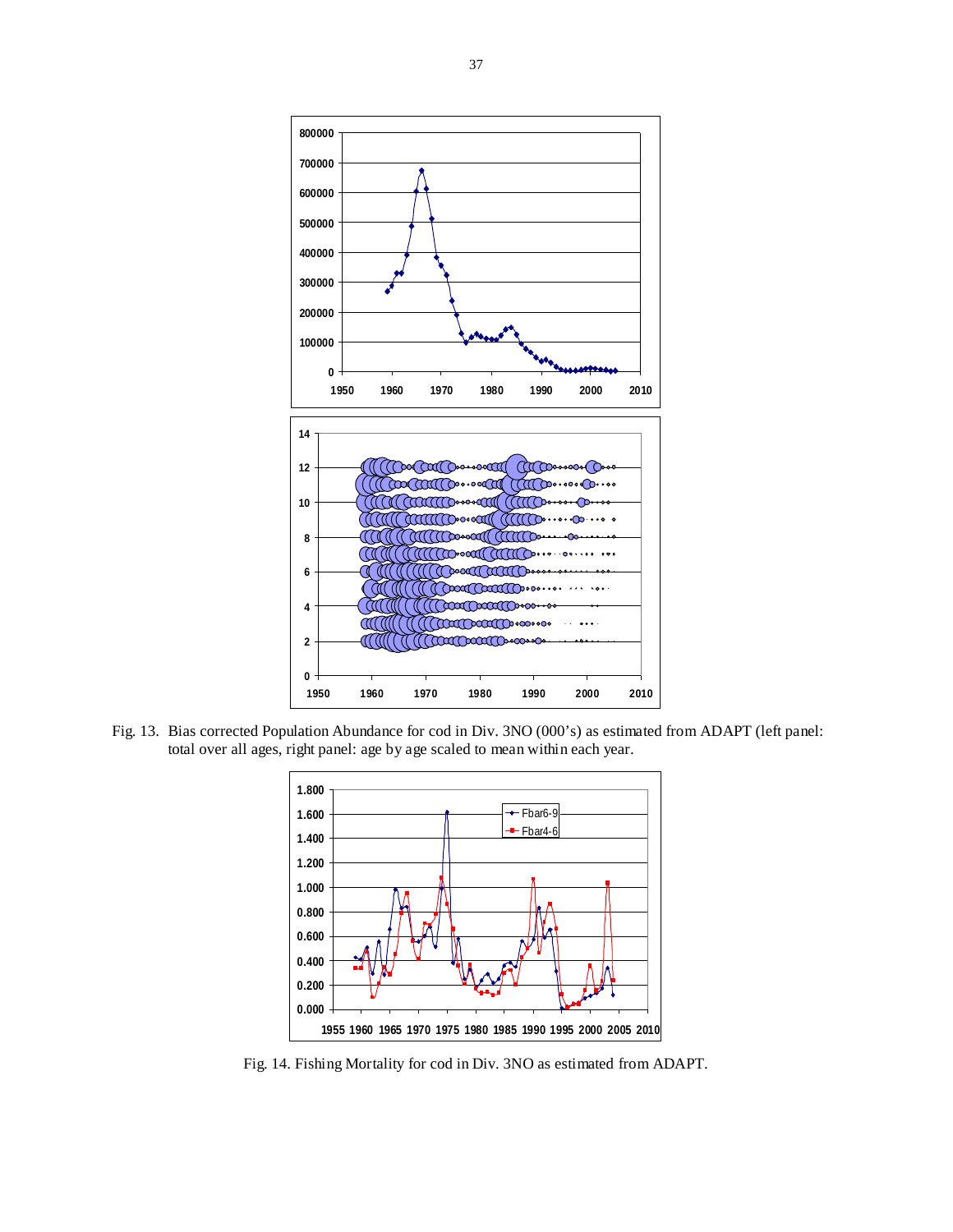

Fig. 15. Age 3 recruits for cod in Div. 3NO as estimated from ADAPT.



Fig. 16. Spawner biomass for cod in Div. 3NO as estimated from ADAPT.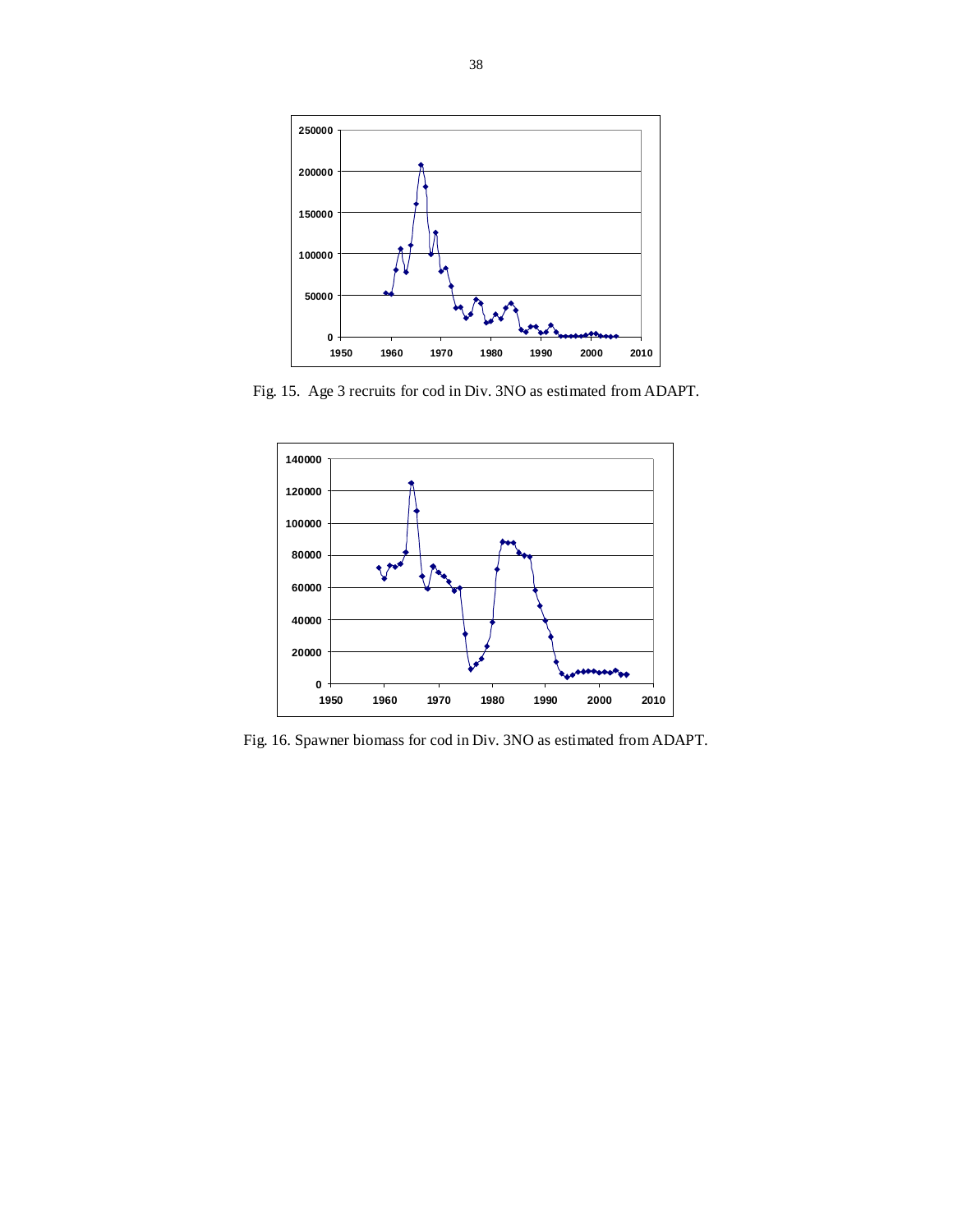

Fig. 17. Retrospective estimates of Age 3 recruits (log scale), spawner biomass and fishing mortality ( $F_{bar}$  6-9) for cod in Div. 3NO.